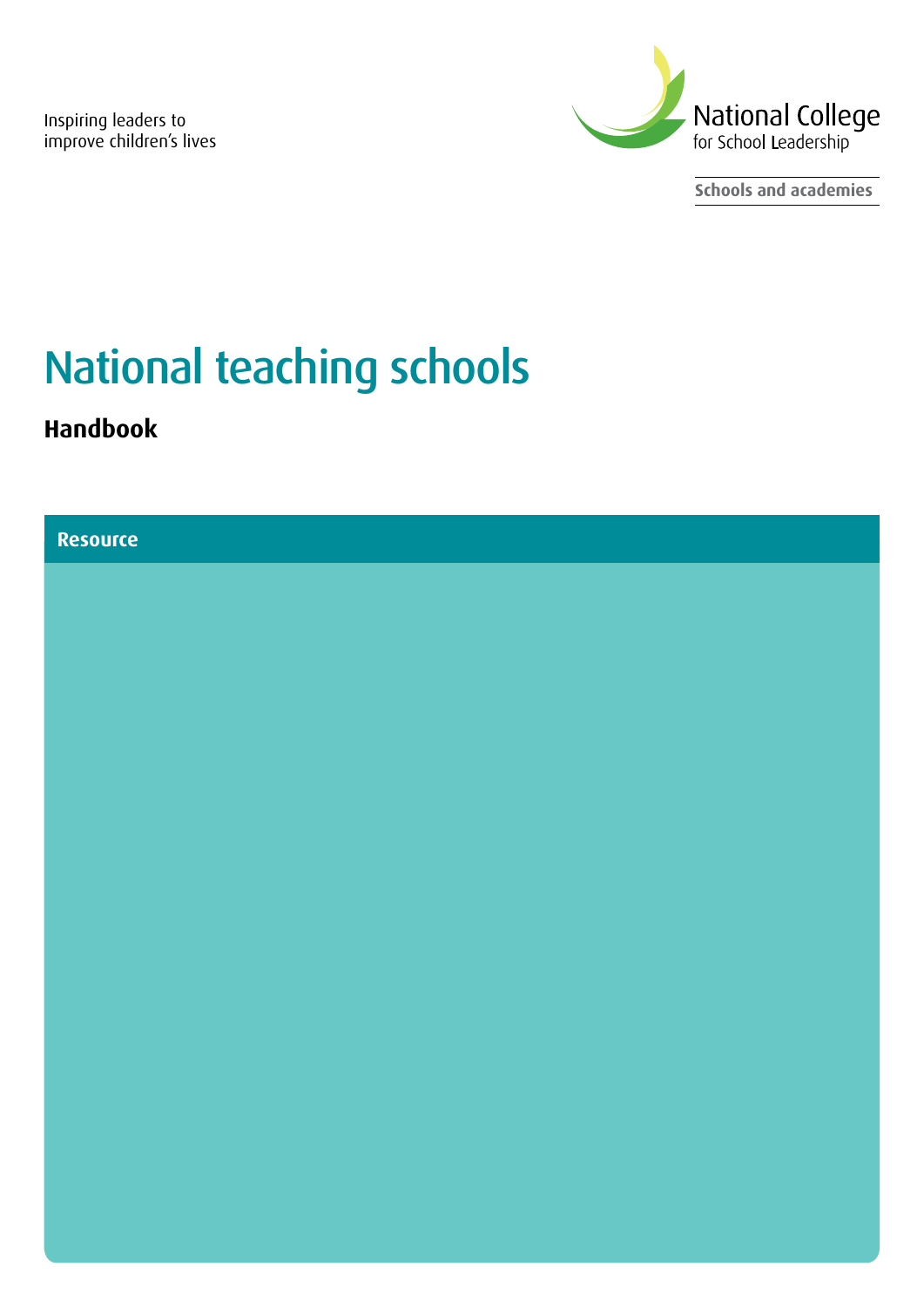# **Contents**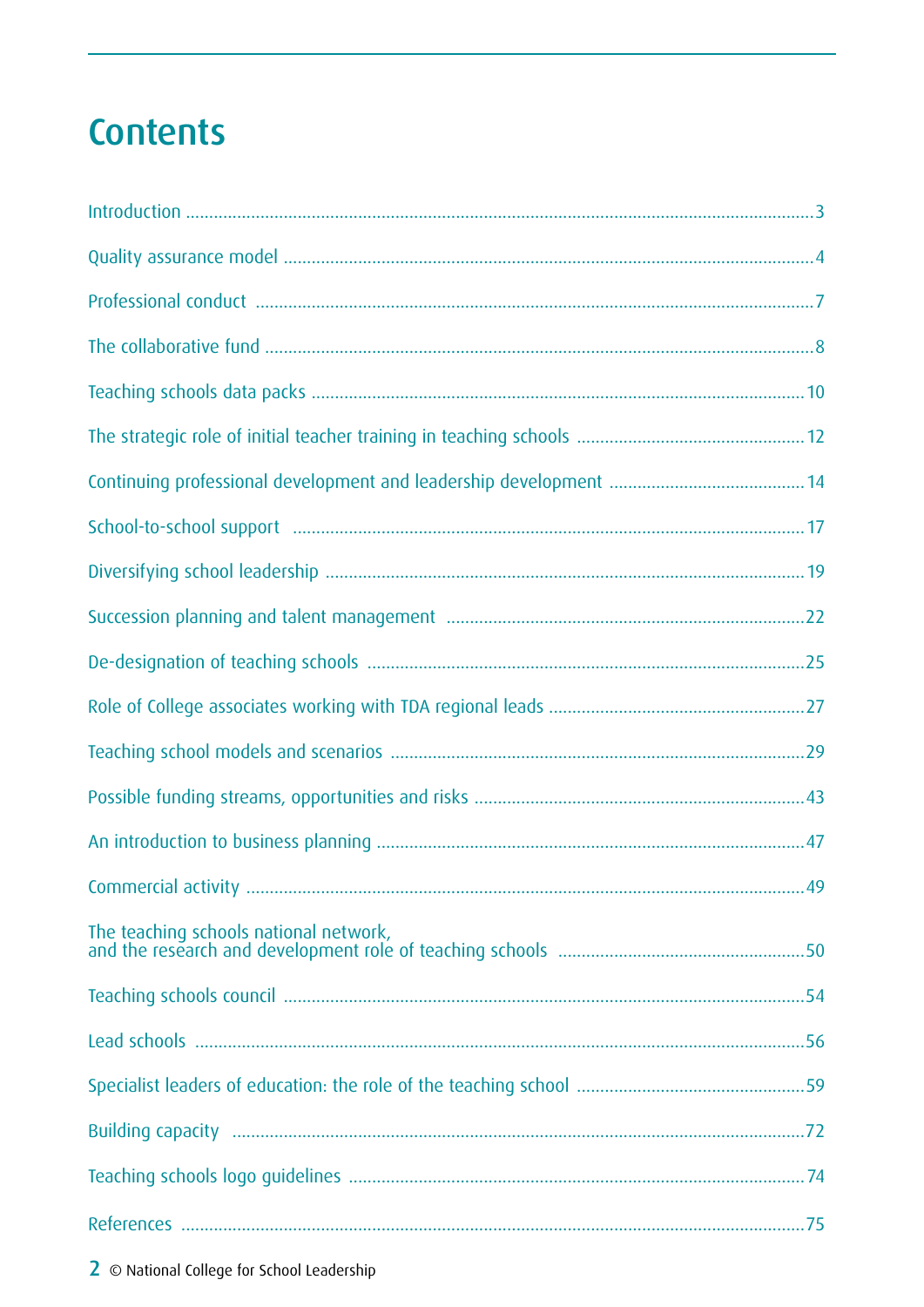# <span id="page-2-0"></span>Introduction

This document is intended to provide the first draft of a concise handbook for teaching schools that sets out all the key information that schools need to know at this stage in the development of teaching school alliances. It contains sections that will be of particular use to school business managers (SBMs) and senior colleagues who will be co-ordinating work on teaching school alliances. It will also be useful to College associates and regional leads of the Training and Development Agency for Schools (TDA) in their role in supporting the teaching schools programme.

The handbook complements the teaching school prospectus available from the teaching schools pages of the College website (www.nationalcollege.org.uk/teachingschools). This will be a live, non-bureaucratic resource accessible through the teaching schools online community. It does not replace the many other resources on the College website that may be helpful for leaders of teaching schools, such as the various publications on models and partnerships.

Teaching schools are developing in a changing landscape not least in terms of the College's move to deliver its products under licence. Therefore, the handbook will be created incrementally by the College teaching schools team working in close consultation with the teaching school community, the TDA, Department for Education and other partners. Revised editions will be produced in January 2012 and in April 2012 when the second teaching school cohort comes on stream.

One of the risks with the teaching school model is that the demands placed on the schools involved become unmanageable and staff at all levels feel overwhelmed by their responsibilities. It will be really important for all involved to recognise that the development of alliances needs to be built in a sustainable way.

We therefore encourage teaching schools to think about how they can test the temperature of staff morale within their organisations; many schools already carry out various types of staff survey that include measures of staff morale. The College hopes in the near future to make available resources that might assist schools with this.

## Purpose of this handbook

This handbook aims to support teaching schools to deliver their objectives by:

- clearly setting out expectations for teaching schools and the quality assurance framework, success criteria, performance monitoring and evaluation underpinning the teaching schools programme
- clearly setting out expectations for teaching schools in relation to the key strategic themes: initial teacher training, continuing professional development, leadership development, succession planning and talent management, and school-to-school support
- providing critical information to support teaching school in developing and implementing sustainable delivery plans
- clarifying roles and responsibilities and protocols for collaborative work
- clarifying funding arrangements and funding opportunities
- clarifying the timeline for the development of the teaching schools programme
- sharing models for governance, business development and capacity-building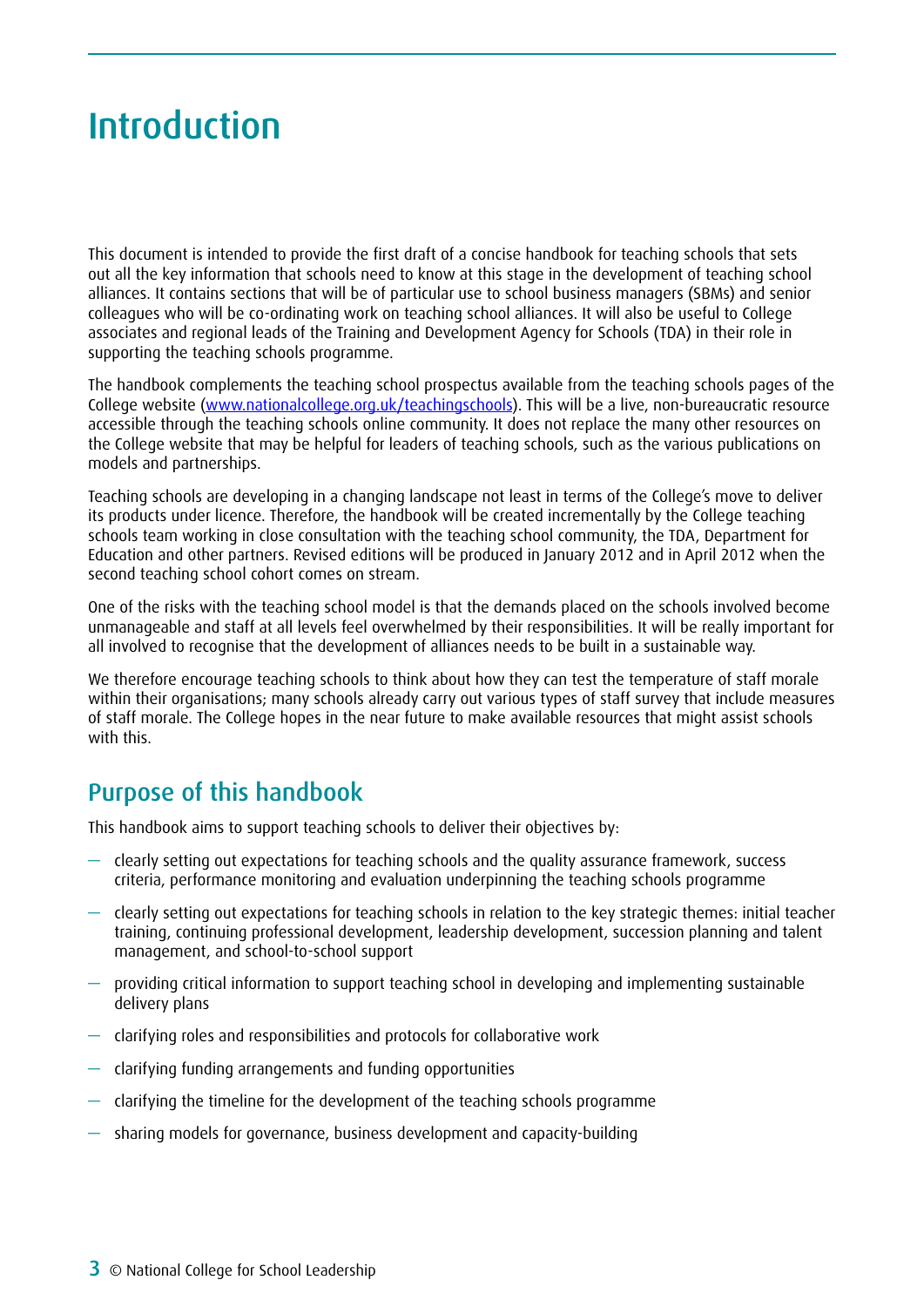# <span id="page-3-0"></span>Quality assurance model

## What is expected of teaching schools

Teaching schools have been designated because of their strong track record in the collaborative delivery of ITT, CPD, leadership development, school-to-school support and research and development. As a minimum, we expect teaching schools to continue to offer similar levels of support now they are designated and it will be up them to decide which of these areas to improve in their plans for the future. However, we are also specifically asking every teaching school to designate and broker a minimum of one SLE and to play a role in developing the next generation of leaders. For many teaching schools this will be a new departure.

The College and TDA approach to quality assurance is founded on the following building blocks:

- Professional judgement is paramount and peer review essential. This will be externally moderated where appropriate.
- The quality assurance process is fundamental to the success of teaching school alliances and must itself generate knowledge and learning and encourage innovation and development.
- The emphasis should be on upfront quality assurance; ongoing quality monitoring should be kept to the minimum that is required for quality control and accountability, so that the approach is appropriate for a self-improving school system.
- The annual delivery focus of each teaching school alliance should be based on a thorough assessment of need.
- There needs to be effective methods for the assessment of impact.
- We should distinguish between system-level key performance indicators and alliance-level success criteria.
- There should be a robust process for managing the review of designation, which includes some form of moderation.

Figure 1 outlines the key annual activity involved in the quality assurance process and success criteria throughout the four-year lifecycle of a teaching school.

#### **Figure 1: The quality assurance model**

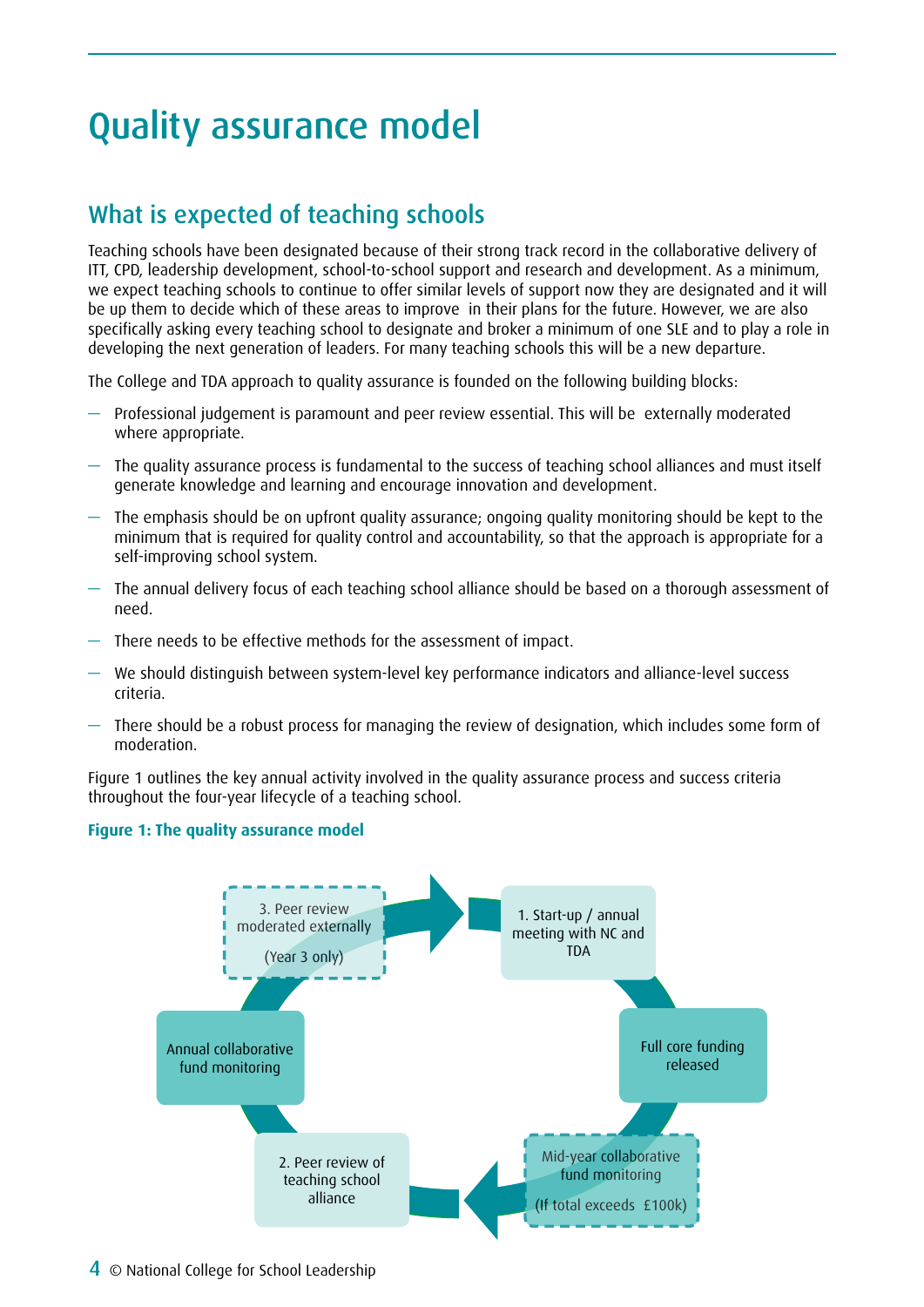## Success criteria and national performance indicators

#### **Definitions**

Success criteria are the indicators each teaching school alliance will use to assess whether it has met the annual objectives set out in its annual action plan, based on its assessment of need for the alliance. These will reflect local priorities and the national KPIs.

Key performance indicators (KPIs) for the teaching schools programme as a whole are designed to show the impact of the programme nationally. These are set out in Table 1.

#### **Table 1: Key performance indicators (national)**

| <b>KPI</b>                                                                          | <b>Intent</b>                                                                                                                                                                                                                                                                                                                  |  |  |  |
|-------------------------------------------------------------------------------------|--------------------------------------------------------------------------------------------------------------------------------------------------------------------------------------------------------------------------------------------------------------------------------------------------------------------------------|--|--|--|
| 1. Pupil attainment and<br>closing the gap                                          | The improvement each year in attainment at key stages 2, 4 and 5 for<br>pupils attending schools in alliances is greater than the national average.<br>The reduction in the achievement gap for pupils in receipt of free school<br>meals and/or in care in teaching school alliances is greater than the<br>national average. |  |  |  |
| 2. Overall effectiveness of<br>schools                                              | Schools in alliances show a greater than national average improvement<br>in Ofsted judgements*, resulting in fewer poorly performing schools and<br>more good and outstanding schools.                                                                                                                                         |  |  |  |
| Quality of teaching<br>3.                                                           | As a result of effective initial teacher training and continuing professional<br>development, schools in alliances show an improvement in Ofsted<br>judgements for teaching and learning that is greater than the national<br>average.                                                                                         |  |  |  |
| Quality of leadership<br>4.                                                         | As a result of effective leadership development, schools in alliances<br>show an improvement in Ofsted judgements for leadership and<br>management that is greater than the national average.                                                                                                                                  |  |  |  |
| Number of trainees<br>5.<br>trained by teaching school<br>alliances                 | The number of initial trainees trained in teaching school alliances<br>increases year on year (in total and for each teaching school cohort).                                                                                                                                                                                  |  |  |  |
| 6. Supply of leaders                                                                | As a result of effective talent spotting and succession planning, schools<br>in alliances show an improvement in headship vacancy rates that is<br>greater than the national average.                                                                                                                                          |  |  |  |
| Number of schools in<br>$7_{\scriptscriptstyle{\sim}}$<br>teaching school alliances | The number of schools in teaching school alliances increases year on year<br>(in total and for each teaching school cohort).                                                                                                                                                                                                   |  |  |  |
| The number of SLEs<br>8.<br>designated, trained and<br>deployed                     | The number of SLEs designated and trained by teaching schools is in line<br>with targets agreed with Department for Education.<br>50 per cent of SLEs are deployed within 3 months of designation.                                                                                                                             |  |  |  |

\* Outstanding schools will not be subject to routine Ofsted inspections. Measures that refer to Ofsted judgements, therefore, will not include schools already judged 'outstanding'

### Summary of quality assurance cycle

1. Each teaching school alliance should set its own objectives and define its own limited number of success indicators as part of an action plan, based on its analysis of local priorities. Each action plan will need to be supported by some form of financial modelling. Alliances will be free to use their own format for these plans, although the College and TDA have formats available on their websites and will also enable alliances to post their own formats online for others to use or adapt.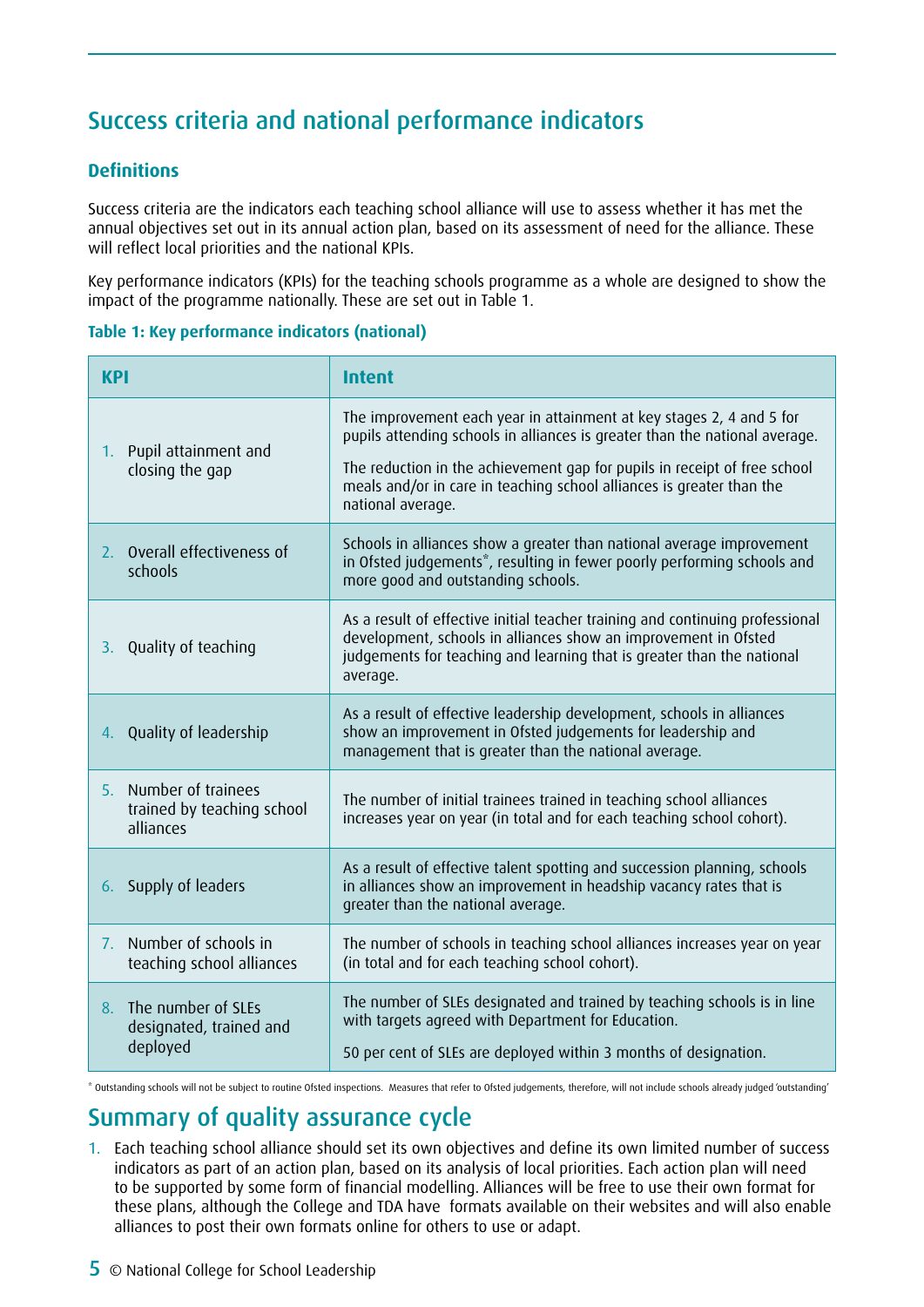- The action plan and financial modelling will be discussed and agreed with College associates (working with the TDA regional leads) each year at the annual meeting held in April or May (October 2011 for cohort 1 only.)
- The annual meeting will need to ensure that the teaching schools have the following:
	- a succinct action plan of intended delivery and covering initial teacher training (ITT), CPD, leadership development, talent management, SLE designation and brokerage, school-to-school support and research and development
	- defined success indicators for the teaching school alliance which take account of the action-plan priorities and the national KPIs and areas for monitoring
	- identification of a member of the senior leadership team (SLT) to oversee quality assurance
	- clear governance arrangements in place including appropriate financial modelling
	- data required by the College from each alliance to be submitted annually:
		- names of schools currently judged to be members of the alliance for the preceding year (see below)
		- • names of all designated SLEs and their specialisms and whether they are currently judged to be deployed and any SLEs de-designated in the last year
		- • number of trainee teachers that have been trained on school-based and school-led training programmes by (i) teaching schools and (ii) strategic partners
		- names of any schools that have been supported in a school-to-school support role by (i) teaching schools and (ii) strategic partners
- It will be up to teaching schools to define which schools they consider to be members of their alliance. In deciding whether a school is a member of their alliance, teaching schools will need to make a judgement about what constitutes 'sufficient engagement'. In reaching this judgement, teaching schools may wish to ask the question: 'does the level engagement of a school in the work of the alliance have the potential to make a difference to pupil outcomes in that school?' If the answer is 'yes', then they should probably be deemed a member of the alliance.
- TDA regional leads will take part in each annual meeting and may also join College associates in other visits throughout the year, where appropriate.
- 2. Core funding will be released by the College in one payment using a collaborative fund grants process. Each alliance will be required to complete a light-touch monitoring form at the end of the financial year. Where an alliance receives over £100,000 in total from the College, a completed mid-year monitoring form will be required.
- 3. Each year, College associates will facilitate a peer review of each teaching school alliance by another alliance.
- 4. In the third year, this peer review will be externally moderated by an organisation commissioned by the College. This will support the decision on redesignation as well as contributing to the external evaluation of the teaching schools programme as a whole.
- 5. During the design and development year, existing arrangements for the monitoring of ITT by HEIs or Ofsted will remain. It will be up to alliances to choose whether to carry out additional monitoring.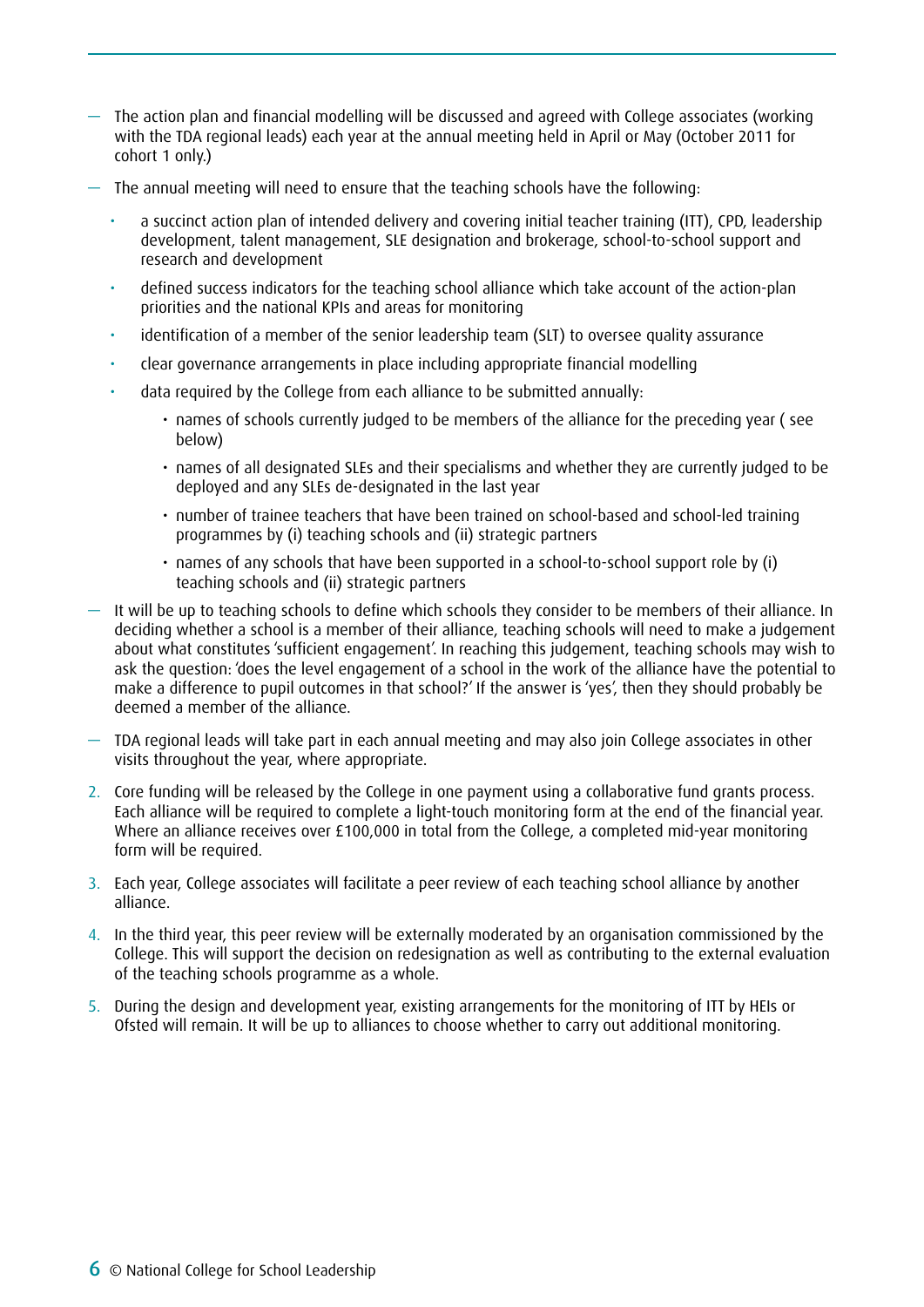# <span id="page-6-0"></span>Professional conduct

Teaching schools are designated and quality assured by the National College working in collaboration with the TDA. Local authorities, supported schools and the Department for Education may see individual teaching schools as the face of the teaching school initiative as a whole. Leaders of teaching schools will also need to be aware of the potential for increased media interest in their schools.

In essence, as we move further towards a school-led system where the role of teaching schools will be central, it is important that teaching schools take responsibility for acting appropriately within their role. All teaching schools will be required to sign a conditions of designation agreement, which will constitute the College's agreement with them and set out the College's responsibilities and functions, as well as the responsibilities of teaching schools. This will include responsibilities that relate to conduct and behaviour, such as the requirements to:

- act as an ambassador for teaching schools and the College, including promoting the teaching schools initiative and, where reasonable, assisting in the support and growth of other schools that may apply for teaching school status
- behave in a way that upholds the reputation of the teaching school role, the initiative as a whole and the College, and to inform the us about any change in circumstances or events that may bring the reputation of the College or the initiative into disrepute

More difficult to define and set out is the sense of integrity and moral purpose that we expect all teaching schools to demonstrate. In developing this new designation we anticipate that teaching schools will want to go out of their way to build relationships based on trust, particularly with other schools.

This would include:

- upholding commitments (contractual or otherwise) to schools, local authorities or others to provide teaching school support
- taking appropriate action to deal with any reports from client schools or local authorities in relation to inappropriate conduct of staff providing support
- ensuring they are not seen to be identifying the best staff in their alliance or area for the benefit of their own school when designating and brokering SLEs or running CPD activity
- ensuring that the behaviour of the headteacher and members of the SLT of the teaching school, including that outside their work in school, does not in any way call into question their integrity or probity
- ensuring teaching schools are not using their teaching schools status or brand to actively campaign against local authority or government policy.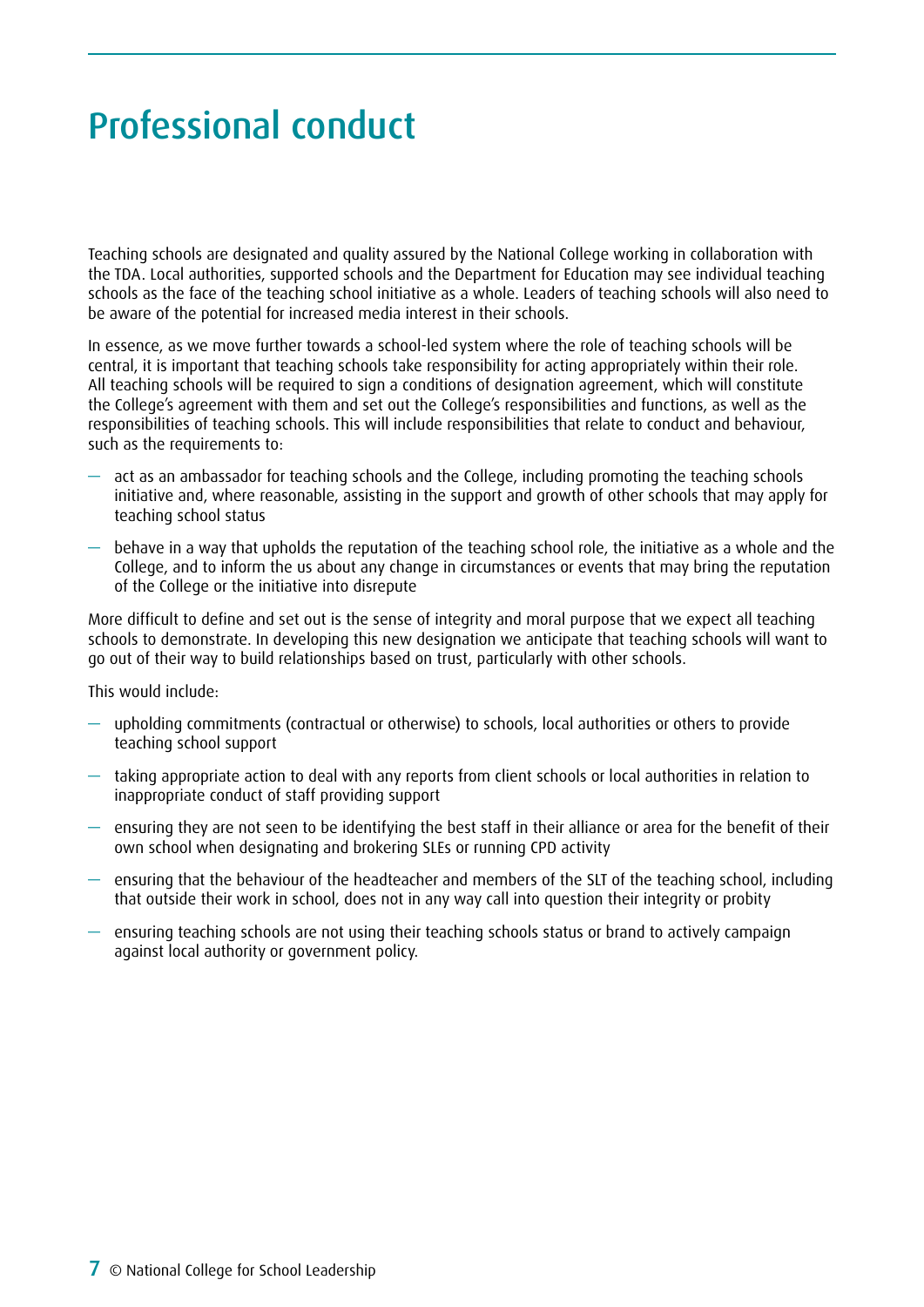# <span id="page-7-0"></span>The collaborative fund

Since April 2010, through the leadership strategy regions, we have implemented a successful and simple model to enable funding to be allocated to schools to support the system by means of the collaborative fund. The leadership strategy teams have worked with and funded approximately 1,000 schools since this model was implemented. These schools have as a result been enabled to lead the system through a huge amount of school-to-school support and school-led leadership development.

Before this, many school leaders felt the we were more bureaucratic than other agencies that they worked with. Their experience was that accessing funding for specialist activities through the standards fund was much simpler than the processes adopted by the National College, which employed a contract and invoicing model for funding schools. Since the implementation of the collaborative fund in the leadership strategy regions, school leaders have appreciated the College's move to reduce bureaucracy whilst maintaining smart and appropriate assurances around the use of public funding, which they both expect and welcome.

### The approach

In its simplest form, the approach used within the leadership strategy regions was to fund targeted, schoolled activity in a way that follows the former standards fund process. A similar model is adopted for the collaborative fund but with enhanced, smart assurance. Figure 2 illustrates where the collaborative fund fits in the different financial operating models available.

#### **Figure 2: Funding model for the collaborative fund**



### **Benefits**

Through the implementation of the collaborative fund, many benefits were identified, including:

- increased efficiency for both schools and project teams, lowering the administration costs as a result
- reduced bureaucratic burden on schools, thus enabling school leaders to lead the system more effectively
- evidence to show that robust financial processes are in place which ensure public funds are used properly and to best effect
- evidence of a manageable but effective evaluation and monitoring process
- a level of stability for teams in forecasting budgets
- significantly reduced level of accruals required for project teams
- removal of the need for goods receipting, complex purchase orders and the need to chase invoices from schools
- 8 © National College for School Leadership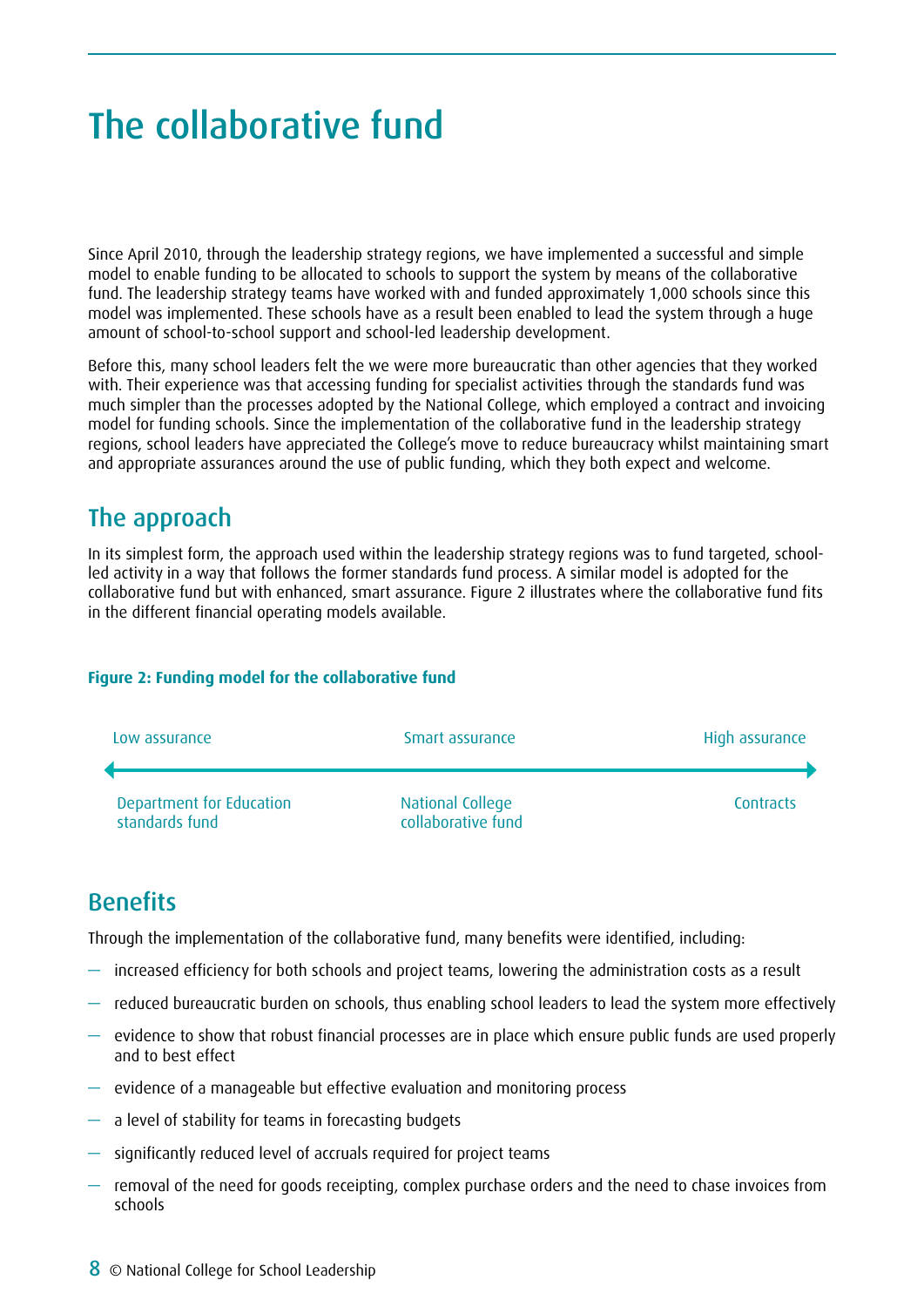### How the process works

- 1. Where appropriate, a competition process is run.
- 2. Once schools are identified, the scope of work is identified by the organisation that is funding the work and a collaborative fund letter is sent to the school concerned. The approach is always cautious in estimating the level of engagement.
- 3. On the first occasion in the financial year, the school is required to return a signed terms and conditions (T&C) document. If there are future collaborative fund awards within the financial year this is not necessary for them.
- 4. Upon receipt of the T&C document, the funds are paid to the school. If the total amount of funding offered is above £100,000 then half the funds are released once an agreed plan of action is approved. This approach is adaptable depending on the length of the initiative and the point within the year at which the funds are agreed.
- 5. Schools complete an annual collaborative fund evaluation form in March to give evidence of the activity that was completed with the support of the funding. For schools that receive more than £100,000 there will also be a requirement to complete a mid-year evaluation in October.
- 6. For schools that received more than £100,000, further payments of the collaborative fund are issued in November, with these payments dependent upon appropriate assurances from the evaluation processes. Adjustments are made to the level and scope of funding, if required, at these times. Where the provision agreed with the Department for Education is based on a period outside a financial year, the funding will be provided and include an end-date for the use of funding.
- 7. Evaluations will be audited in line with the collaborative fund audit policy.
- 8. Schools that are not delivering according to their grant terms have funds clawed back appropriate to the variance.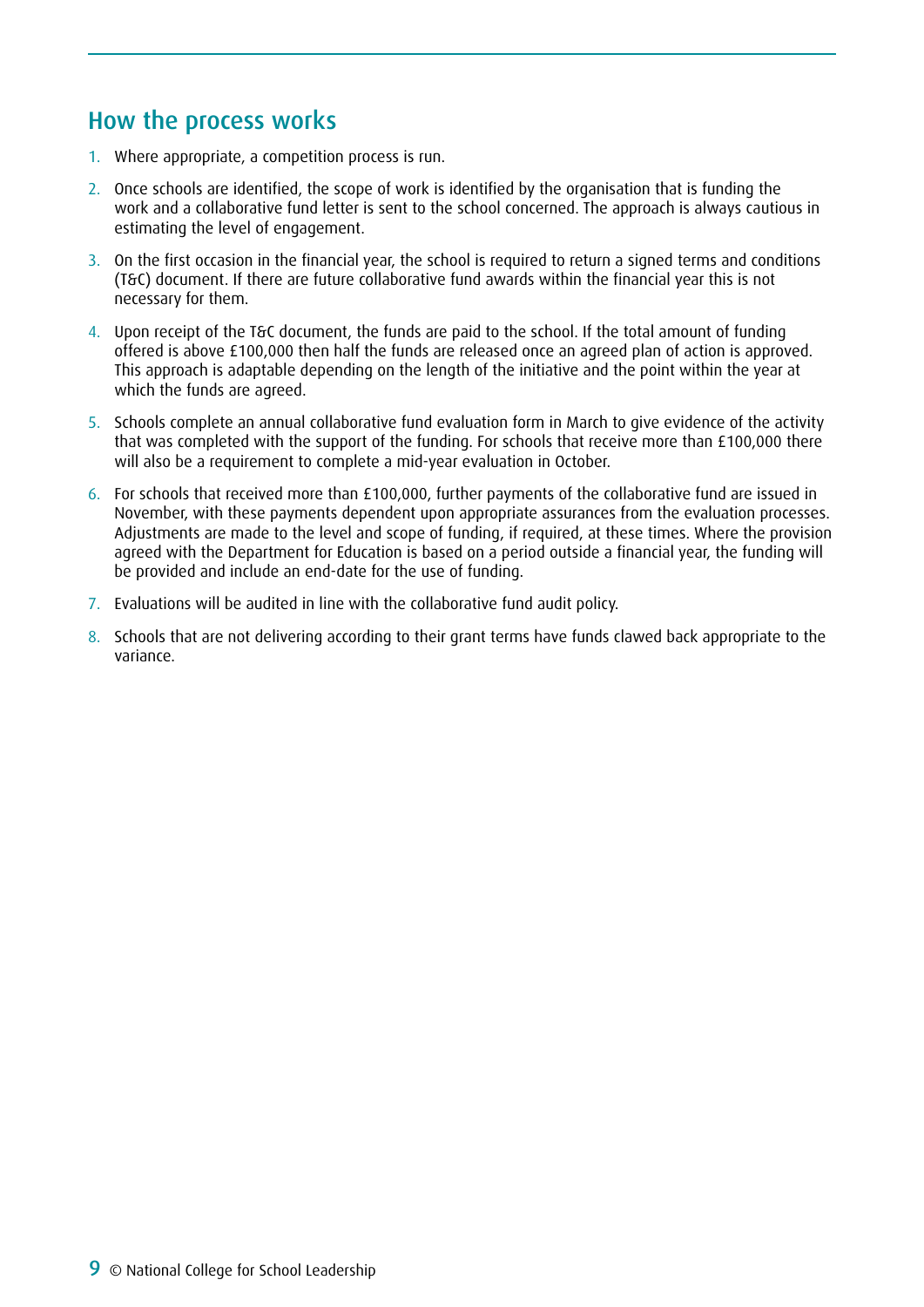# <span id="page-9-0"></span>Teaching schools data packs

Teaching schools are part of the government's drive to give schools more freedom and take increasing responsibility for managing the school system. Teaching schools will play a fundamental role in the future of school improvement, ITT, CPD, leadership development and talent management in this country. They will provide the impetus, co-ordination and focus that is so critical to achieving excellence through learning from and working with others. With this in mind, we are keen to ensure that teaching schools take ownership of the national teaching schools network from the outset.

### Purpose of data pack

The purpose of the data packs is to provide regionally focused information on key themes and challenges, which may assist teaching schools in assessing the needs of their area and support planning approaches and assumptions in order to have the greatest impact on outcomes for children.

The data pack includes a regional view of the local authorities that make up the following nine regions:

- East Midlands
- East of England
- London
- North East
- North West
- South East
- South West
- West Midlands
- Yorkshire and the Humber

It focuses on the following themes:

#### **Demographics**

- Type of establishment
- Phase of education

#### **Ofsted**

- Number and percentage of schools judged outstanding for overall effectiveness
- Number and percentage of schools judged outstanding for overall effectiveness
- Number and percentage of schools judged good for overall effectiveness
- Number and percentage of schools judged satisfactory for overall effectiveness
- Number and percentage of schools judged inadequate for overall effectiveness
- Number and percentage of schools judged outstanding for leadership and management
- 10 © National College for School Leadership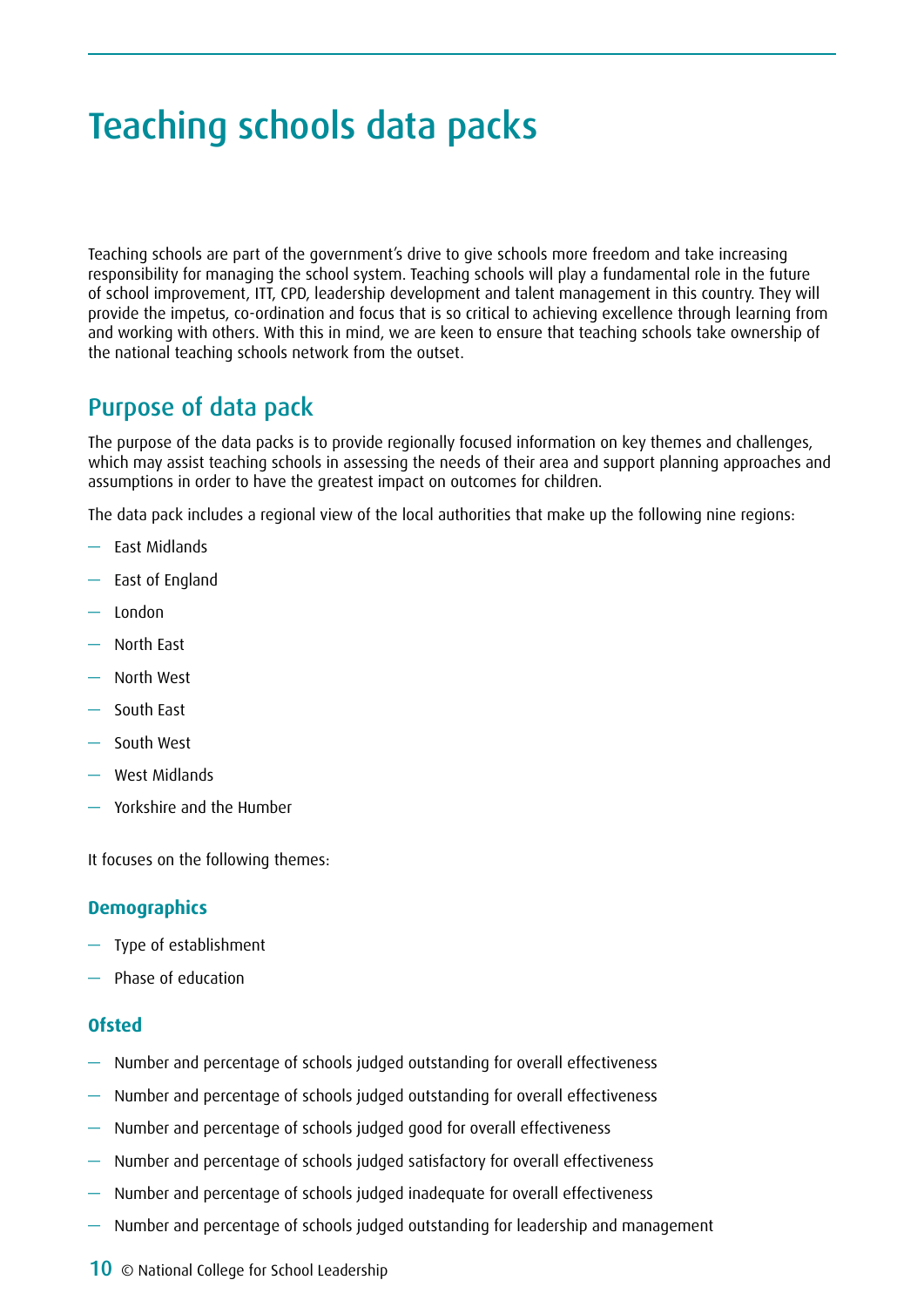- Number and percentage of schools judged good for leadership and management
- Number and percentage of schools judged satisfactory for leadership and management
- Number and percentage of schools judged inadequate for leadership and management
- Number of schools with notice to improve
- Number of schools requiring special measures

#### **System leadership capacity**

Number of designated national leaders of education (NLEs) and as a percentage of schools judged good/ outstanding for leadership and management

Number of designated local leaders of education (LLEs) and as a percentage of schools judged good/ outstanding for leadership and management

#### **Leadership capacity**

- Number of retirements
- Number of job advertisements
- Number of vacancies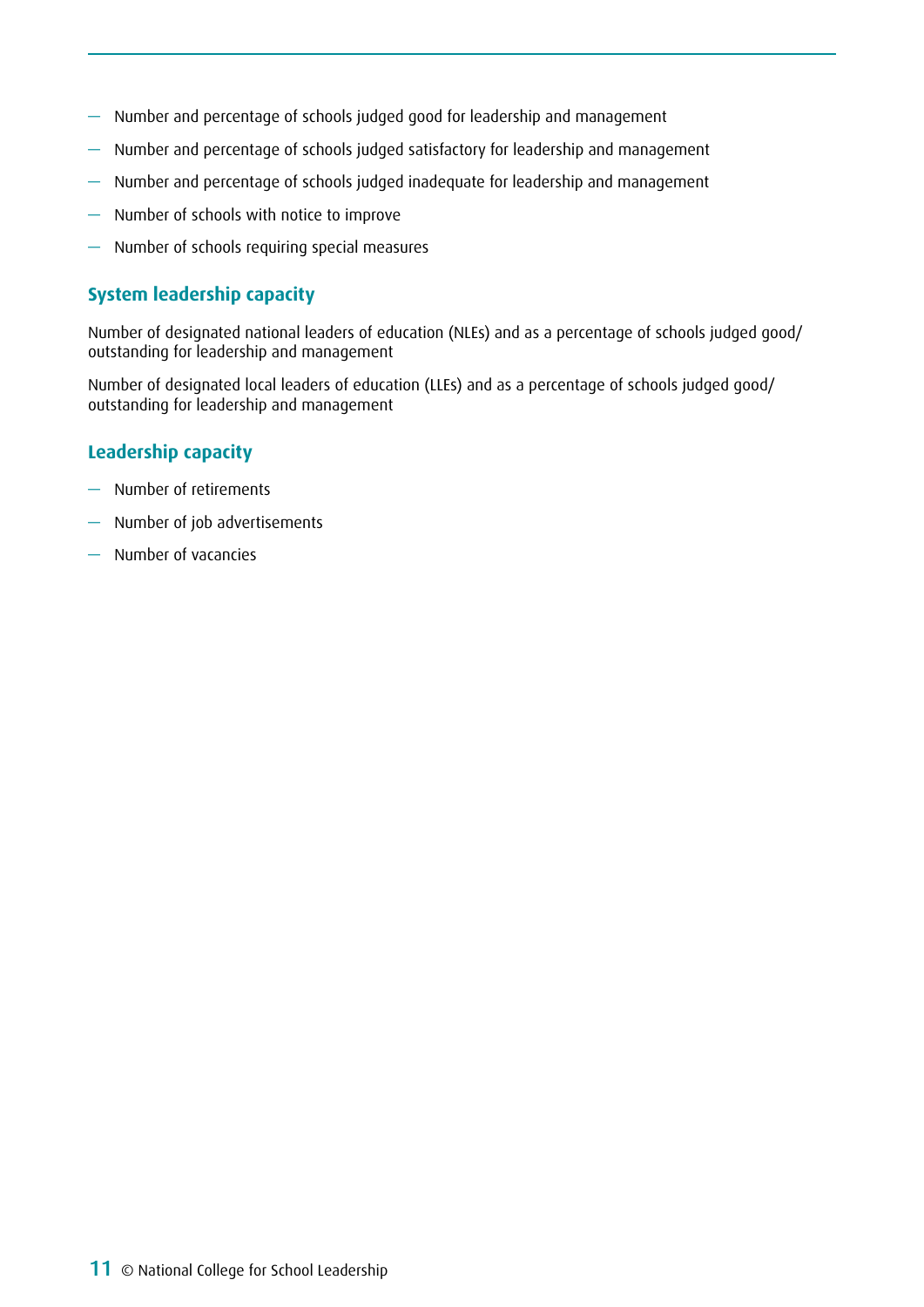# <span id="page-11-0"></span>The strategic role of initial teacher training in teaching schools

The government set out its proposals to reform initial teacher training (ITT) in Training our next generation of outstanding teachers: an improvement strategy for discussion (Department for Education, 2011). This envisaged an important and growing role for teaching schools in leading ITT partnerships and bringing schools together with others to develop teachers. A plan for implementing these proposals, in the light of responses to the discussion paper, will be published in autumn 2011 and we will then issue further information about how teaching schools will fit into the broader landscape of ITT provision and funding.

All teaching schools will already be involved in ITT, either as part of a training partnership with an HEI, or as part of or leading school-centred initial teacher training (SCITT) or employment-based initial teacher training (EBITT). Teaching schools and their alliances will have a key role in ensuring that trainee teachers see and learn from truly outstanding practice. ITT offers a particular opportunity for teaching schools to build on the teaching hospital model, training current and future generations of teachers while also providing an excellent educational experience for their pupils. Teaching schools will need to plan their role in ITT as core business in itself, as well as a way to deliver their other development responsibilities and raise standards for pupils.

For some schools this might involve working towards becoming a fully accredited ITT provider on behalf of its alliance of schools (if not already accredited), thereby taking full responsibility for the governance, financial arrangements and quality assurance of ITT. For others it might involve taking responsibility for the strategic leadership of ITT across the alliance, developing creative and more pedagogically driven models of partnership with HEIs to create innovative arrangements that provide outstanding experiences for trainee teachers.

Whatever the approach, teaching school alliances will take responsibility for:

- assessing the needs of trainee teachers and ensuring appropriate provision to meet them
- ensuring that all trainee teachers observe outstanding teaching, and undertake detailed discussion and reflection with outstanding teachers on the observed teaching and their own teaching so that they work with and learn from the best teachers
- managing a range of high-quality, school-based training experiences and professional development activities (including those at Master's level) into which trainee teachers will be fully integrated, such as peer learning sessions and demonstration lessons
- encouraging greater involvement in ITT across the alliance by showing how supporting trainee teachers can contribute to pupil learning and professional and leadership development for teachers, and supporting their partner schools in improving the quality of their ITT provision
- $-$  ensuring all teaching staff working with trainee teachers across the alliance provide high-quality. school-based tutoring and coaching, including the provision of appropriate training and ongoing support linked to other coaching and mentoring roles such as newly qualified teacher (NQT) induction and early professional development, and are helped to use these roles to develop their own practice
- assessing trainees against the qualified teacher status standards
- demonstrating a clear commitment and capacity to respond to local, regional and national priorities in training
- making a long-term commitment within the alliance to training an agreed number of trainee teachers, including the provision of substantial school experience opportunities for people interested in becoming teachers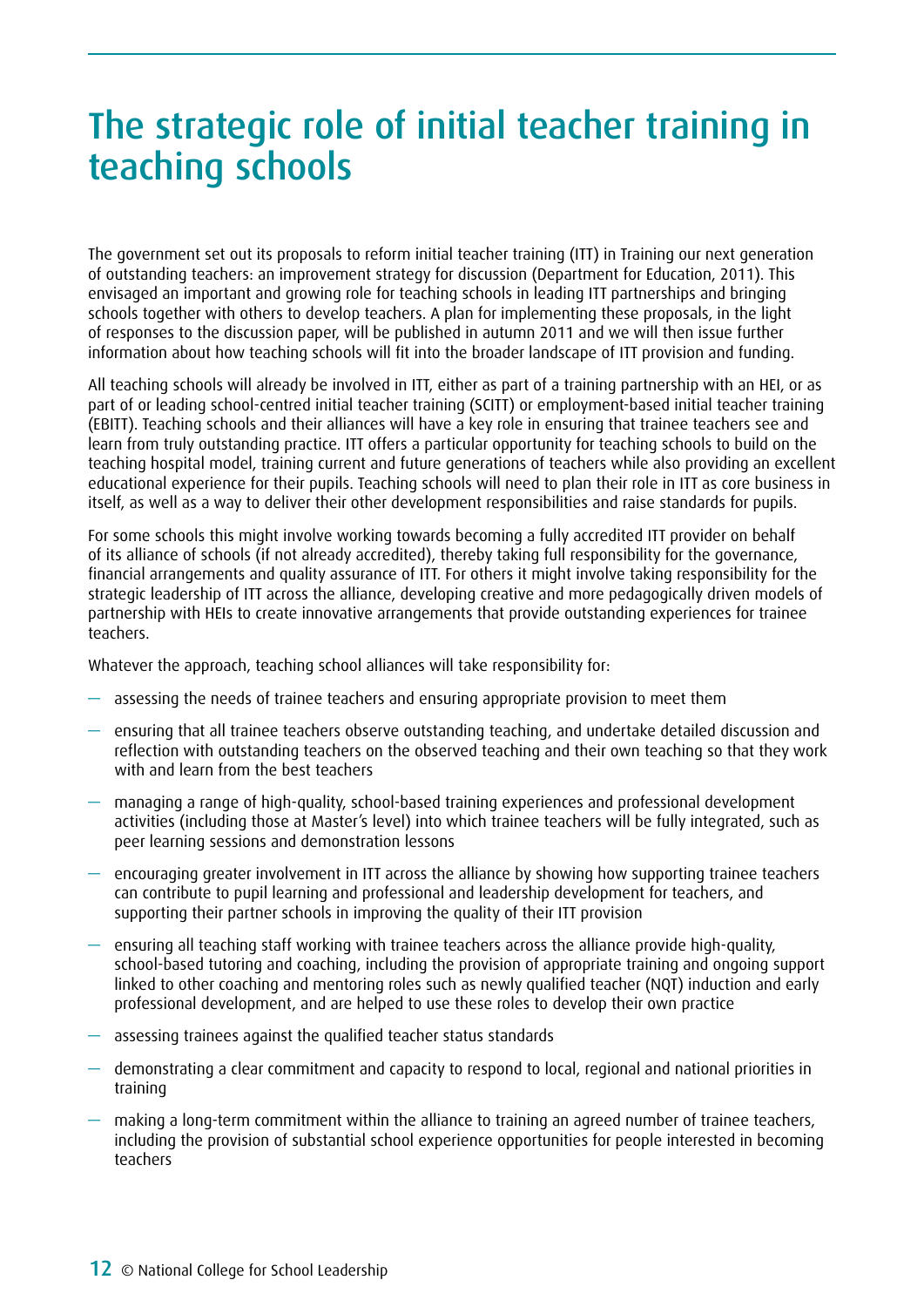— working strategically with an accredited provider on the management and leadership of the ITT partnership to ensure joint planning so that schools and universities maximise the integration of schooland centre-based training and determine which partner is best placed to provide key aspects of the training programme

— working with an accredited provider on the selection and recruitment of high-quality trainee teachers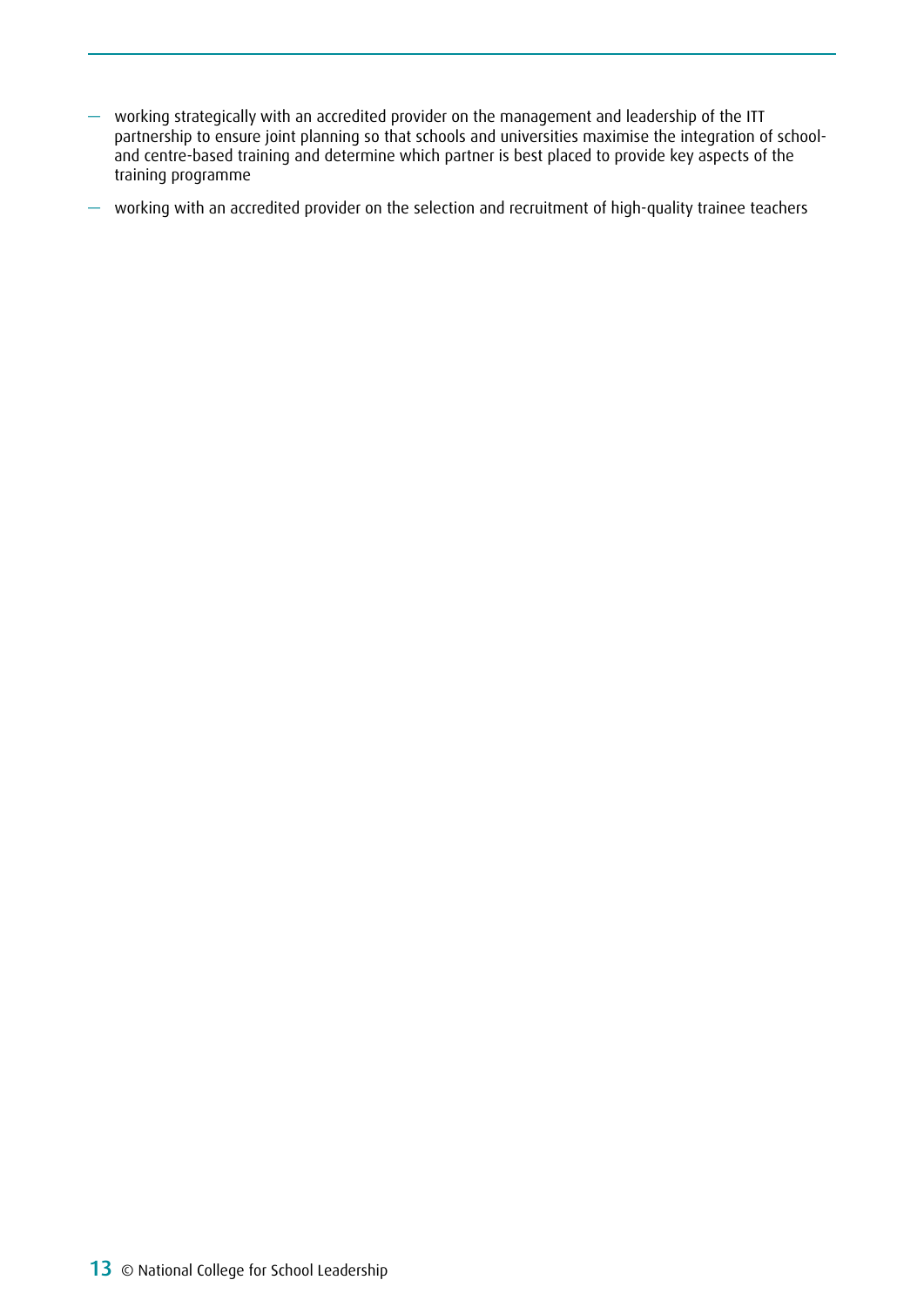# <span id="page-13-0"></span>Continuing professional development and leadership development

## Developing CPD provision in teaching school alliances

Teaching schools already have strong professional learning cultures that contribute to the high levels of achievement of their pupils. Collaborative, school-based professional development backed by access to relevant specialist expertise is well established in these schools and leads to impact on the development of teaching and learning and leadership.

The challenge that teaching schools face is to work with schools in their alliance to extend this effective culture widely, so that the whole alliance becomes a place in which the workforce is nurtured, developed and challenged. Some of the key strategies for taking this work forward are suggested below.

#### **Collaborative identification of development needs and priorities**

- Teaching schools will need approaches for working with alliance schools to identify development needs and priorities related to both pupil outcomes and staff outcomes, including development in the areas of subject knowledge, teaching and learning, and leadership.
- Teaching schools may need to help alliance schools make effective use of a range of evidence and data when deciding how to prioritise development needs.
- Teaching schools will ensure that the intended pupil and staff outcomes of any alliance CPD provision are clearly agreed at the planning stage with the alliance schools involved.

#### **Planning, co-ordination and delivery of alliance CPD provision**

- Teaching schools will have a key role in ensuring the effective co-ordination of CPD provision in their alliance that makes best use of expertise and provides value for money.
- Teaching schools will work in conjunction with alliance schools to decide when it is appropriate to use expertise within the alliance, when to access bespoke external specialist expertise, and when to use offthe-shelf programmes.
- Teaching schools will work with alliance schools to increase access and reduce costs for appropriate professional and academic awards and qualifications.
- Teaching schools will encourage increasingly sophisticated use of a range of professional learning activities in alliance CPD provision, including coaching and mentoring, practitioner enquiry and research, observation and shadowing of excellent practitioners, and collaborative learning and development groups.

#### **Evaluating impact and sustaining improvement**

- Teaching schools will ensure that thorough evaluation of alliance CPD provision is carried out and is related to the intended outcomes identified at the planning stage.
- Teaching schools will ensure that lessons learned from evaluation help to identify ongoing development needs and shape improved alliance CPD provision going forward.
- Teaching schools will work with alliance schools to judge the appropriate pace for development and how improvement can be sustained over time.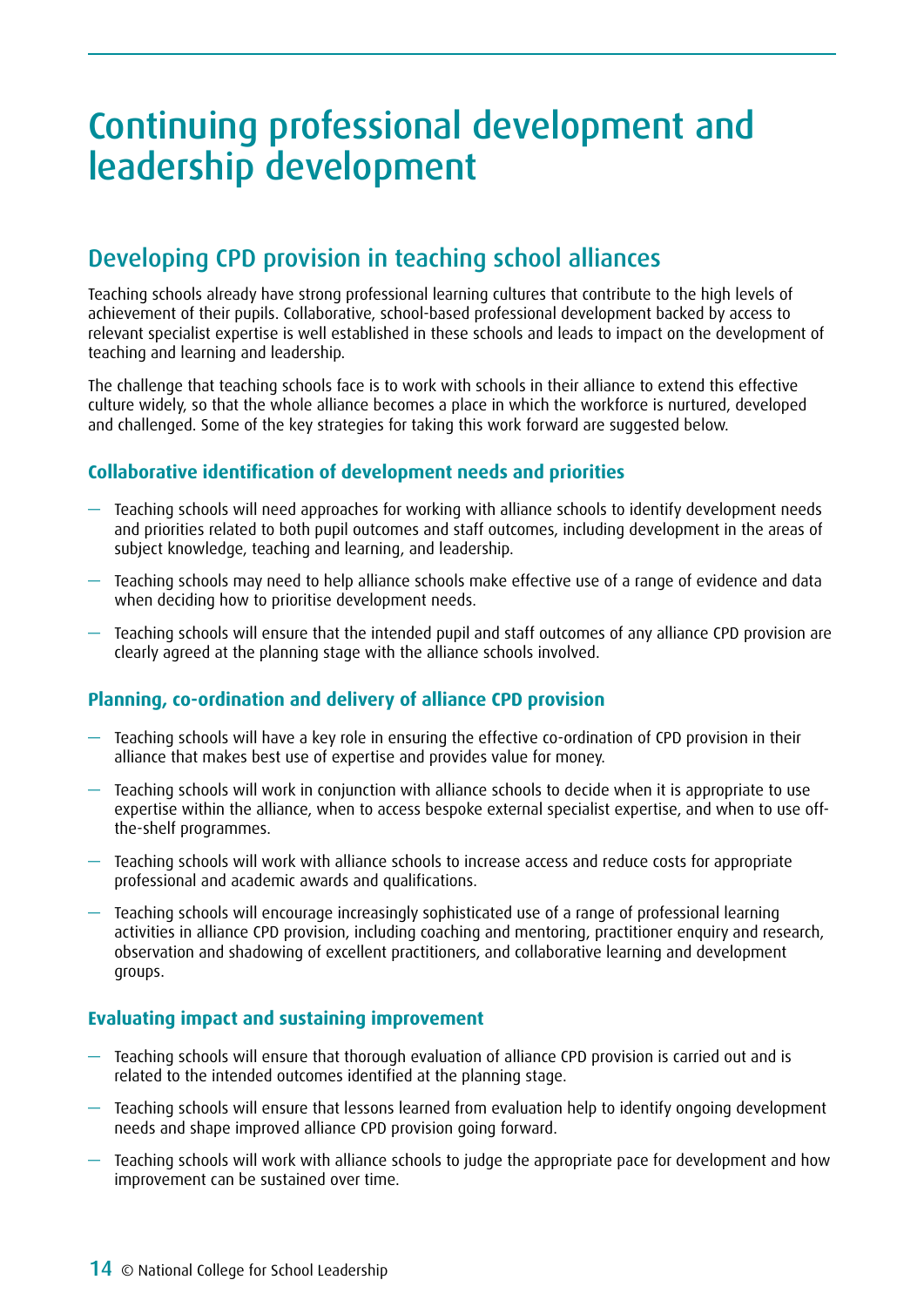#### **Identifying and building capacity for alliance CPD provision**

- Teaching schools will support alliance schools in developing their strategic leadership of staff development that leads to school improvement. This would include helping leaders establish a strong professional learning culture in which time is protected for the full range of effective professional learning work.
- Teaching schools will work with alliance schools to build capacity and develop the culture required for effective coaching and mentoring. This includes developing both the skills required by the different forms of coaching and mentoring and the understanding of when to use them.
- Teaching schools will work with alliance schools to identify the outstanding practitioners within their schools who can support the development of colleagues. Teaching schools will co-ordinate the effective deployment of this expertise and help these excellent practitioners develop their capacity to support others.
- Teaching schools will ensure that their alliance is able to draw upon specialist expertise from beyond the alliance schools, through ongoing collaboration with HEIs, local authorities, national agencies and other teaching school alliances, as well as the selective use of commercial and third-sector organisations.

### Teaching and learning programmes

#### **The national scholarship fund for teachers**

Teaching schools may wish to promote to the teachers within their alliance the new opportunity that comes from the national scholarship fund for teachers. The fund was launched in June 2011 with the primary objective of supporting professional development and extending the subject knowledge of teachers through an academically rigorous programme of study.

The fund is intended to be highly prestigious and enhance the contribution teachers make to the intellectual life of the nation. The first round of the scholarship focuses on priority specialisms: mathematics, English, science and special educational needs (SEN). The application window for round one opened in June 2011 and closes on 30 September 2011. For more details about the fund see the TDA website (www.tda.gov.uk/ teacher/developing-career/national-scholarship-fund-for-teachers.aspx).

#### **The outstanding facilitation programme**

Teaching schools may be particularly interested in undertaking the five-day outstanding facilitation programme (OFP), which trains teachers to deliver two highly effective teaching and learning programmes, the outstanding teacher programme (OTP) and the improving teaching programme (ITP). Completing OFT successfully would enable teachers to deliver OTP and ITP to teachers who would benefit from support within and/or beyond their alliance. This may also generate income for teaching schools.

Both programmes have a proven track record of improving the quality and consistency of learning and teaching in schools. Feedback showed that 80 per cent of delegates had been able to improve the quality of their teaching and learning by at least one Ofsted grade.

- OTP aims to develop teachers from 'good' to 'outstanding', meeting the growing national and local need to improve the quality of our best teachers and give them the skills to share their knowledge and expertise with colleagues. Each programme comprises 9 or 10 sessions over as many weeks. Participants focus on specific aspects of teaching and learning such as challenge, engagement, assessment, differentiation, questioning and planning, and work through observation, coaching and linked practical tasks.
- ITP was developed to provide a targeted support programme to enable teachers to consistently deliver lessons that would be graded satisfactory to good. The programme helps teachers to understand the key concepts underpinning good practice in the classroom and how to deliver these concepts through consistent practice. Each programme comprises six sessions over six weeks and includes observation, practical activities, feedback and mentoring.
- **15** © National College for School Leadership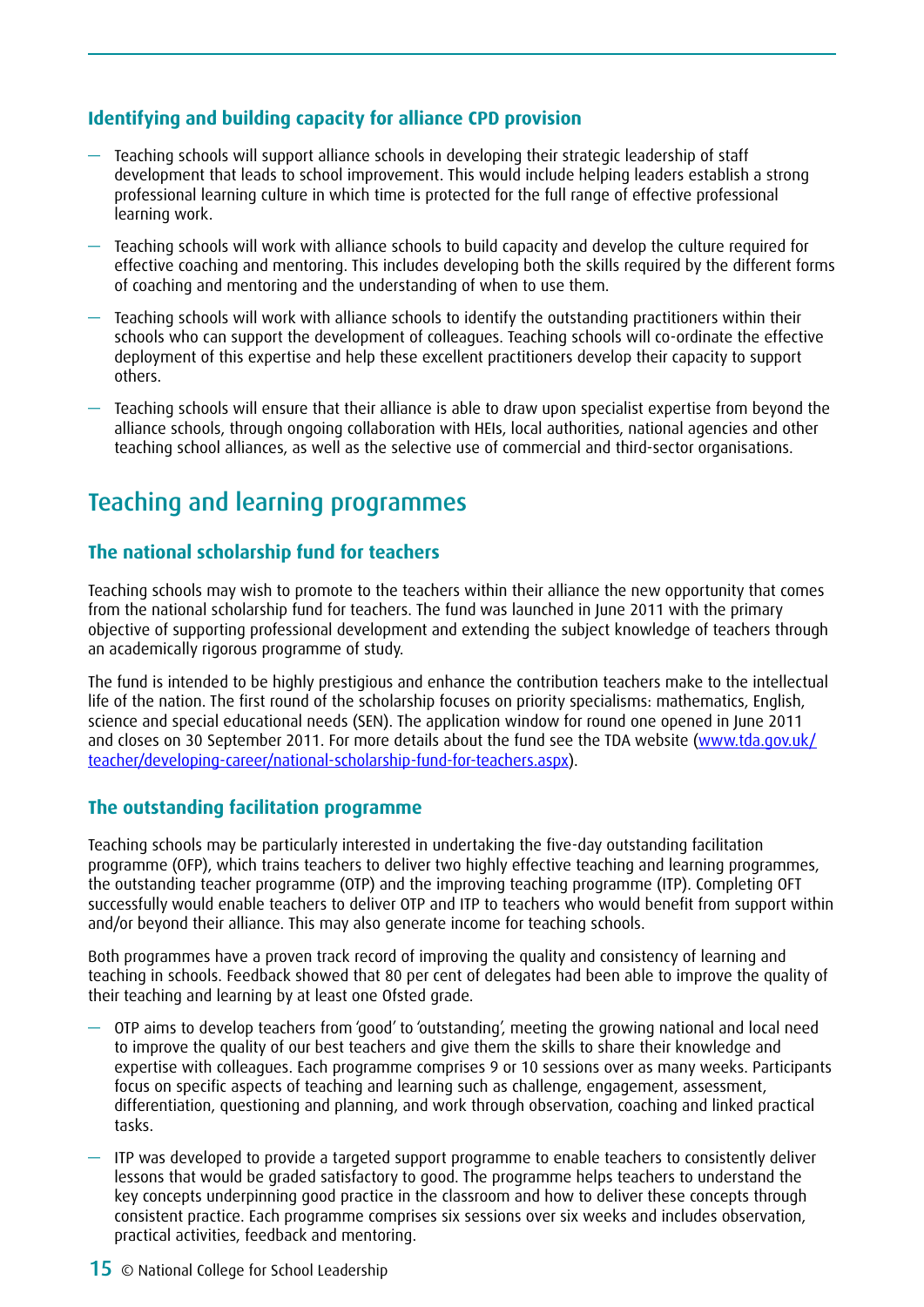We have contracted the organisations Third Wave and Olevi to deliver OFP to teachers from a small number of schools. If schools are interested in applying for these limited places, they will need to express interest by 19 September.

If schools are interested in using their core budget to cover the cost of OFP places, they will need to contact Olevi for more information at [mbh@rws.uk.net.](mailto:mbh@rws.uk.net)

## Leadership development

The College is moving from linear programmes to offering a range of modules and qualifications that will provide a flexible, coherent leadership development offer to leaders of schools, academies and children's centres.

The modular curriculum will support individuals as they progress in their leadership careers and provide optional opportunities to gain leadership qualifications. It will draw from international research, evaluation evidence and leadership practice in schools.

As the College develops its modular curriculum, it is also moving from a commissioning approach to a licensing model. This will create the potential for teaching schools and other organisations to bid for the opportunity to deliver products on the College's behalf.

We believe that this licensing approach will help us to better respond to a diverse range of needs and demands. We want to support the development of a self-improving system, where schools are given more responsibility for leadership development. By creating a series of attractive licensed products that other organisations would be interested in delivering, we also hope to support the development of the delivery market, increasing the number and type of our delivery partners, including teaching schools.

Through the licensing of a range of delivery partners we will encourage creative and innovative approaches to leadership development, including creating new modules and contextualising products to meet the needs of the schools system.

#### **Licensing NPQH and MLDP**

Our licensing approach will start in 2012, with the National Professional Qualification for Headship (NPQH) and the Middle Leadership Development Programme (MLDP). These will be linked to levels 1 and 3 of the modular curriculum.

- NPQH is required by anyone wishing to take up a headship post in the maintained sector. The gateway (entry) stage and the final assessment of NPQH will be commissioned by the College. The development stage will be licensed for delivery by a range of providers, including teaching schools.
- MLDP offers the opportunity for clusters of schools, academies and children's centres to deliver middle leadership development in a way that best meets their needs.

We anticipate that the successful delivery of leadership development programmes will most likely be achieved through the creation of partnership arrangements that will deliver a number of benefits to teaching schools. The programmes offer high-quality National College content with HEI accreditation (CATS points). Both programmes offer a flexible delivery approach and an opportunity for teaching schools and partners to generate income.

We would like to develop the licensing proposition with teaching schools and others early in the autumn term, leading to the award of the first licences in spring 2012. There will be more licensed products released in future years linked to other levels of the modular curriculum.

If schools are interested in finding out more about opportunities to become a licensed delivery partner for NPQH or MLDP, they should contact [licensing@nationalcollege.org.uk](mailto:licensing@nationalcollege.org.uk).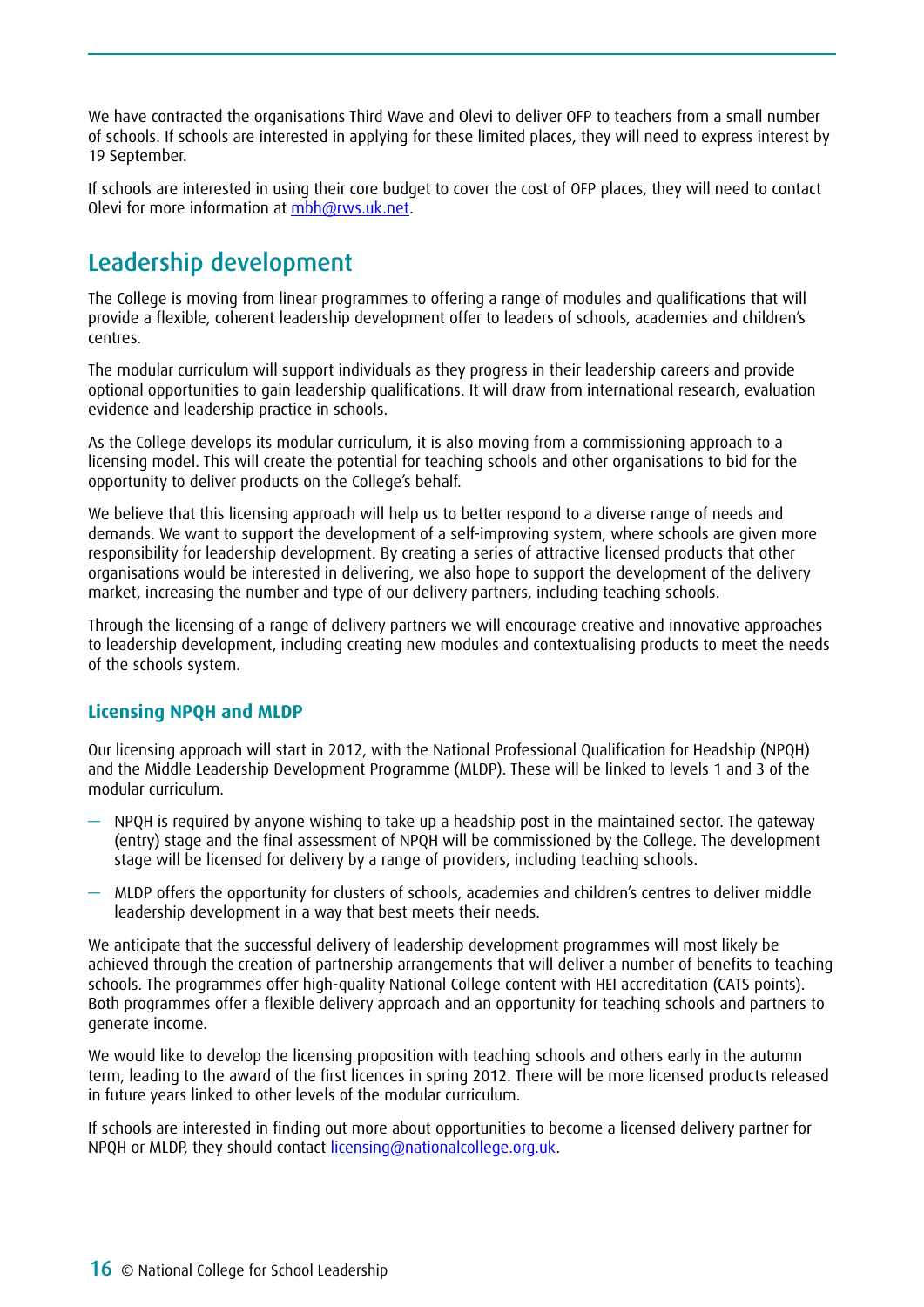# <span id="page-16-0"></span>School-to-school support

One of the most exciting developments in schools in recent years has been the growth of school-to-school support. School leaders across the country are recognising that by working with other schools, and sharing their learning, practice and ideas, they can support system-wide improvements, whilst continuing to improve their own schools.

In 2006 the College designated its first tranche of NLEs and national support schools (NSSs) to work with local authorities to support schools in Ofsted categories or other challenging circumstances.

The teaching school prospectus www.nationalcollege.org.uk/teachingschools makes it clear that designated teaching schools must demonstrate the track record and capacity to undertake support for schools in challenging circumstances, which would usually be those in special measures or identified as in need of significant improvement. Indeed, many teaching schools will already be designated as NLEs/NSSs and will have a strong track record of providing such direct support.

The model is realistic however, and recognises that this is not about one school doing it all, but an alliance of schools working together towards system-wide school improvement. Therefore teaching schools may not themselves be supporting other schools directly but will still be expected to play a major role in the support of other school by brokering the services of NLEs/NSSs, LLEs and SLEs.

### National leaders of education and national support schools (NSS)

NLEs are outstanding headteachers or principals who, together with the staff in their schools (NSS), use their skills and experience to support schools in challenging circumstances. In addition to leading their own schools, NLEs work to increase the leadership capacity of other schools to help raise standards.

NLEs/NSSs can be deployed in a number of ways and each deployment can be tailored to suit the needs of the school receiving support. NLEs/NSSs are expected to support schools in the most challenging circumstances such as those in an Ofsted category, facing closure or amalgamation or falling below the floor standards. Deployments could involve one of the following levels of involvement:

- NLE as full-time acting or executive headteacher in a school that has a vacancy for the headship, with significant involvement of staff from the NSS
- NLE and NSS sponsoring a failing school to become an academy
- NLE supporting an acting or executive headteacher (who may be a deputy or a leader from another school) for three days a week, providing advice and extensive support from staff in the NSS
- NLE providing consultancy support with staff from the NSS for up to two days a week

There are currently almost 600 NLEs/NSSs nationally. Details of those designated as NLEs/NSSs can be found on ourwebsite at [www.nationalcollege.org.uk/nle](http://www.nationalcollege.org.uk/nle).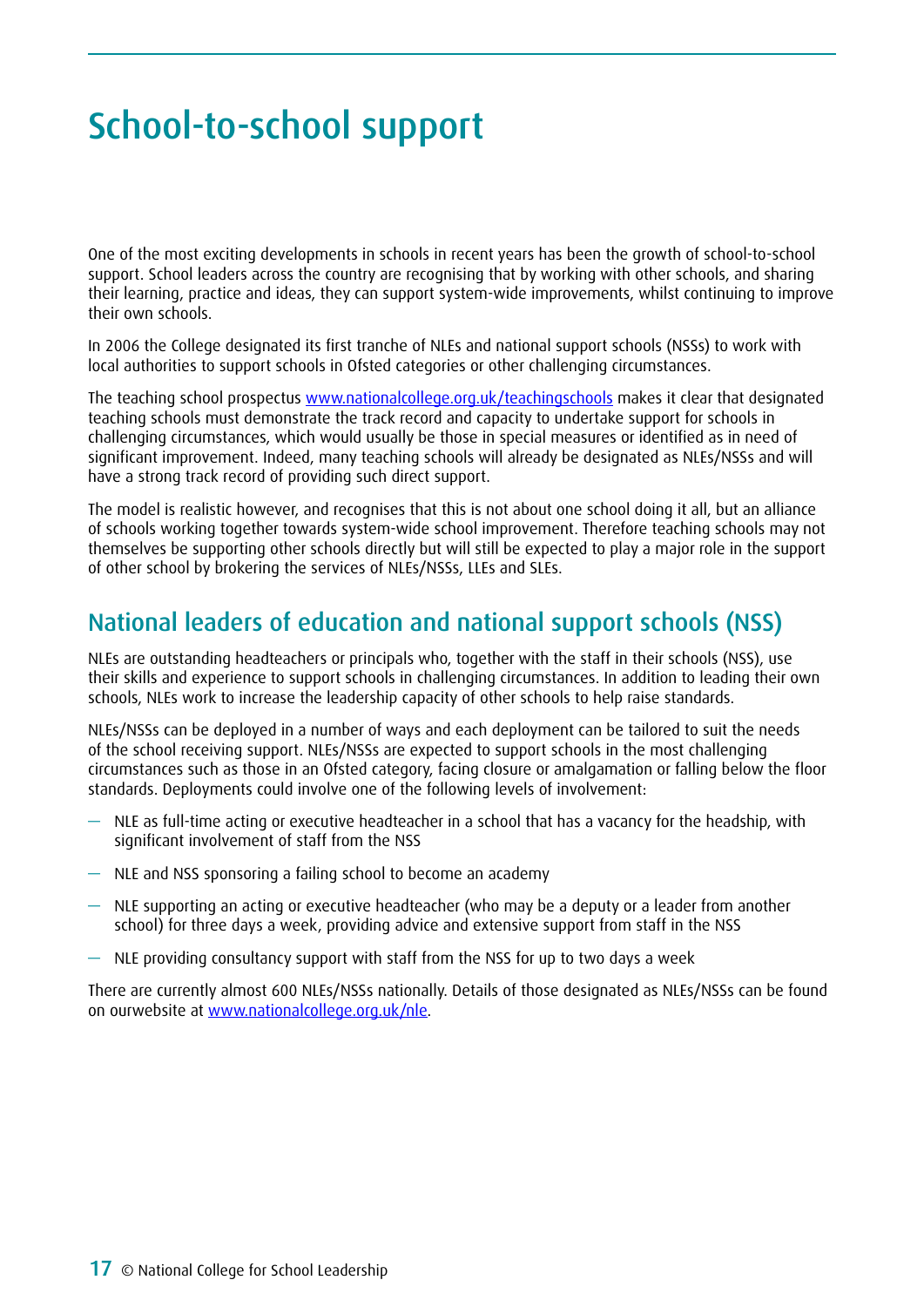## Local leaders of education

LLEs are successful headteachers who, in addition to leading their own schools, work alongside other heads to raise attainment and build capacity to ensure that improvements can be sustained.

LLEs can be deployed in a variety of ways and each deployment can be tailored to suit the needs of the school receiving support. LLEs are expected to undertake deployments involving:

- supporting a school to raise attainment where it is below the floor standards
- supporting the head of a school that is considered vulnerable
- coaching and mentoring a new head in their first headship

Generally LLEs will work half a day or a day a week with a partner school and a further 20-30 hours over 2 years in support of a new head, though the LLE will be expected to be flexible depending on the needs of the system and the capacity of the LLE.

There are currently over 2,000 LLEs. More information can be found on the our website at [www.nationalcollege.org.uk/lle](http://www.nationalcollege.org.uk/lle).

## Brokerage of system leaders

The National College currently contracts associates whose role is to support the brokerage of NLEs/NSSs and LLEs. Liaising with system leaders and local authorities, the associate facilitates the deployment process by advising on the most appropriate match and providing general support as required.

Most deployments are currently commissioned by local authorities which pay the NLE/NSS or LLE for the support provided.

Once the deployment has been set up, the associate informs the National College who in turn updates the central record.

#### **Role of teaching schools**

As we move to a self-improving system, the National College envisages that the role of brokering will move to teaching schools. Teaching schools will work closely with local networks of NLEs/NSSs and LLEs to provide support to schools in the most challenging circumstances.

The extent and pace of change and the scope for partnership between teaching schools and other agencies will need to be determined through discussions at a local level, and will depend on existing relationships.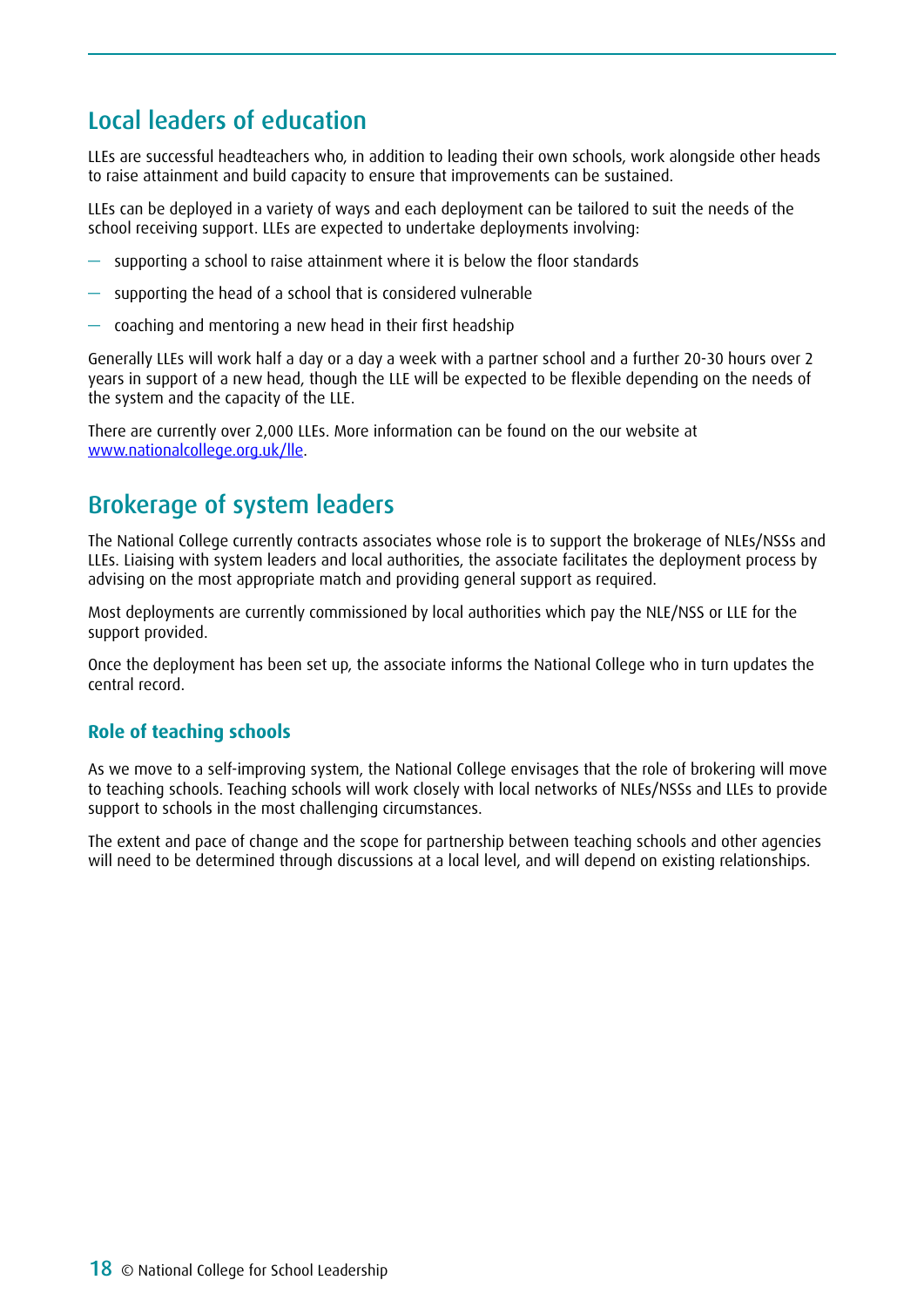# <span id="page-18-0"></span>Diversifying school leadership

School Workforce Census data (Department for Education, 2010) indicates that only 2.4 per cent of heads are from black or minority ethnic (BME) groups. This is despite the fact that 5.9 of teachers are from a non-white British background. The same data also shows that there are still significant gender gaps within school leadership, particularly within the secondary phase where only 37 per cent of heads are female despite women making up 61 per cent of the teaching population. Alongside this, the recent white paper (HM Government, 2010) highlighted some startling statistics on bullying among school pupils: for example, 75 per cent of gay, lesbian and bisexual pupils report bullying based on their sexuality. The government is clear in its expectation to see school leaders tackling bullying (particularly prejudice-based bullying) and has committed to supporting leaders in taking a strong stand against it.

This data is just a snapshot of a bigger picture demonstrating a clear and continued diversity challenge within school leadership today. The issue of under-representation and equality of opportunity is one that links to several important agendas within our schools and academies, not least the succession planning work since under-representation inevitably means fewer aspiring leaders making their way through the pipeline. To read more about the importance of diversifying school leadership, see the College website [\(www.](http://www.nationalcollege.org.uk/diversity-in-schools) [nationalcollege.org.uk/diversity-in-schools\)](http://www.nationalcollege.org.uk/diversity-in-schools).

The College has to date taken some solid steps towards providing positive action to address the gaps. Initiatives range from national programmes such as Equal Access to Promotion to regionally focused programmes funded through diversity grants. There has been a lot of useful learning over the course of the last four years relating to barriers experienced by particular groups and the best ways to overcome them. There is a small team dedicated to the work, including three supra-regional diversity associates and an equality and diversity manager based at the College. You can contact us by email to [diversity@nationalcollege.org.uk](mailto:diversity@nationalcollege.org.uk) or by telephone on 0115 8722040.

The role of teaching schools in this respect will be to provide strong and visible leadership in order to close the gaps and ensure equal opportunities for all staff and pupils. In order to support this work, some questions are given below to aid thinking around leadership diversity issues.

## Questions for teaching schools alliances

- 1. Why should we consider diversity? What are the laws and requirements underpinning equalities?
	- Are we clear on the moral, business and ultimately the legal case for looking at diversity?
	- How can work on diversity issues also help us to address other important agendas such as succession planning, school improvement and community cohesion?
	- Are we familiar with the Equality Act 2010 and the nine specific groups referred to as 'protected characteristics' under this legislation?
	- Are we aware of the general and specific duties (which apply to all schools in England) set out by the Equality Act 2010? Do we have an understanding of how a school would show compliance with these requirements? What does good practice look like?
	- Do we have an equalities policy and strategy, and an action plan in place that is made available to all interested parties?
	- Do we know the best organisations and resources to refer to should we need further advice and support?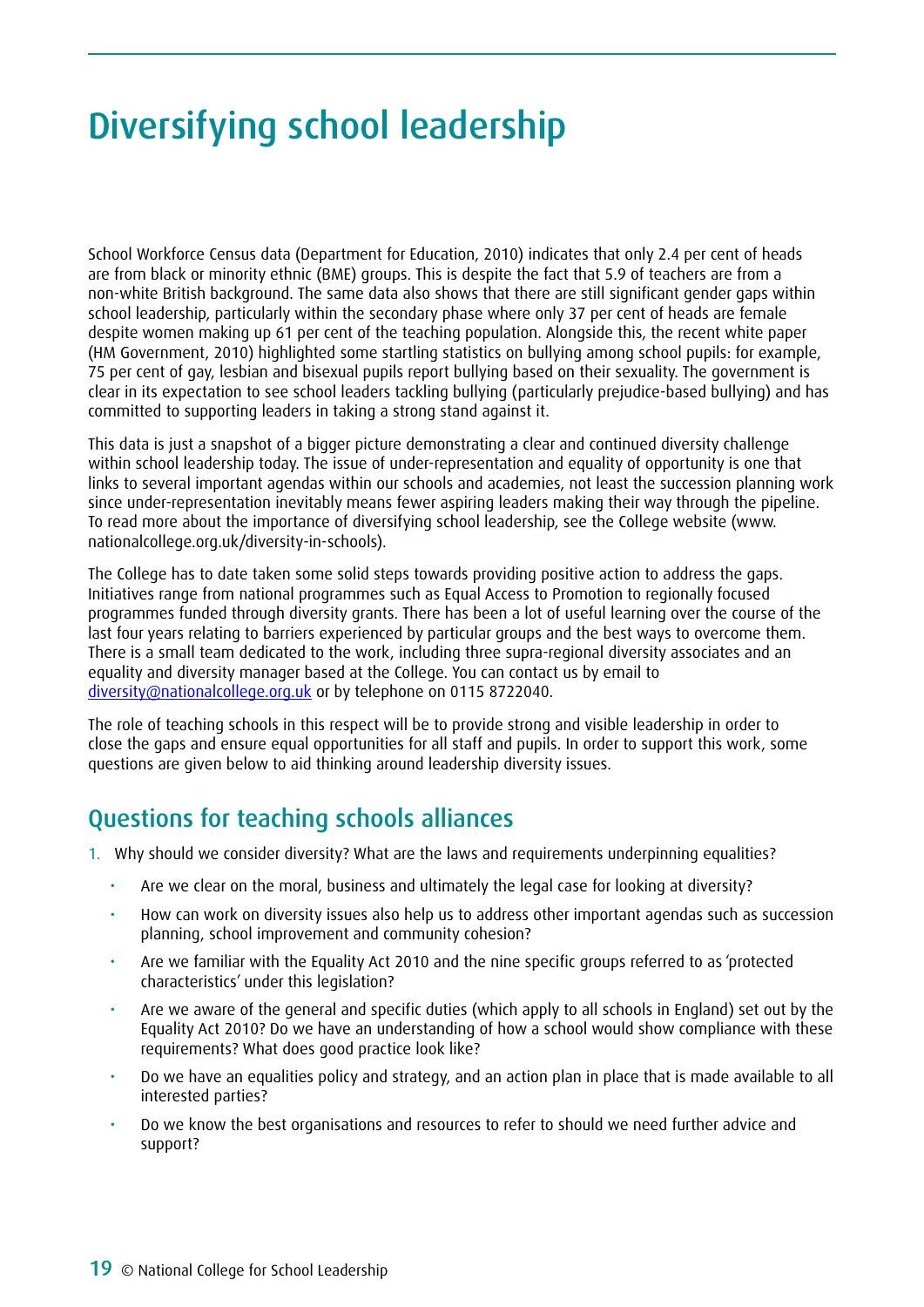- 2. What does our data show us about leadership diversity? What are the specific diversity challenges within our alliance and local area?
	- Do we collect school workforce diversity data against each of the protected characteristics outlined in the Equality Act 2010?
	- If not, what data collection processes are already in place and how might equality questions be added? Could we make use of School Workforce Census data (Department for Education, 2010) to provide a picture in the meantime? What other methods of intelligence might we also use where hard data is not available?
	- If data is available, what does the leadership workforce look like when compared with the teaching workforce? Are individuals within leadership positions broadly representative of the population they are drawn from or are there some gaps to be addressed?
	- What are the consequences of not addressing under-representation on succession planning, talent development, school culture and school improvement?
- 3. What actions could we take to support a diverse leadership population?
	- Do we make our commitment to equal opportunities clear enough? What steps might we take to reinforce this message?
	- Where data and other intelligence show an under-representation, how can we uncover the underlying reasons for this in order to then take the best course of action to address it?
	- Could we form a consultation group to uncover specific needs or concerns among identified groups?
	- What best practice is out there in terms of positive action? What does research suggest as the most successful courses of action?
	- Do the National College and other organisations have any schemes, resources or programmes we could use or point leaders to?
	- What funding, resources and time are we willing to commit to this? How can we bring others on board to help us lead it?
	- What should be our role and responsibility in this and how do we ensure sustainability?
	- How will success be tracked and demonstrated?

### Funding to support diversity and equality work

The National College has a ringfenced budget for undertaking leadership diversity work. Specific targeted support diversity work may be happening in your local area and some teaching schools may choose to become involved with this in the future. An outline of some of this work can be found by visiting [www.nationalcollege.org.uk/networking/networking-your-region](http://www.nationalcollege.org.uk/networking/networking-your-region) and clicking on 'diversity'.

### What you will need to do

Leadership on equality and diversity is an important part of the remit of teaching schools. Our expectation is that your business plan will set out your approach to monitoring and addressing leadership diversity issues. This may be referred to within your overall succession planning strategy or may be best served as a standalone area that cuts across a number of agendas.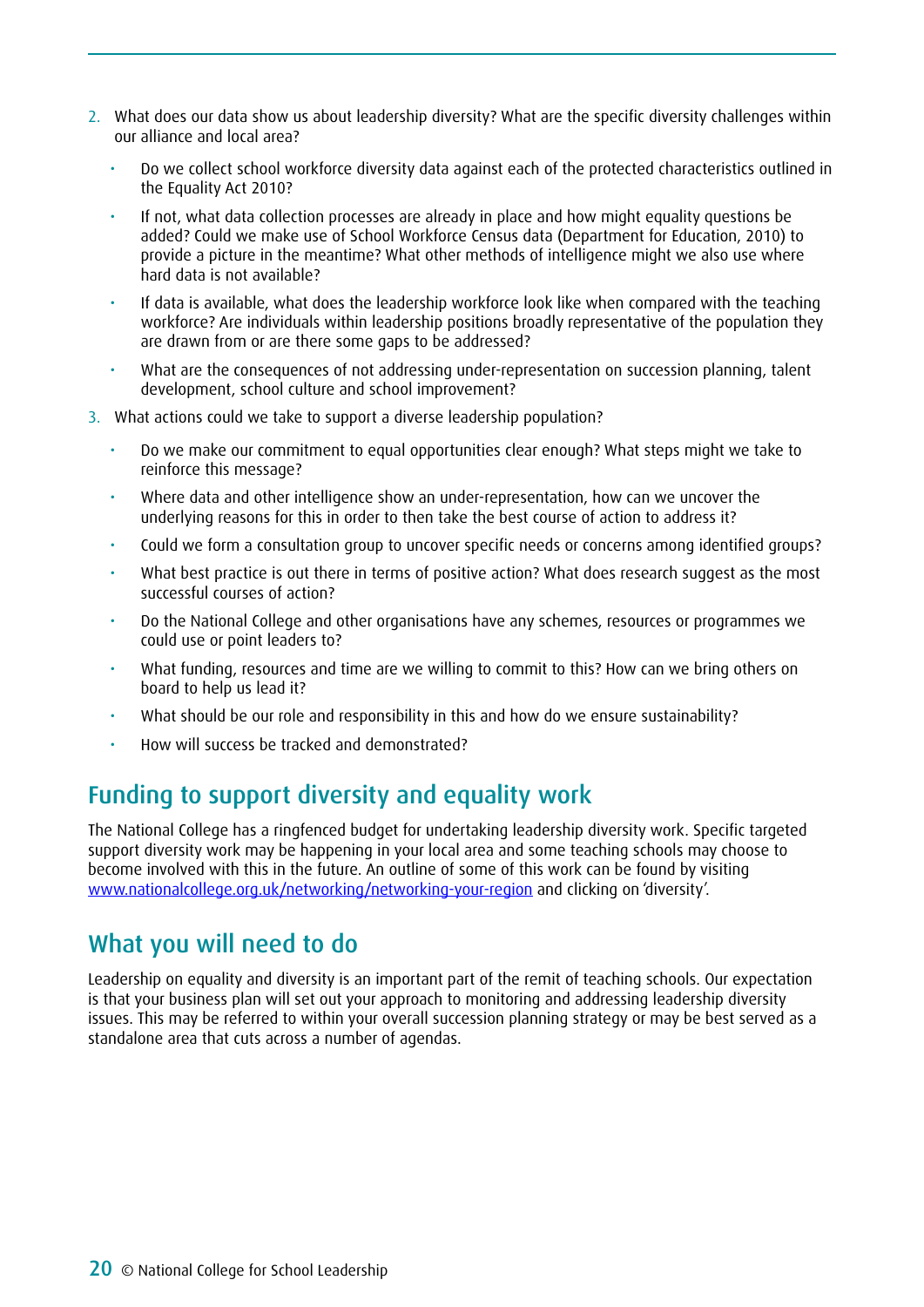## What to expect from your College associate

Your College associate will support you with your diversity work. Depending on the individual needs of your teaching schools alliance, you can expect to receive from him or her:

- data on the national and regional diversity picture
- a signpost to further support and advice on staying compliant with new equality legislation
- a critical friend offering challenge and support
- advice on what's worked and what hasn't as part of the diversity work to date
- advice on co-ordinating and administering positive action schemes
- brokering with peers and stakeholders involved in previous diversity work
- links to best practice, materials and research

## Useful contacts

The College has a small team dedicated to leadership diversity work which is available to give advice. Contact details are:

#### **Equality and Diversity Manager**

Alice Gregson: telephone 0115 8722040 or email [alice.gregson@nationalcollege.org.uk](mailto:alice.gregson@nationalcollege.org.uk)

#### **Diversity associates (covering three supra-regions)**

North: Rosemary Campbell-Stephens: email [rosemary.campbell-stephens@nationalcollege.org.uk](mailto:rosemary.campbell-stephens@nationalcollege.org.uk)

Central: Ankhara Lloyd-Hunte: email [ankhara.lloyd-hunte@nationalcollege.org.uk](mailto:ankhara.lloyd-hunte@nationalcollege.org.uk)

South: Dolapo Ogunbawo: email [dolapo.ogunbawo@nationalcollege.org.uk](mailto:dolapo.ogunbawo@nationalcollege.org.uk)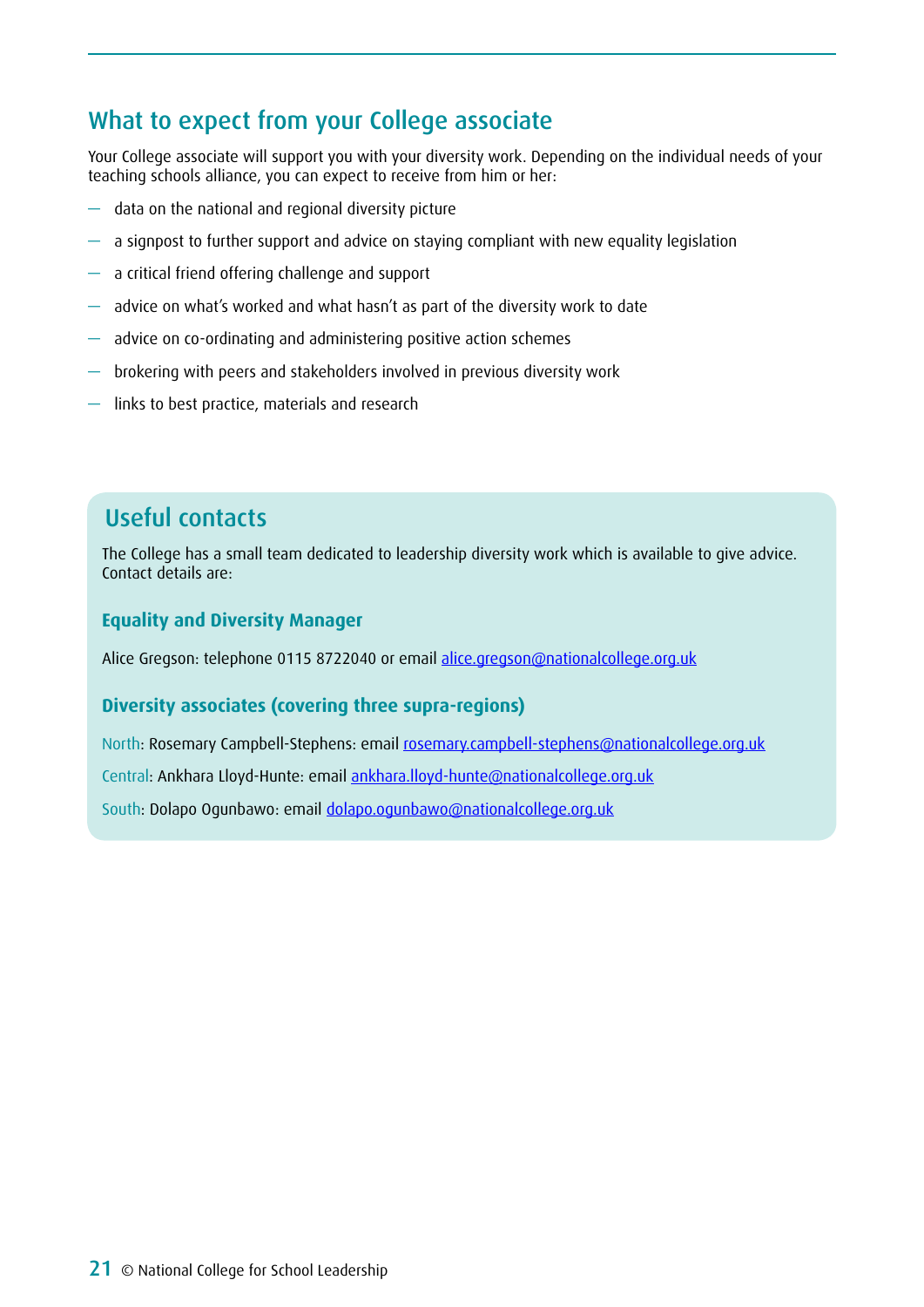# <span id="page-21-0"></span>Succession planning and talent management

The white paper (HM Government, 20011) highlighted the fact that one in four headteachers are eligible to retire in the next four years. In addition to this retirement challenge, there remain difficulties in recruiting heads to some school types, mainly primary, special, small rural and faith schools. Read more about the succession challenge at [www.nationalcollege.org.uk/successionplanning](http://www.nationalcollege.org.uk/successionplanning).

Like the TDA's role for teacher supply, the College's number one priority has been ensuring the supply of high-quality leaders into the system. It has done this until now through its leadership development work and by engaging local authorities and schools via its succession planning strategy (30 per cent of teaching schools are already involved in this work). We expect the future will be different by 2015 as we learn from current good practice in teaching schools and, over time, enable all teaching schools to play a greater role in meeting the strategic supply needs of the system:

In particular, we will expect teaching schools to identify and develop teachers with the potential to take on headship. We will continue to fund succession planning work (via the teaching schools) in the areas with the biggest challenges.

HM Government, 2010:28 para 2.45

This part of the teaching school's role is not just about securing headteacher supply: it is clear from current practice and research that systematic talent management has a positive effect on school improvement, performance and the recruitment and retention of the best teaching talent. Recent College research on how schools, chains and federations grow leaders can be found in Matthews et al (2011).

### Questions for teaching school alliances

- 1. What does our data show about the leadership supply issues for our alliance? What does the data show for the wider local area?
	- Do we know the current age profiles and likely retirement behaviours of the alliance's headteachers and senior leaders in the next year, and in three and five years' time?
	- Which schools and areas in our alliance have most difficulty recruiting heads and senior leaders? Which have highest readvertisement rates? Which have the lowest number of applicants or the poorest quality of applicant, and why?
	- Is there particular difficulty in recruiting to primary, special, rural and faith schools?
	- What is unique about our alliance's leadership supply needs?
	- Do we know who in the alliance has undertaken NPQH? Who do we expect to put forward for the new NPQH?
	- Do we see the alliance taking on a role for developing the supply of leaders for schools outside the initial alliance?
	- Do we know how many women and BME teachers we have in senior leadership positions compared with their proportion in the staff overall?
- 2. Do we have an agreed approach to identifying future leadership talent in our alliance?
	- What approaches across the alliance do we have that systematically identify talent?
	- How do we combine these systematic approaches with drawing on the talent-spotting instinct of experienced heads and leaders?
	- What leadership talent have we identified as a priority for the alliance? Is it potential heads, senior leaders or middle leaders?
- 22 © National College for School Leadership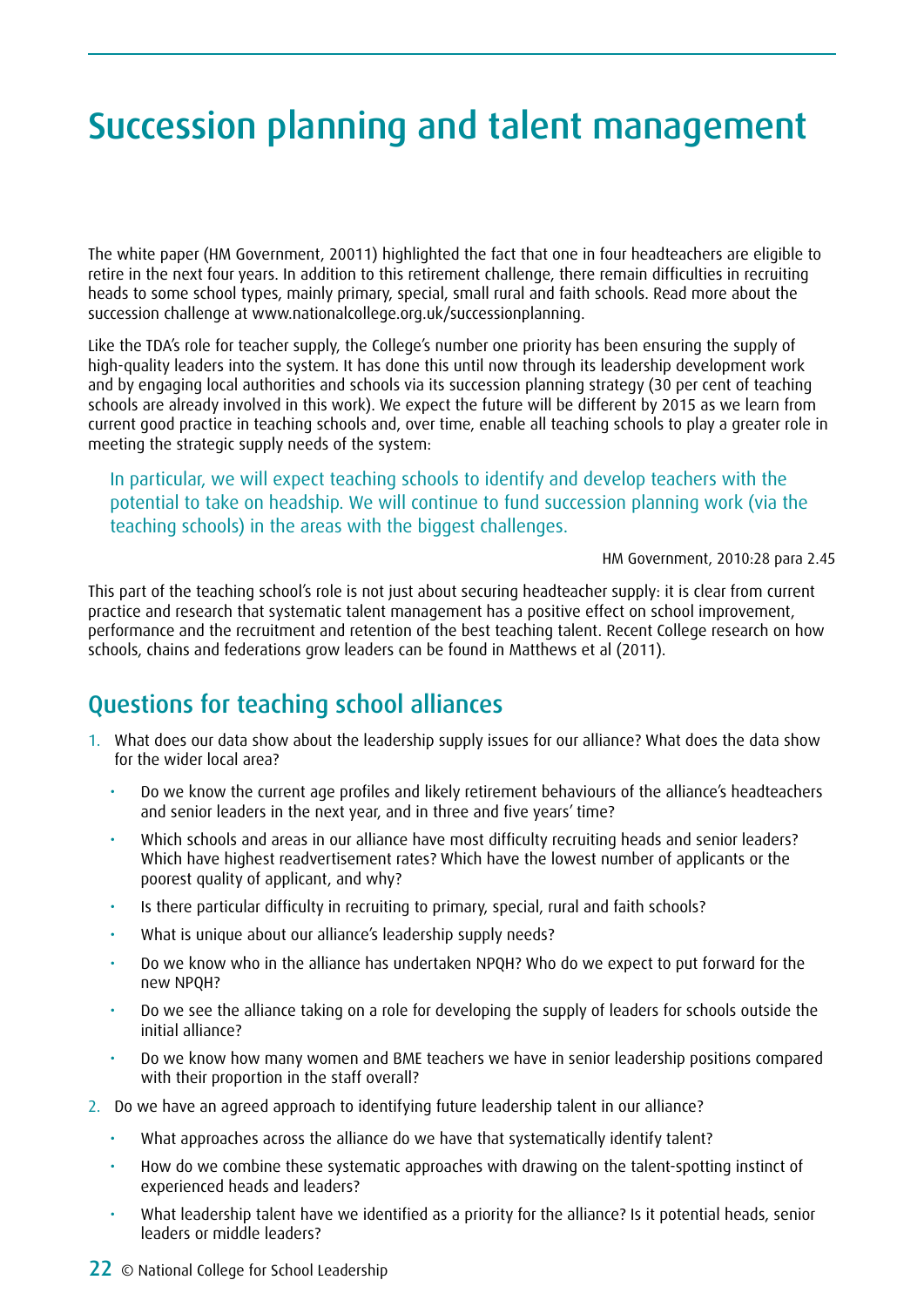- How do we ensure that talent identification approaches are accessible and equitable but also meet clear strategic needs? What is the relationship between quality and quantity?
- Do we know the views of our middle and senior leaders about the perceived leadership development opportunities currently open to them?
- What role might SLEs play in spotting leadership talent?
- Do we sometimes overlook talent? If so, where and why? Do we understand the behaviours that motivate individuals to aspire to senior posts?
- 3. Do we have an agreed approach across the alliance to managing, developing and retaining leadership talent?
	- What best practice does our alliance have in relation to developing leadership talent?
	- Who in the alliance could co-ordinate and administer talent management activity?
	- What will the role of partners be in developing talent?
	- How will this activity link with delivering CPD and leadership development provision, such as MLDP and other possible College-licensed programmes or our alliance's current provision?
	- How will this activity link with any current succession planning targeted support led by local authorities and other school leaders and groups? This support will decline over the next four years in line with the success teaching schools have in adopting progress on succession planning on behalf of the system as a whole.
	- What positive action might we undertake to tackle under-representation in senior leadership of particular groups? See [www.nationalcollege.org.uk/diversity-in-schools](http://www.nationalcollege.org.uk/diversity-in-schools) for more information.
	- How will we use the development of talent to reinforce school improvement?
	- How will we define, track and demonstrate our success?
	- Who are the wider stakeholders we might involve in developing talent?
	- Could new models and structures of leadership (eg, rural federations) help our alliance? For more information visit [www.nationalcollege.org.uk/modelsandpartnerships](http://www.nationalcollege.org.uk/modelsandpartnerships)

### Funding to support this work

Additional funding has been added to the core grant to help teaching schools support succession planning. In 2011-12 this will be an additional £7,000. Depending on annual remit negotiations and Department for Education agreement we anticipate that each teaching school will receive up to £10,000 2012-15. The actual funding allocation will depend on progress made and the College's need to respond to the areas with the greatest challenges.

Other funded targeted support succession planning work may be happening in the system and some teaching schools may choose to become further involved in this as part of a joined-up approach.

## What teaching schools will need to do

Succession planning and talent management are a core part of the remit of teaching schools. Our expectation is that your business plan will set out your approach to addressing supply challenges and should include:

- a section on data and evidence-based needs
- your planned approach
- your proposed success criteria and evaluation plans

This area will be quality assured as part of the overall agreed quality assurance process for teaching schools.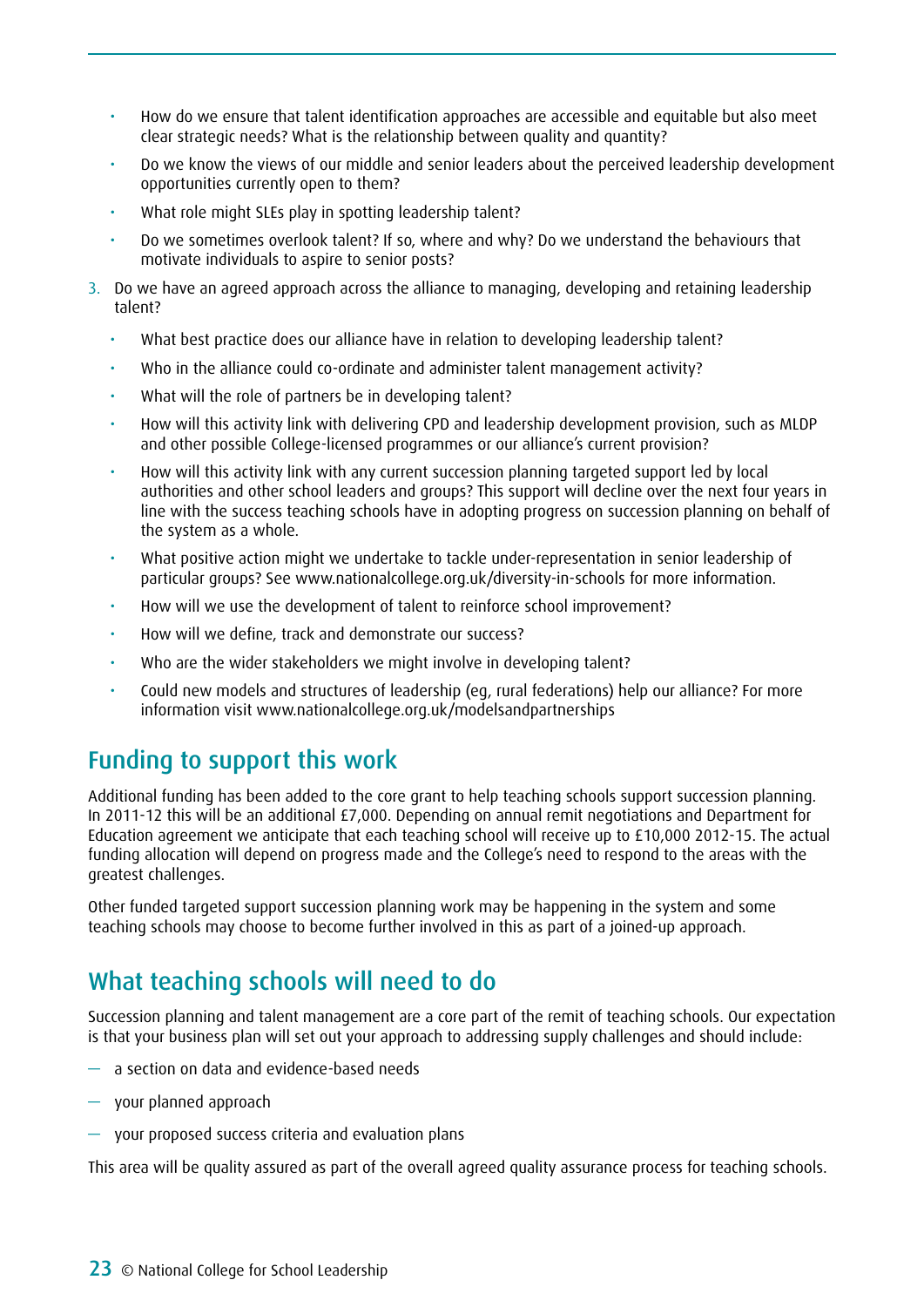## What to expect from your College associate

Your College associate will talk through your plans for talent management. Depending on the needs of your alliance, you can expect from him or her:

- data on the national and regional supply picture
- a critical friend offering challenge, support and quality assurance
- advice on what's worked and what hasn't as part of succession planning work
- advice on co-ordinating and administering talent management approaches
- brokering with peers and stakeholders involved in previous succession work
- links to best practice, materials and research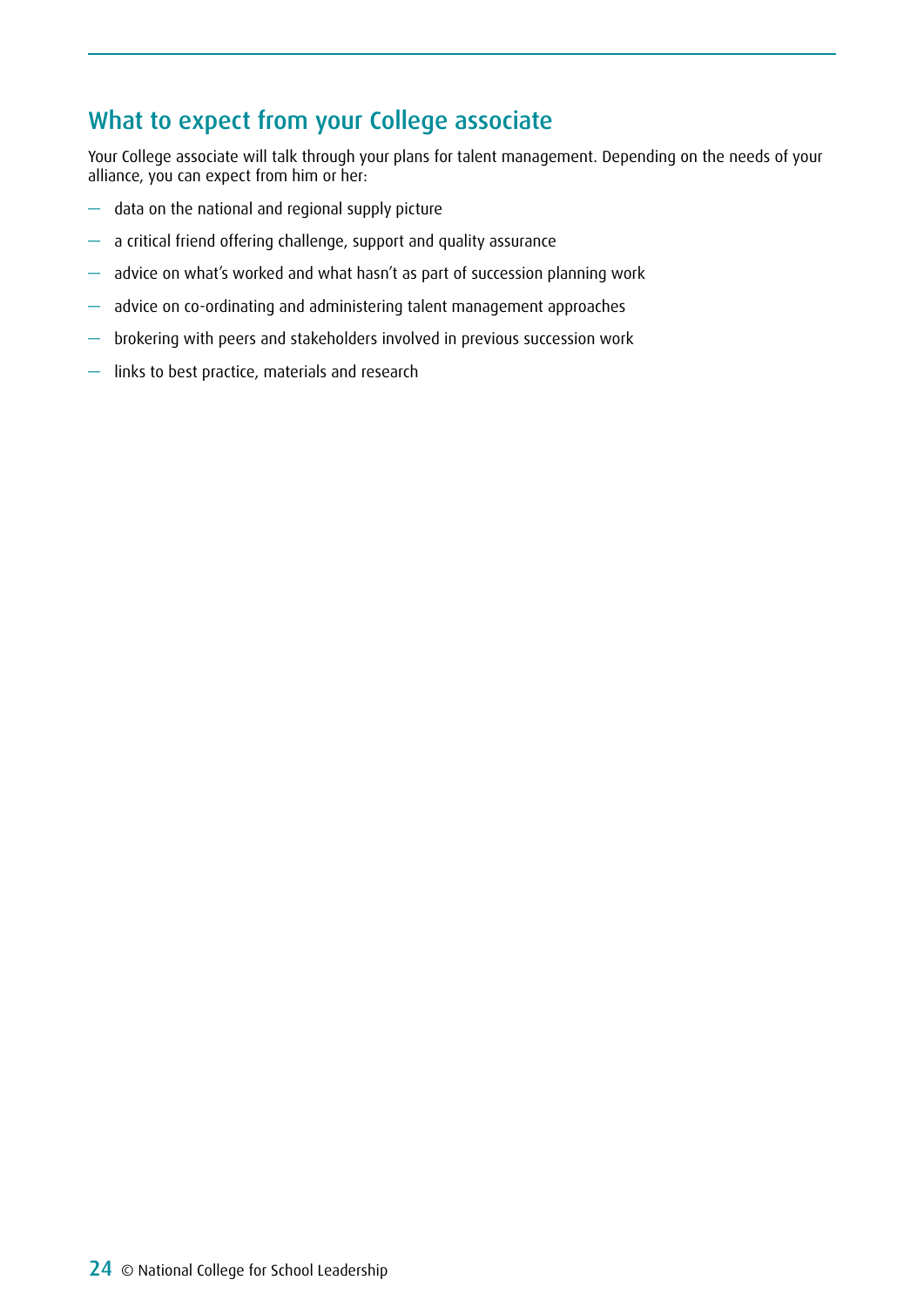# <span id="page-24-0"></span>De-designation of teaching schools

If the teaching schools designation is to retain its credibility, the College needs to ensure that schools that fail to fulfil the role or no longer meet the criteria have their designation frozen or removed. Draft dedesignation criteria and an outline of the proposed process are set out below.

### Principles underpinning the review of designation process

- The process is based on robust evidence which is judged against clear de-designation criteria (see below). This is aligned to the current process for the designation of NLEs and LLEs.
- The process applies to all schools annually.
- Bureaucracy for schools is kept to the absolute minimum.
- A review of designation is integrated with the overall approach of quality assurance.
- Consideration is given to the individual circumstances of each alliance.
- There is an expectation that teaching schools will inform the College immediately if they no longer meet the eligibility criteria.

#### How the process works

Each year, at the annual meeting with the College associate and TDA regional lead (or at any time a teaching school itself raises an issue regarding de-designation), the work of the alliance is reviewed and checks are made to ensure the school still meets the eligibility criteria.

In reviewing a teaching school's designation, the de-designation panel has the option to reaffirm, freeze or remove the designation. In the case of freezing or removing designation, the panel will review the funding implications of its decision. For example, in an alliance with only one teaching school, core funding may be withdrawn.

A teaching school has the right to appeal against a decision. An appeals process will be developed later this year, once the new de-designation team has been established.

### Draft de-designation criteria

De-designation may arise from self-assessment, external review or peer assessment for the reasons detailed below.

1. A teaching school no longer meets the eligibility criteria

For example the school:

- can no longer identify a leader who is:
	- accountable for one or more schools or academies that meet the teaching school criteria
	- judged to be an outstanding serving headteacher
	- has a minimum of three years' experience as a headteacher
	- expects to remain in headship for at least a further two years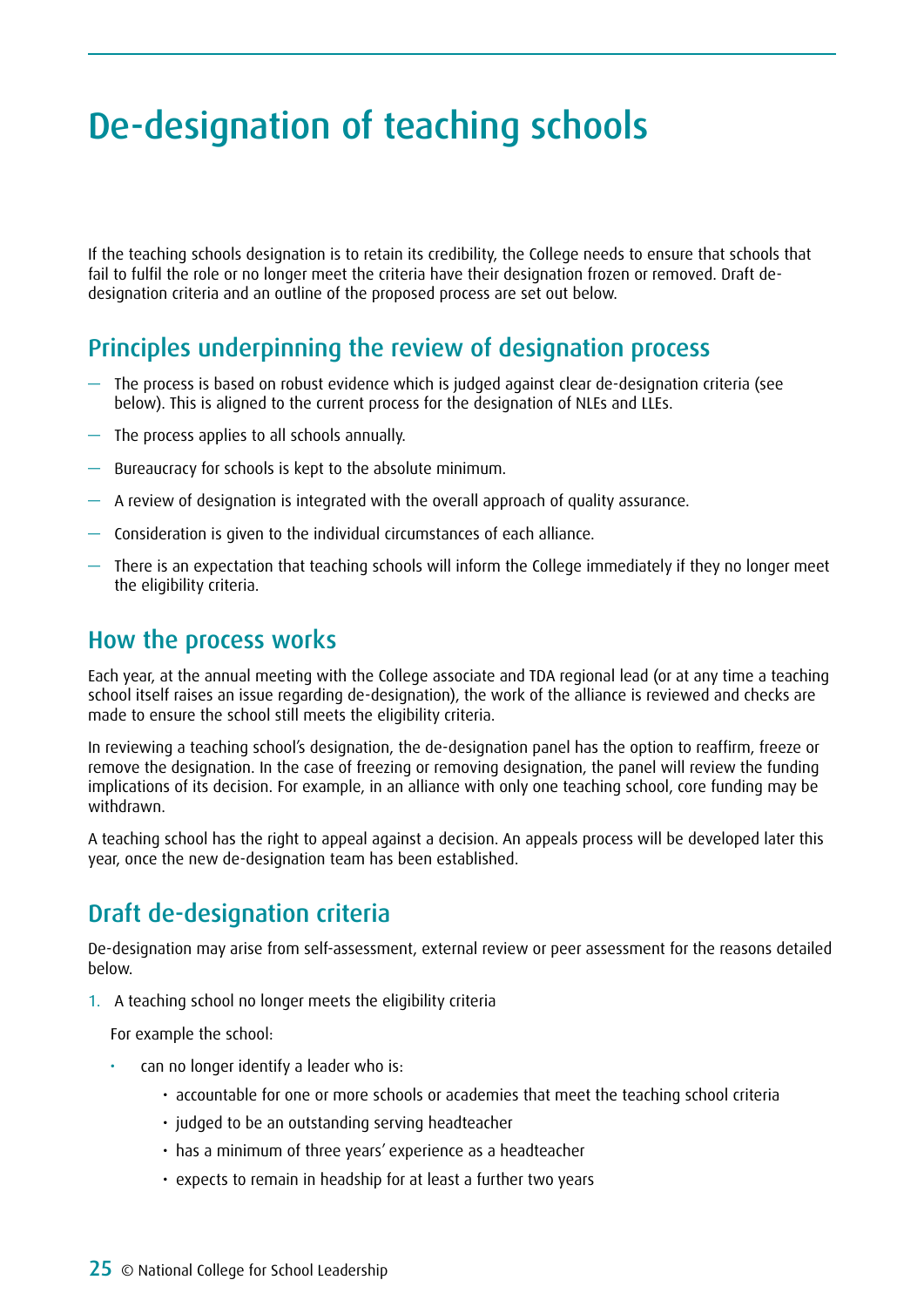- $\cdot$  has the support of the relevant governing body
- can no longer provide evidence that it:
	- has been graded by Ofsted as outstanding for overall effectiveness, teaching and learning, and leadership and management
	- shows consistently high levels of pupil performance and continued improvement over the previous three years and shows that the school is above the floor standards
- 2. A teaching school fails to make an appropriate contribution to the work of the alliance

For example, the school fails to:

- improve pupils' learning and performance
- provide a supply of high-quality new teachers
- • improve the quality of serving teachers
- develop great leaders and the next generation of headteachers
- provide support for schools that are facing challenging circumstances
- reduce the number of schools in special measures or with a notice to improve
- • generate funds to sustain the future of the alliance
- designate and broker an appropriate quantity and range of SLEs that meet the designation criteria
- 3. A teaching school fails to provide appropriate input to the leadership of the alliance

For example, the school fails to:

- • ensure collaborative partnership activity across the alliance
- quality assure the work of the teaching school alliance
- undertake the expected role of working with and on behalf of other schools and the wider system
- provide outstanding senior and middle leaders who can demonstrate the capacity and skills to make an appropriate contribution to the work of the alliance as outlined in 2) above.

#### 4. Misconduct

For example, the school:

- withholds or misrepresents any information in the teaching school application in such a way that it may have materially affected the original designation decision
- fails to meet requirements relating to past or present funding
- withdraws from a commitment (contractual or otherwise) to a school or a local authority to provide teaching school services without good cause and appropriate and reasonable notice
- fails to take appropriate action to deal with any reports or complaints from schools within the alliance or network in relation to the conduct of teaching school staff who are providing support
- has a head whose behaviour or conduct, or whose involvement in the behaviour of others, could call into question her or his integrity or probity, including any conduct or behaviour outside work
- has a headteacher who has been suspended from post pending investigation, in which case the designation of the teaching school will automatically be frozen until the investigation has been concluded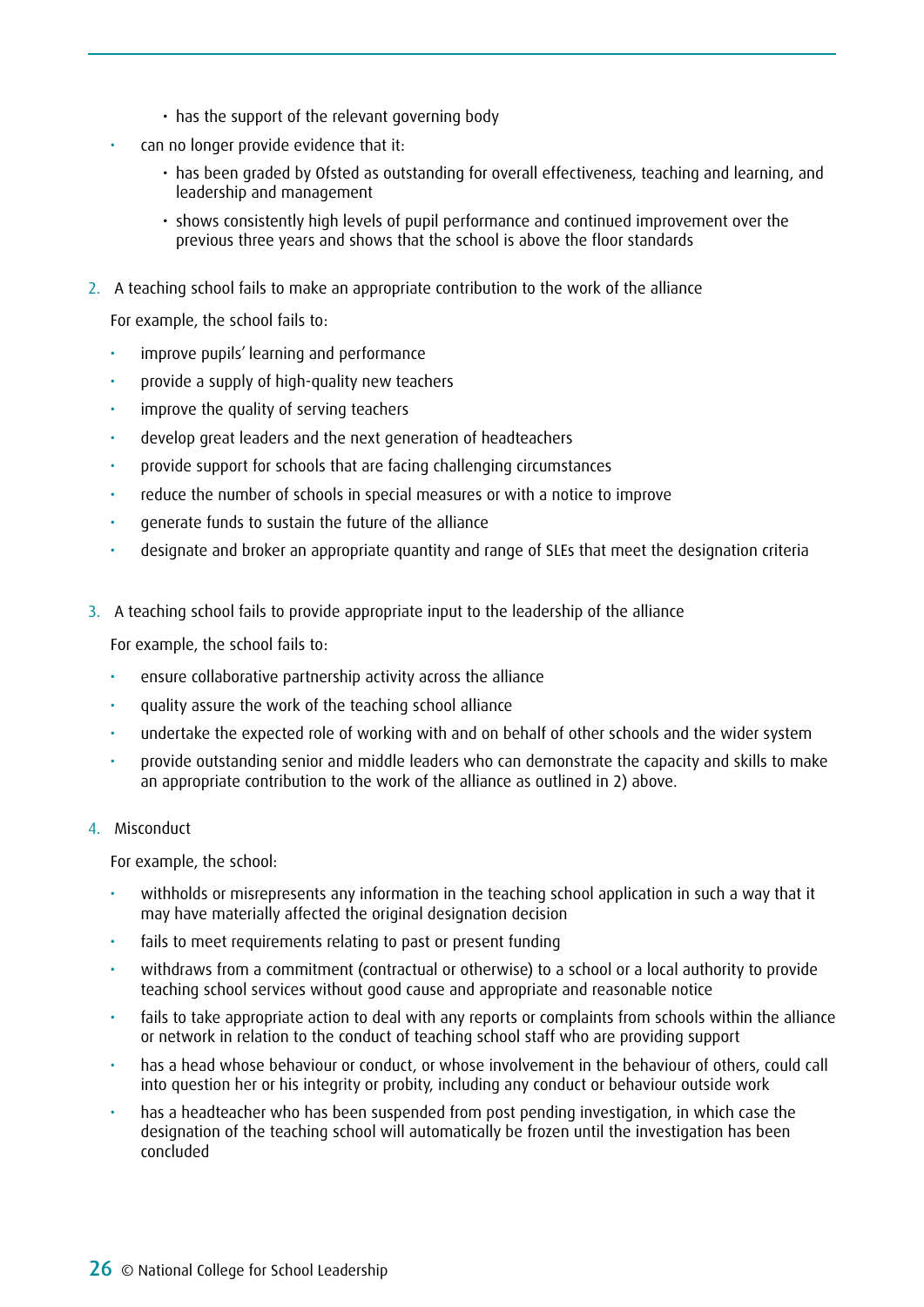# <span id="page-26-0"></span>Role of College associates working with TDA regional leads

Each teaching school will have a single point of contact with the College and the TDA through a specific College associate and TDA regional lead. The College associate and regional lead will focus on two key areas of work as described below.

#### **Support designated teaching schools**

The College associate and TDA regional lead will:

- provide support and challenge to each teaching school alliance as it develops its action and business plan between 15 September and 28 October 2011.
- clarify the plan's objectives and success criteria in the context of the College's quality assurance model and ensure a match between the College's KPIs for the teaching school programme and the success indicators for individual teaching school alliances
- sign off each teaching school delivery or business plan in consultation with the College's lead associates for each region
- broker links with other alliances to form teaching school networks
- enable quality assurance by peers of each alliance's work
- link teaching schools with other College and TDA colleagues and with other College and TDA agendas

#### **Build capacity**

The College associate and TDA regional lead will:

- $-$  help more schools to become teaching schools by supporting them in meeting the eligibility criteria
- identify the gaps in teaching school coverage and provision from a national perspective
- identify candidate schools using College and TDA regional intelligence
- support aspiring schools to carry out a trial application to discover and confirm areas for development
- broker the relationship between the school and a designated teaching school and with other sources of support

During September and October of the first year of the programme (2011) there is an opportunity to refine and develop the respective College and TDA roles based on need. During this first development year, the roles will not be fully defined until they have been co-constructed and tested.

### Offer to teaching schools

From the National College associate team, teaching schools will receive:

- one day for the start-up meeting with the College associate and TDA regional lead
- one day for a mid-year visit
- up to two days to support peer review between January and March 2012
- $-$  up to two optional additional days depending on the context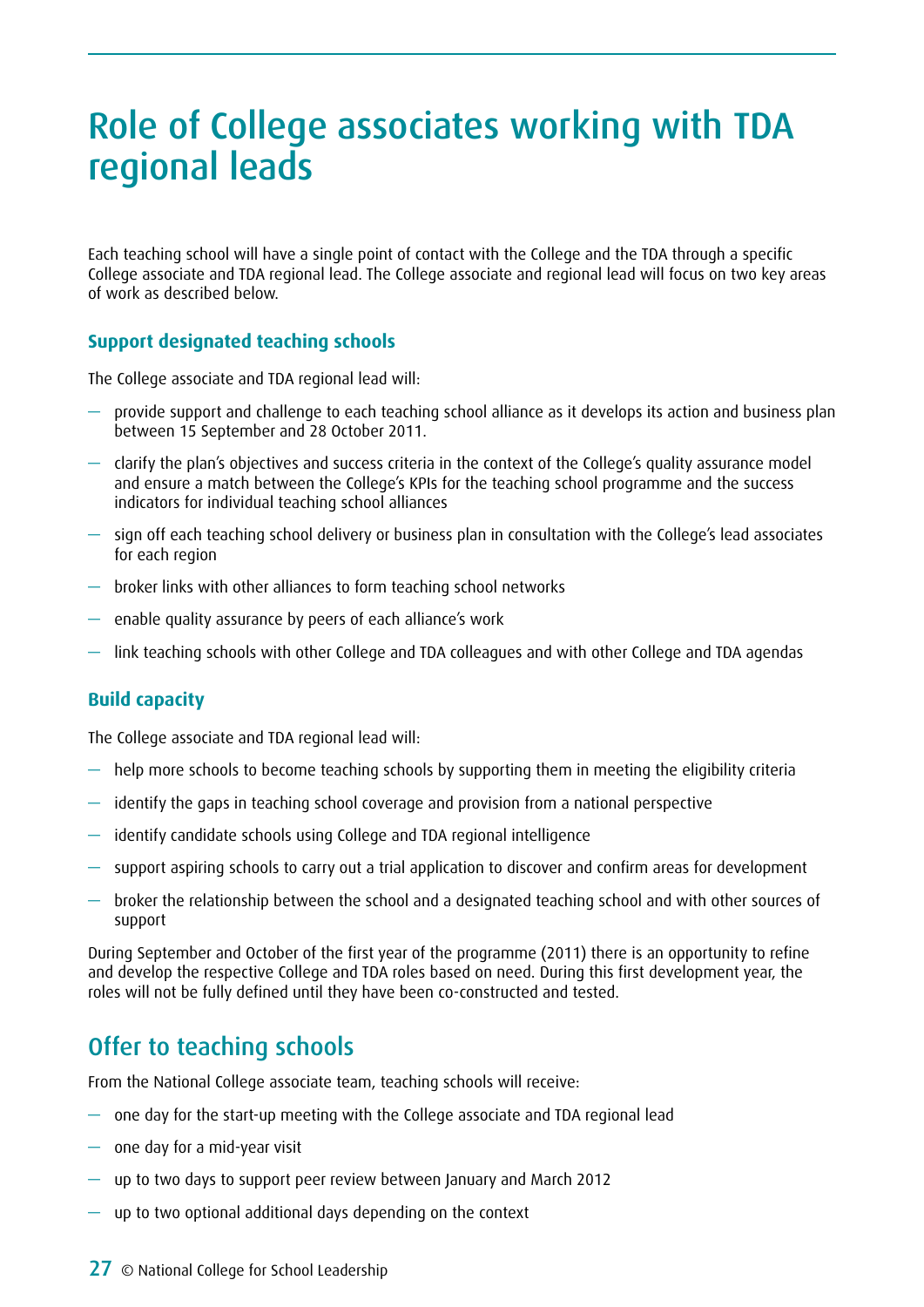## From TDA regional lead

From the TDA regional lead, teaching schools will receive:

- one day for the start-up meeting with the TDA regional lead and College associate
- up to five days of additional support as required

## Start-up meetings

Start-up meetings will take place between 15 September and 28 October 2011. They will comprise the following items:

- introductions and purpose of meeting
- role of College associate and the relationship between the TDA and the National College, including the National College/TDA offer and protocol
- quality assurance and performance, ie defining the teaching school alliance's objectives and specific success indicators and identifying a member of the SLT to oversee quality assurance
- action plan with financial modelling, including a preparatory discussion, advice on other sources of help, and business planning options and support
- governance of teaching schools, the relationship with the strategic alliance and financial accountability
- the teaching school community and keeping in touch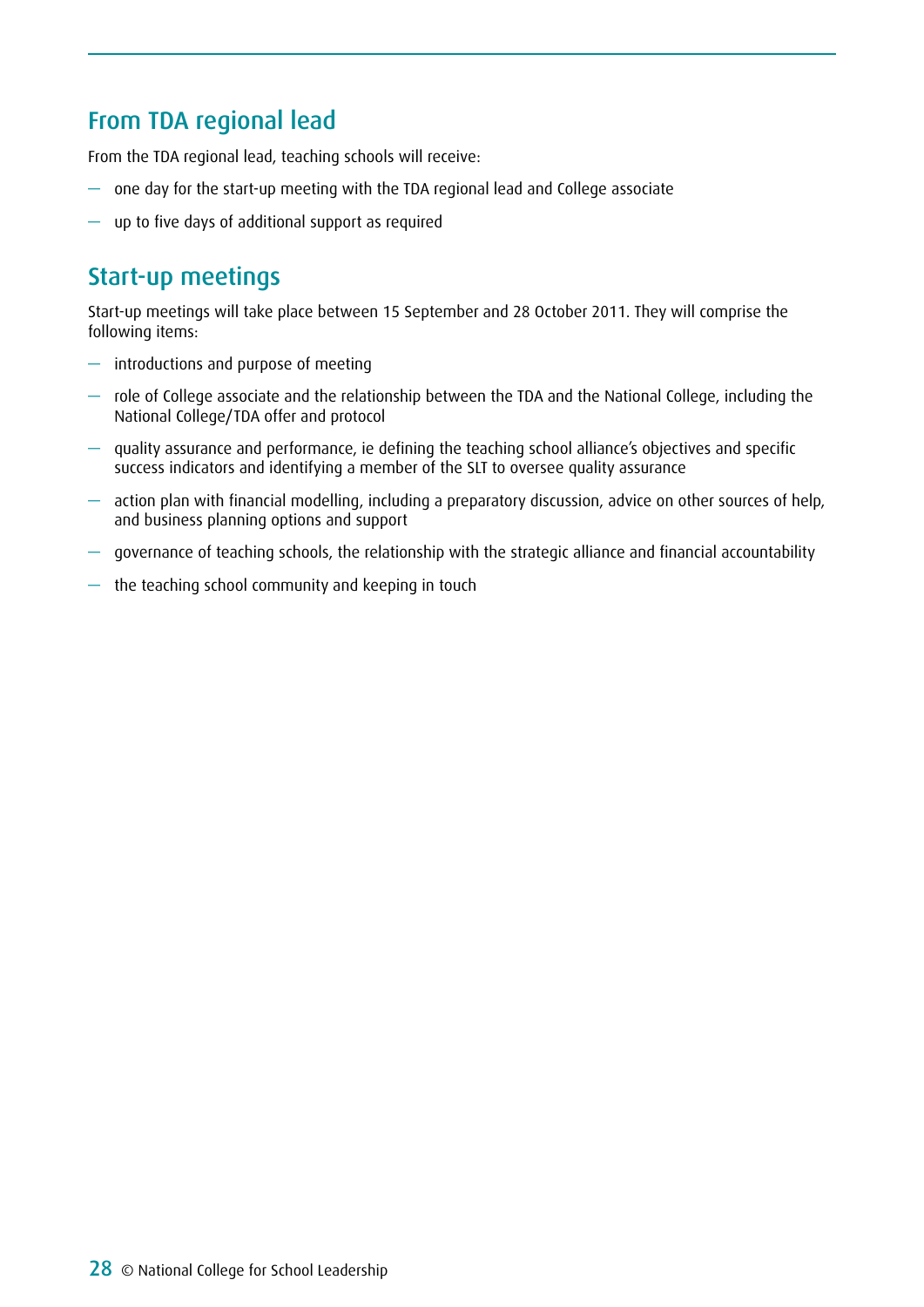# <span id="page-28-0"></span>Teaching school models and scenarios

We have commissioned the ISOS partnership (Robert Hill and Simon Rea to undertake a short project for the National College to gather messages and learning about models and funding scenarios that are likely to be faced by the first teaching school alliances. Simon and Robert worked with 12 schools during June and July. At that stage, all the schools had applied to become teaching schools in cohort 1.

The work took place at two half-day workshops at the National College in Nottingham. Between the two workshops, Robert and Simon visited the schools to discuss the teaching schools programme with school leaders, staff and school business managers.

The purpose of the project was to generate discussion among the group of schools, develop thinking about a range of potential teaching school scenarios, and focus on two specific issues: governance of a teaching school alliance, and arrangements for funding. The project is not proposing or prescribing any particular approaches, rather it is intended that the material developed can be employed as a useful pointer that might help teaching school alliances to decide what is appropriate for their context.

### Materials generated so far

During the work with the focus group of schools, the following materials were generated.

- $-$  a pack with materials that consider some of the relationships teaching schools are likely to have with their strategic partners, describing how these relationships might look for a number of different teaching school alliance scenarios
- a pack that analyses governance issues, focusing on how the alliance might be governed, led and managed, including consideration of how leadership and accountability might operate at different levels, the available options and associated issues, and how governance might change over time
- $-$  a description of the areas that a memorandum of understanding for a teaching school alliance might cover, and a checklist of practical issues to use when considering ways of working
- a pack that analyses funding issues, focusing on potential sources of funding for the four elements of the role of teaching schools, with some associated opportunities to explore and risks to manage
- $-$  a draft business planning template which summarises some of the income and costs that might be associated with the different roles

All the materials have been developed following workshops with and visits to the focus group of schools, and should be seen as pointers that might help leaders in teaching school alliances to decide what is appropriate for their context.

### Mapping the relationships with strategic partners and the alliance

- Teaching school alliances will involve a range of strategic partners, will be established in different ways, and will change over time.
- Following discussions with the schools, diagrams were produced in a variety of formats to describe their prospective relationships with strategic partners. A set of generic diagrams (Figures 3-8) was produced to show how relationships might look for a number of different teaching school alliance scenarios.
- These are examples only to illustrate some of the possible relationships. We recognise that all teaching school alliances will be different, and that these examples illustrate emerging relationships which would change as the alliances became established.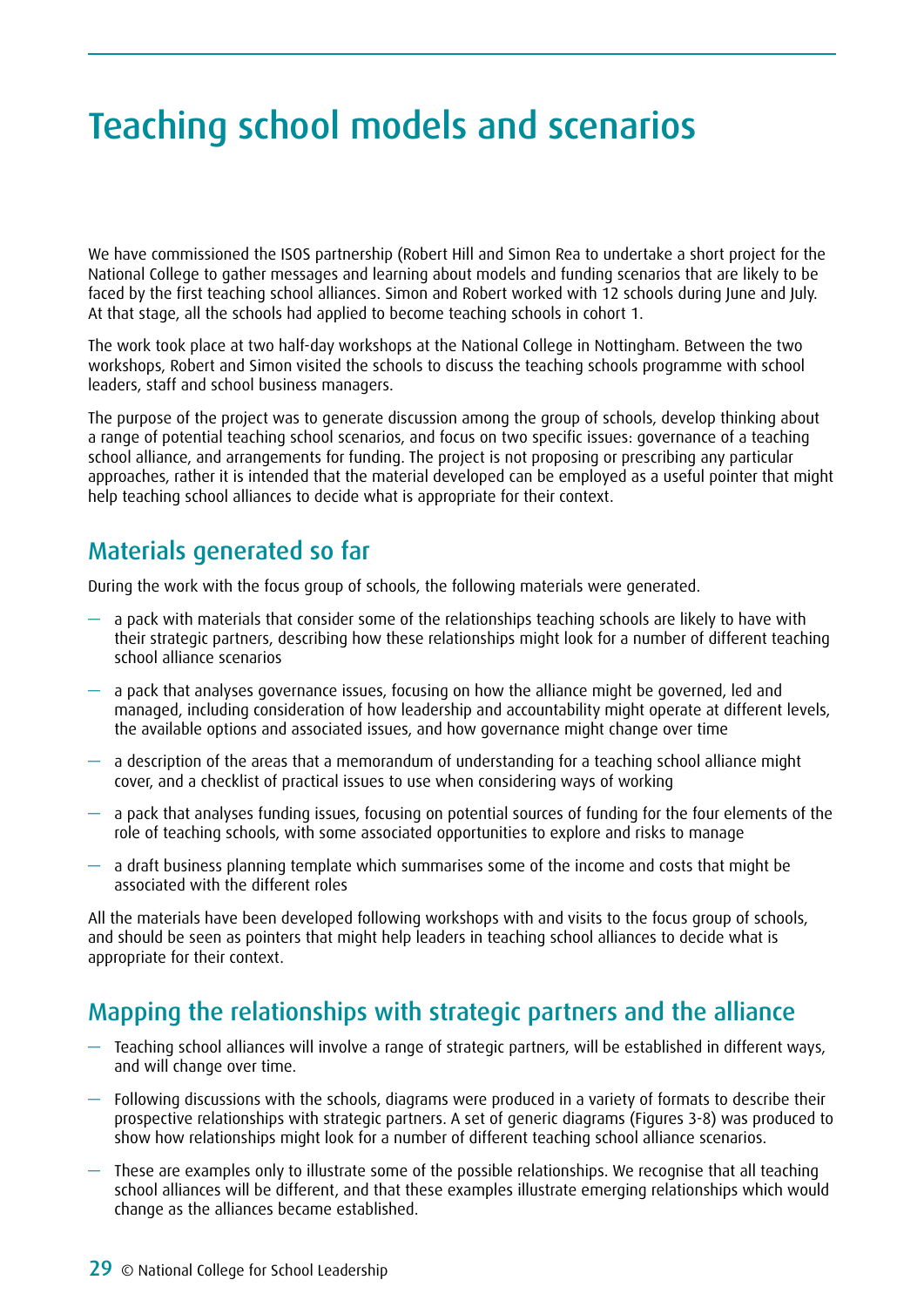Some common themes emerged from our discussions:

- An alliance may have a single lead school, job-share schools, or groups of key strategic partner schools.
- There may be a broad range of strategic partners.
- Existing relationships with HEIs would continue and be developed.
- What are the possibilities for working with other teaching school alliances?
- Local cluster working can take place through existing networks.
- Cross-phase strategic partners with specific SEN support (often through special schools) is being built into most teaching school alliances.
- Support and/or commissioned work is from the local authority.
- Differences between alliances are reflected in part through geography and the stage of their partnership journey. The differences affected areas such as working across a specific region, relationships with private sector providers, maintaining previous cluster-based relationships, and working as part of an established chain or multi-school federation.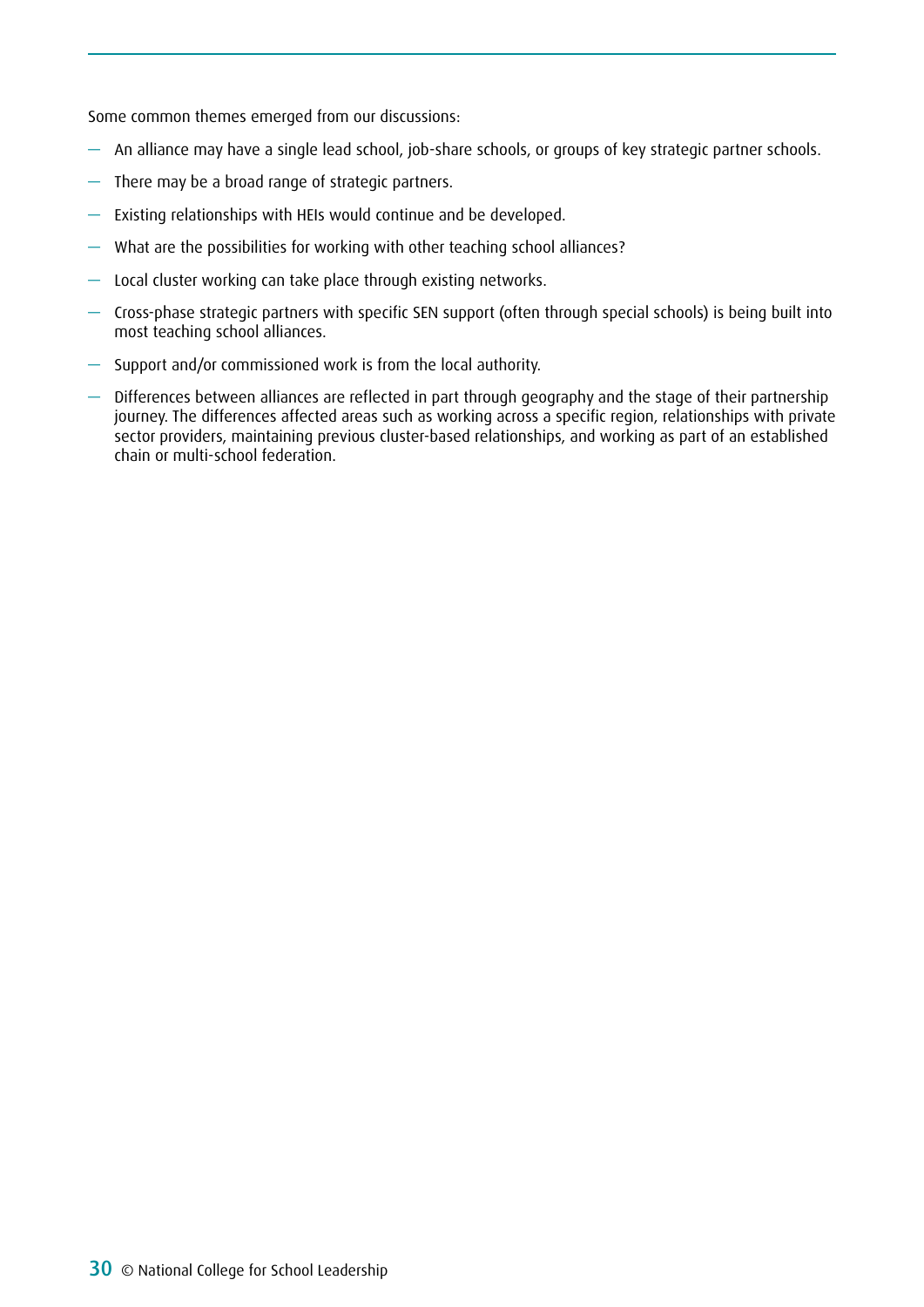

**Figure 4: Two job-share primary schools as lead as part of a multi-school federation in an urban area** 

Teaching school relationships with strategic partners and the alliance Example B: job-share primaries as part of a multi-school federation in urban setting

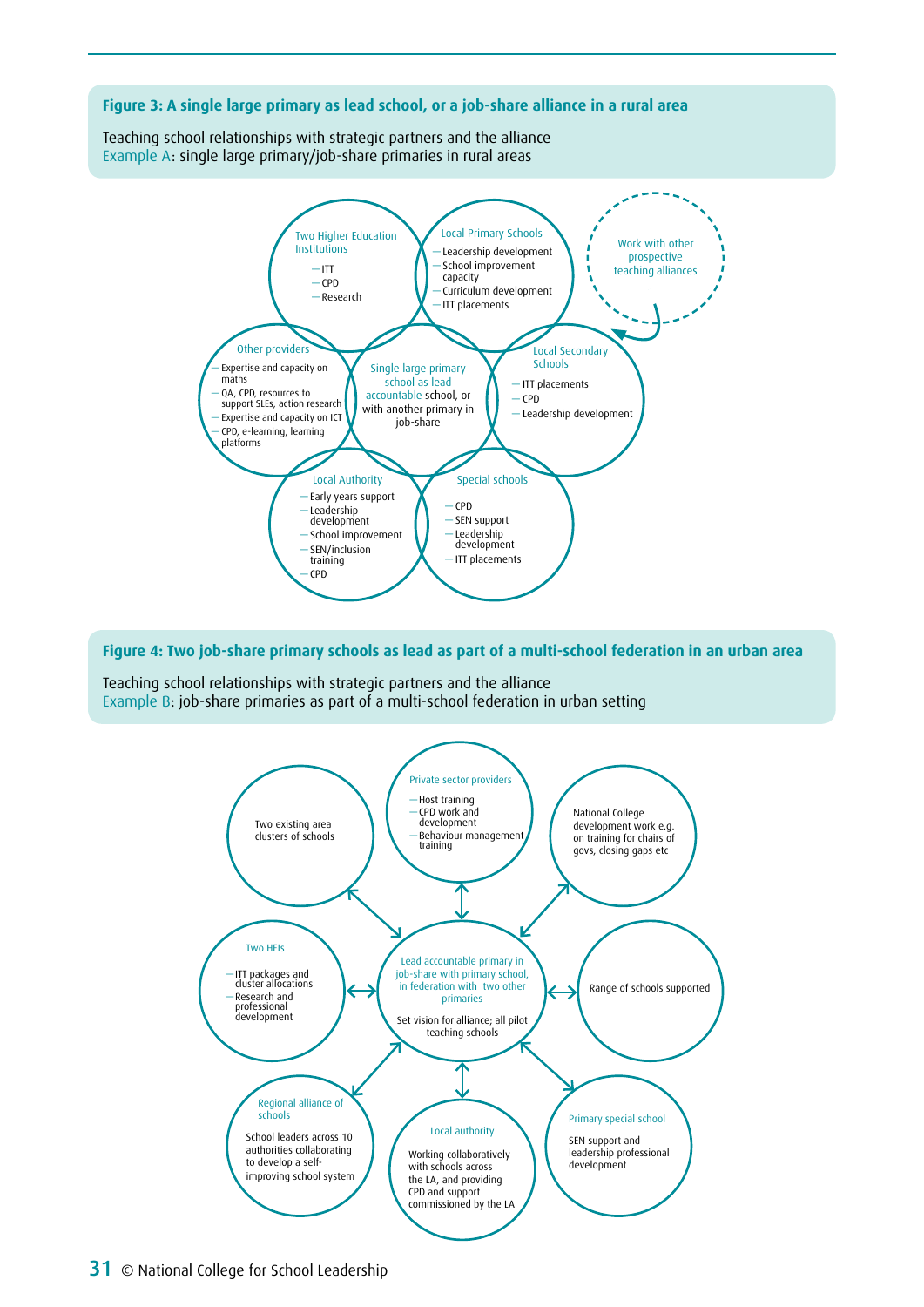

#### **Figure 6: Single large secondary academy as lead with two local schools as part of an academy trust**

Teaching school relationships with strategic partners and the alliance Example D: single large secondary academy or technology school

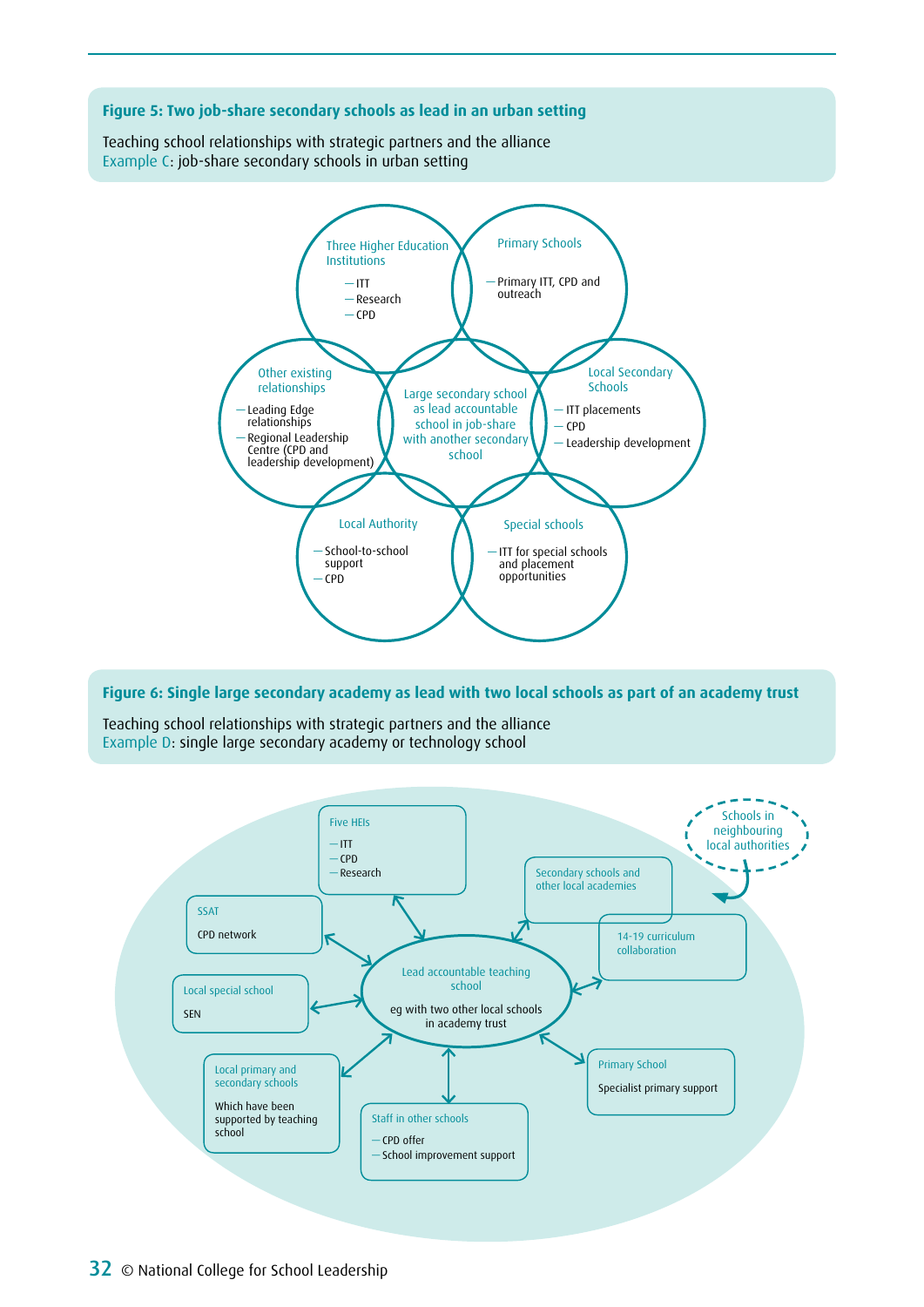

Teaching school relationships with strategic partners and the alliance Example E: special school led multi-school alliance in urban setting



#### **Figure 8: Single secondary academy as lead of a large academy chain**

Teaching school relationships with strategic partners and the alliance Example F: single secondary academy part of a large academy chain

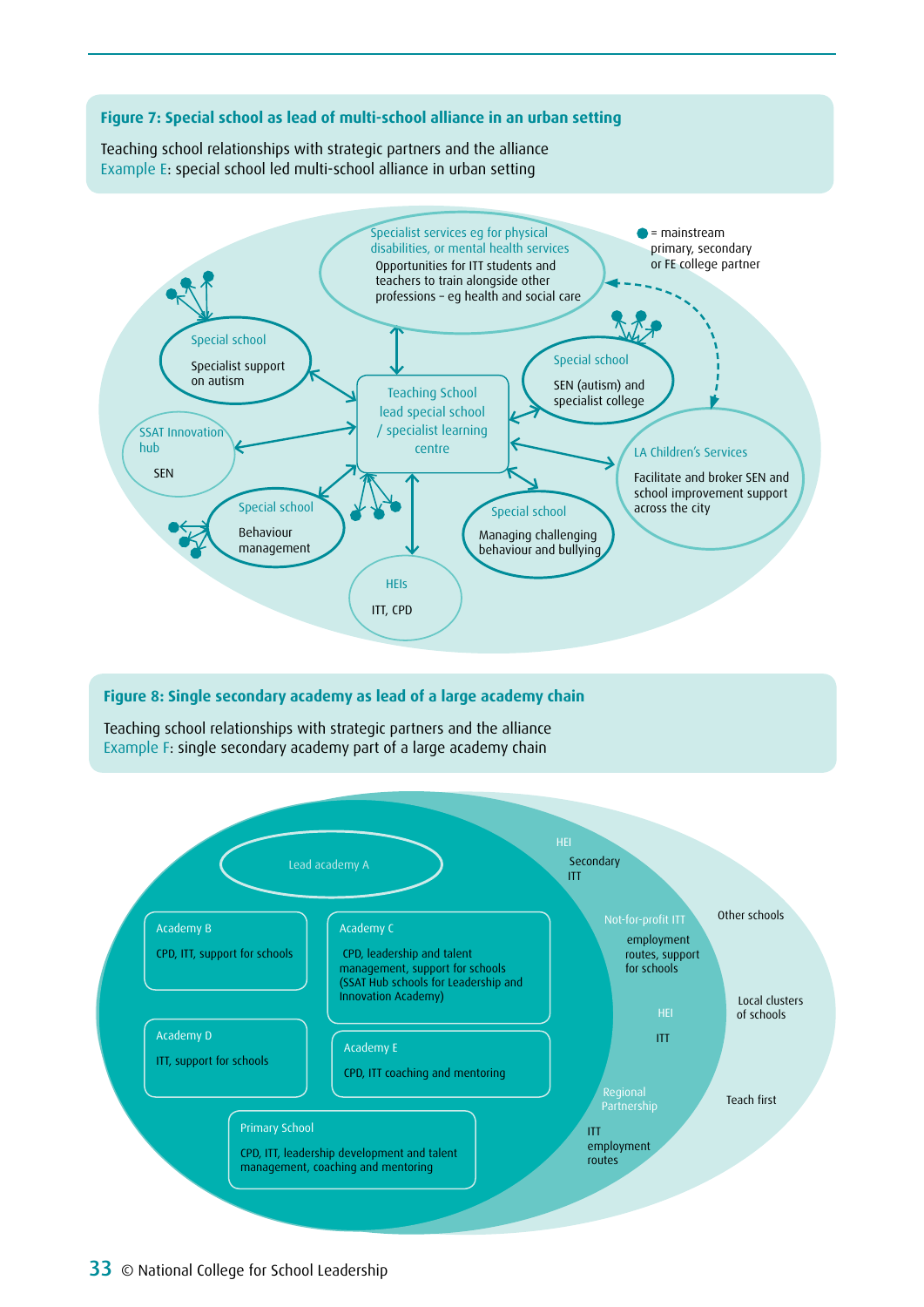## How might the alliance and its partners be led and co-ordinated?

Building on the experience of previous partnership-based programmes, we offer the following insights.

- The context and roles of teaching schools are different from previous school partnership initiatives, although the experience of organising and running school federations, 14-19 partnerships and school improvement collaborations provides useful lessons, which discussions with school leaders confirm as being very relevant to teaching school alliances.
- The governance, management and accountability of teaching school alliances operate at a number of different levels, with each level having specific roles and functions, from formal accountability to operational delivery of specific programmes. Different types of governance and management arrangements between partners are thus needed at the different levels.
- We are not proposing or prescribing any particular form of governance or management, but Figures 9-14 may provide some pointers to help leaders of teaching school alliances to decide what is appropriate for their context.

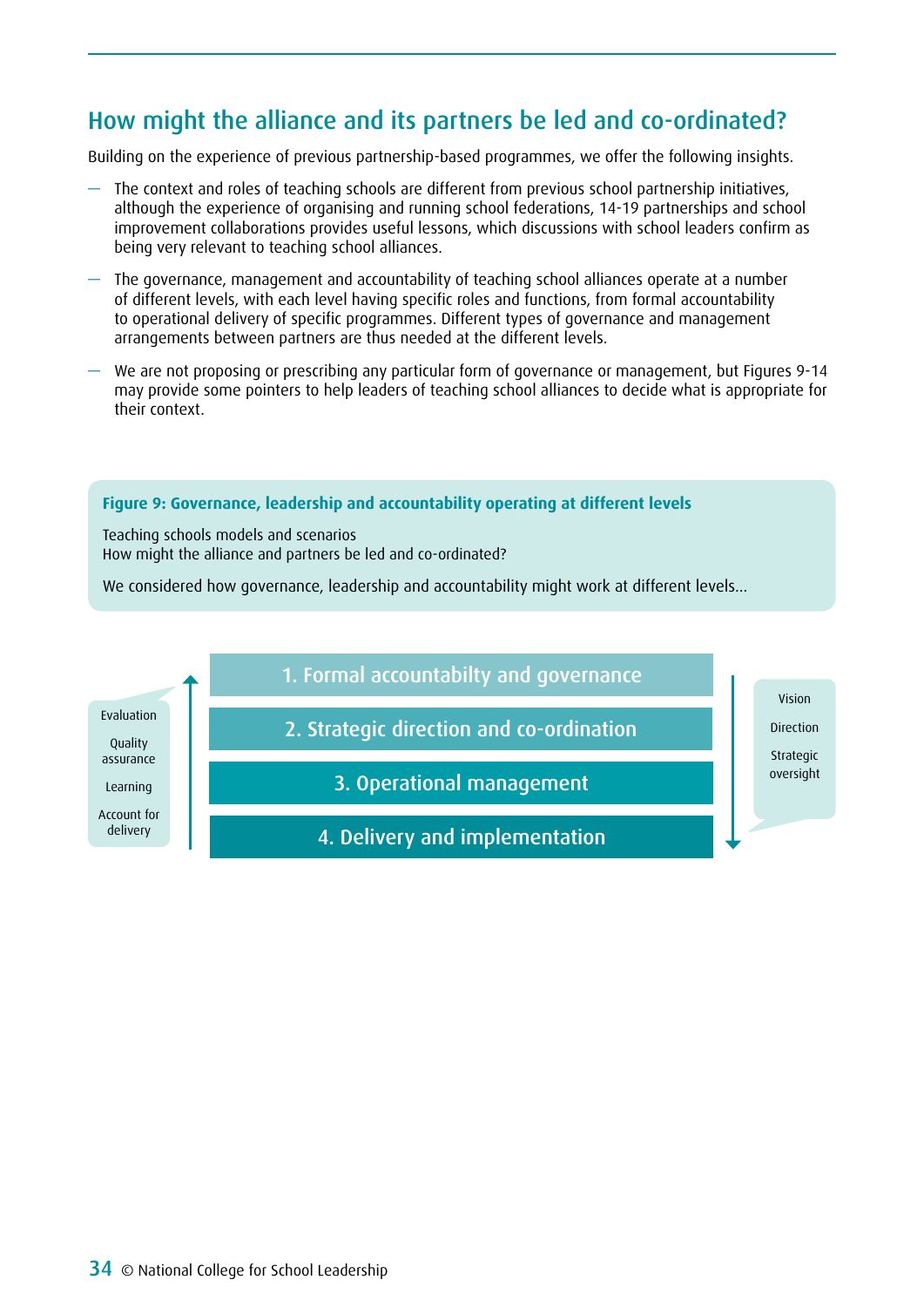#### **Figure 10: Accountability and governance of teaching school alliances**

Teaching schools models and scenarios How might the alliance and partners be led and co-ordinated?

|                                                                                                                                                                                                                                                                                            | <b>Key roles</b>                                                                                       | <b>Possible arrangements</b>                                                                                                          |
|--------------------------------------------------------------------------------------------------------------------------------------------------------------------------------------------------------------------------------------------------------------------------------------------|--------------------------------------------------------------------------------------------------------|---------------------------------------------------------------------------------------------------------------------------------------|
| 1. Formal<br>accountability                                                                                                                                                                                                                                                                | <b>Accountability for performance of</b><br>the teaching school alliance                               | Governing body of the lead accountable school.<br>Strategic partners report to their own governing                                    |
| and governance                                                                                                                                                                                                                                                                             | Formal accountability<br>arrangements                                                                  | bodies - for example, via lead governors or<br>through dedicated sub-committees. Job-share<br>teaching school may use joint committee |
|                                                                                                                                                                                                                                                                                            | Legal liability                                                                                        | Single governing body of lead accountable school                                                                                      |
|                                                                                                                                                                                                                                                                                            | <b>Governance of the teaching school</b><br>alliance                                                   | Joint committee formed from two or more existing<br>governing bodies                                                                  |
|                                                                                                                                                                                                                                                                                            | Formal monitoring and<br>oversight                                                                     | Joint governing body of the alliance formed from<br>representatives of strategic partners                                             |
| Key issues raised by schools in discussions<br>Preparing and briefing governors for the role; and<br>ensuring they see the value of the alliance<br>Legal liabilities, and financial (tax and VAT) and legal<br>implications; option to ring-fence funding via separate<br>trading account |                                                                                                        | Trust board (and charitable company) of academy                                                                                       |
|                                                                                                                                                                                                                                                                                            |                                                                                                        | or group of academies                                                                                                                 |
|                                                                                                                                                                                                                                                                                            |                                                                                                        | Executive board drawn from partners                                                                                                   |
|                                                                                                                                                                                                                                                                                            |                                                                                                        | Option to establish/move to an education<br>company                                                                                   |
|                                                                                                                                                                                                                                                                                            | Relationship between governing body of lead accountable<br>school and any other governance arrangement |                                                                                                                                       |
|                                                                                                                                                                                                                                                                                            |                                                                                                        |                                                                                                                                       |

#### **Figure 11: Strategic direction and co-ordination of teaching school alliances**

Teaching schools models and scenarios

How might the alliance and partners be led and co-ordinated?

2. Strategic direction and co-ordination

#### Strategic vision and direction for the alliance Strategic self-evaluation, including identification of need — Strategic decision-making and arrangements for implementing agreed programmes of work — Strategic financial management Overall quality assurance and evaluation of offers provided School leader of the lead accountable teaching school acting as convener of other leaders in the alliance Steering group of leaders of the strategic partners, chaired by the lead school Other key strategic decision-making body or steering group to agree way forward with forum for taking decisions for alliance — Memorandum of understanding sets out agreed roles of alliance partners **Key roles Possible arrangements**

#### **Key issues raised by schools in discussions**

- Need for 'leadership by persuasion' to avoid partners stepping away
- Clarify accountability of director or project manager if the teaching school is a job-share
- Develop a strategic delivery plan
- Co-construct success criteria and apportion responsibilities
- Be prepared to take action if 'offers' inadequate/below standard
- Use a facilitator to help work things through with strategic partners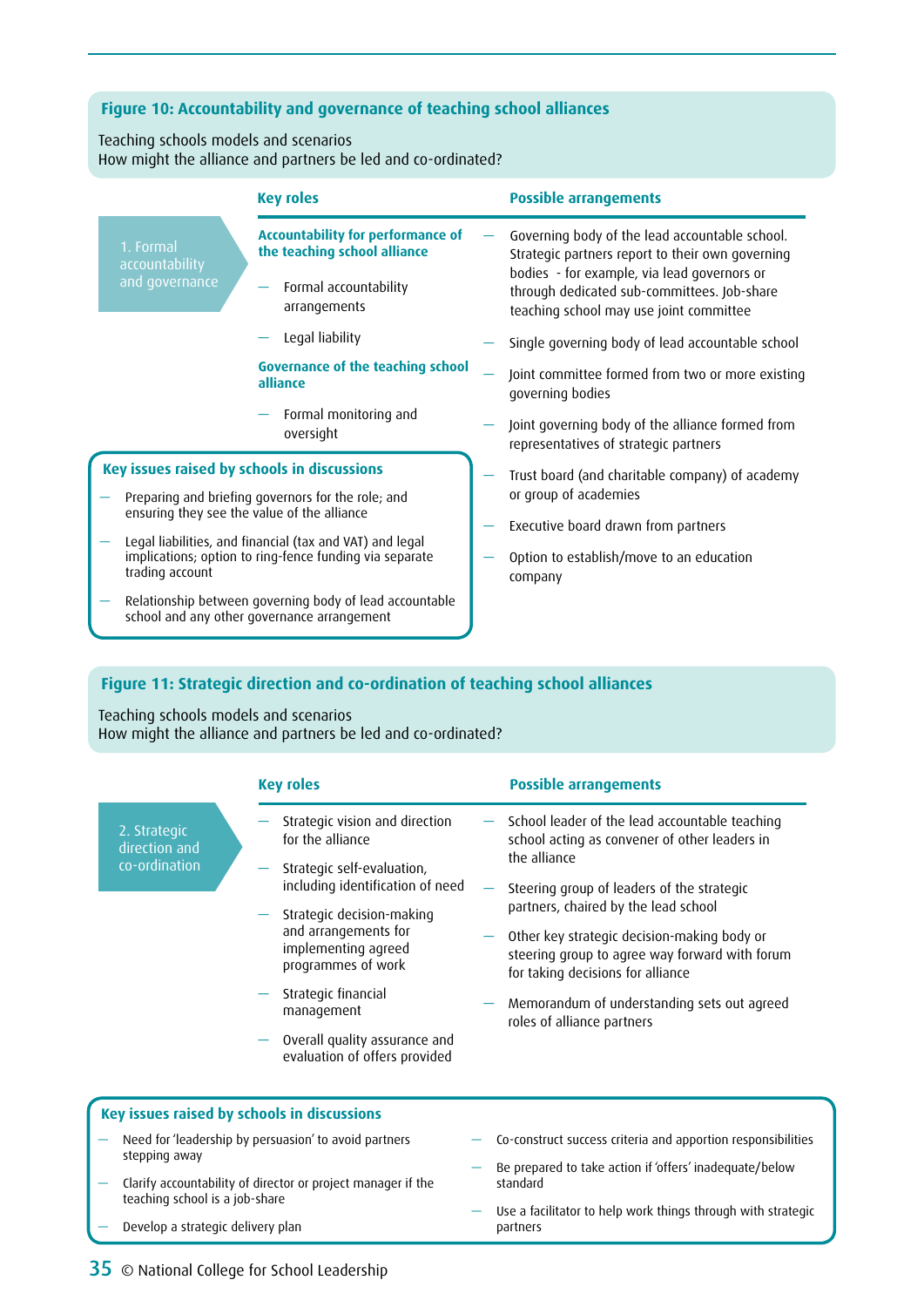#### **Figure 12: Operational management of teaching school alliances**

Teaching schools models and scenarios How might the alliance and partners be led and co-ordinated?

|                                             | <b>Key roles</b><br><b>Possible arrangements</b>                                                                                                    |  |  |  |
|---------------------------------------------|-----------------------------------------------------------------------------------------------------------------------------------------------------|--|--|--|
| 3. Operational                              | Co-ordination of work on key<br>Director of the teaching school alliance (part-<br>strands<br>time?)                                                |  |  |  |
| management                                  | Managing relationships with<br>Project co-ordinator (part-time?)<br>strategic partners                                                              |  |  |  |
|                                             | Co-ordinating leads for key strands, possibly in<br>different schools<br>Day-to-day operational<br>decisions and delivery<br>Administration support |  |  |  |
|                                             | Budgeting and financial<br>Memorandum of understanding sets out agreed<br>management                                                                |  |  |  |
|                                             | responsibilities with alliance partners<br>Key reporting on<br>implementation                                                                       |  |  |  |
| Key issues raised by schools in discussions |                                                                                                                                                     |  |  |  |

- Balance between employing a programme manager and an educational specialist to co-ordinate alliance
- Need to have the memorandum of understanding in place at exactly the right time: too early means constraining; too late means impact reduced
- Need to develop contracts or service level agreements for specific alliance services (including outcomes and evaluation) to ensure delivery on commitment
- Partners will have different relationships (eg with different HEIs) that will need co-ordination
- Reviewing and evaluating support and development being provided across the alliance

#### **Figure 13: Delivery and implementation of teaching school alliances**

Teaching schools models and scenarios

4. Delivery and implementation

How might the alliance and partners be led and co-ordinated?

|  | <b>Key roles</b>                                                                | <b>Possible arrangements</b>                                                                                                                |  |
|--|---------------------------------------------------------------------------------|---------------------------------------------------------------------------------------------------------------------------------------------|--|
|  | - Provide ITT placements and<br>support                                         | $-$ Nominated lead bodies (including HEIs,<br>alliance schools and other strategic partners)<br>to deliver specific services and programmes |  |
|  | - Identify need, market offers<br>and deliver CPD and leadership<br>development | $-$ Named individuals responsible for delivering<br>programmes, with authority to access<br>resources and personnel across the alliance     |  |
|  | $-$ Provide capacity to support<br>other schools                                | - Combination of above                                                                                                                      |  |
|  | Identify SLEs and other sources<br>of expertise                                 | MoU sets out detailed arrangements,<br>commitments and accountabilities for delivery                                                        |  |

#### **Key issues raised by schools in discussions**

- Understanding the forms of support schools want
- Communication across the alliance
- Agreement on how schools are going to be reimbursed for use of staff and premises etc
- Remuneration of staff taking on extra responsibilities
- Quality assurance of complete range of alliance initiatives
- How the alliance shares the knowledge of where capacity and expertise exists across partners, and where this information is held and how it is updated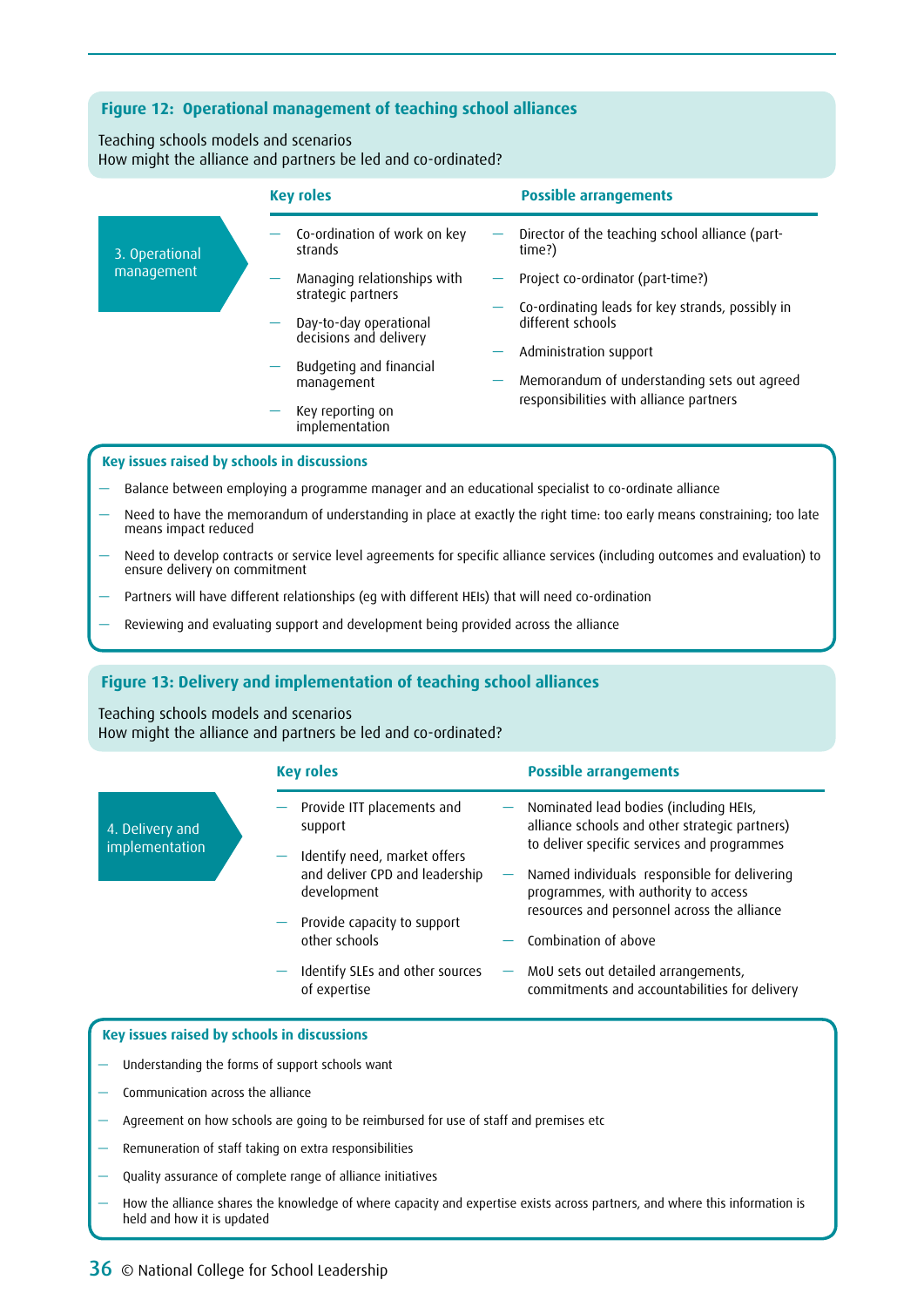

# How will the alliance and its partners clarify delivery responsibilities?

Building on the experience of previous partnership programmes, we make the following observations:

- $-$  One of the challenges facing teaching school alliances is how to ensure that programmes and initiatives that involve contributions from several partners are delivered seamlessly and effectively, particularly when the culture and the working practices of the different schools and other partners vary.
- One tool that federations, 14-19 collaborative partnerships and multi-academy trusts have used to address this challenge has been to develop and agree a set of protocols or memorandums of understanding (MoUs).
- MoUs tend to be very detailed in nature and typically set out what is expected of each partner and/or establish common practice or standards where there is a divergence of approach.
- Teaching school alliances will be developing their own ways of working. Figure 15:
	- identifies five areas where the nature of collaborative practice will need to be defined
	- provides a checklist of practical issues that alliances may wish to consider when developing ways of working, although not all will be relevant to all alliances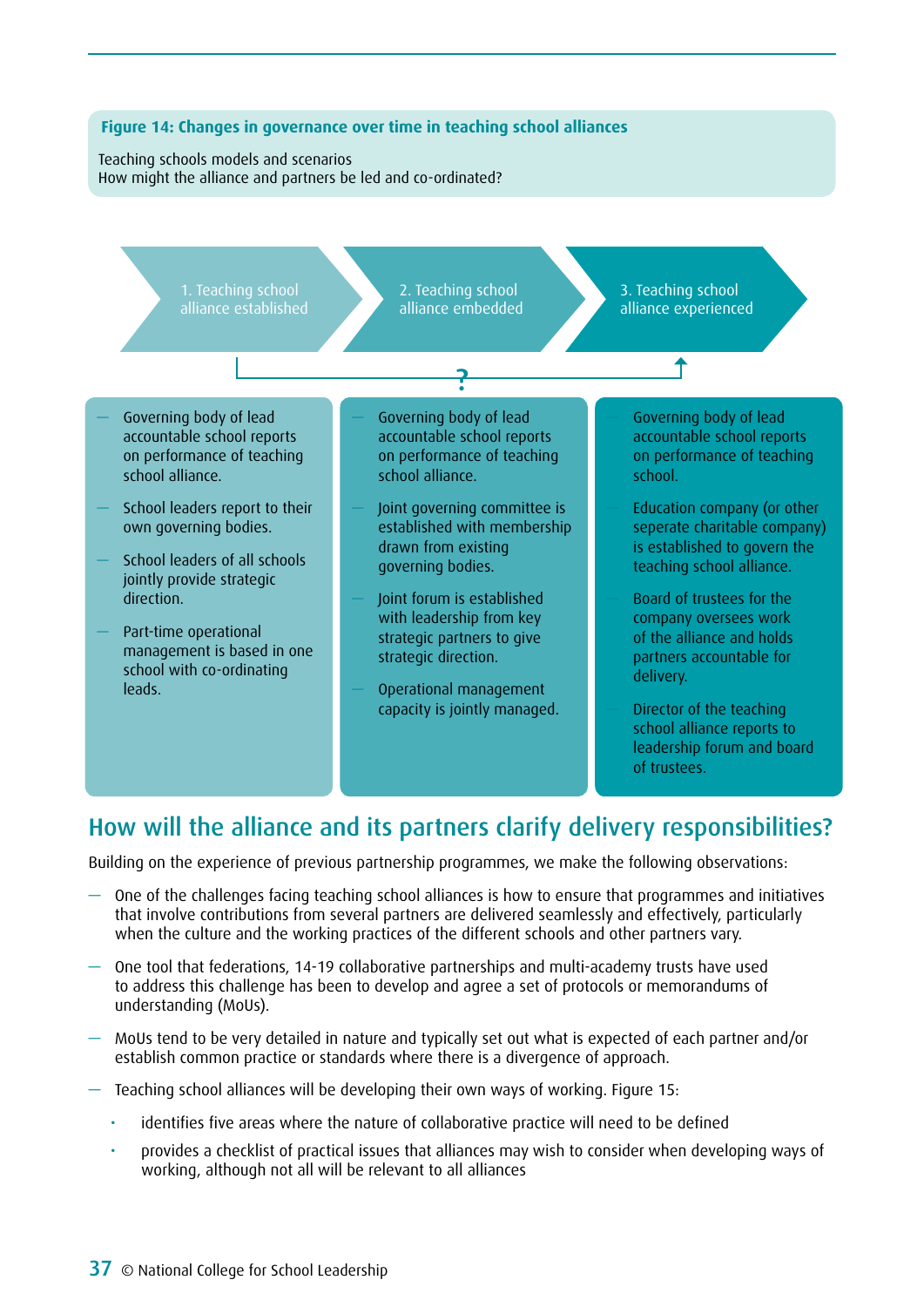### **Figure 15: Memorandum of understanding: key elements to explore and agree**

- 1. Overarching principles
- Vision and ambition for the alliance and role of strategic partners
- Commitments from partners (time and support offered)
- Role of the lead accountable school in co-ordinating the alliance
- Principles and ways of working
- Strategic governance and decision-making, including arbitration
- Reporting and accountability
- Managing success and growth
- Dealing with poor performance or underperformance; arrangements for exit
- Intellectual property and ownership of alliance materials and products
- 2. ITT
- Negotiating with HEIs about placement numbers and offer
- Expectations of the commitment from all partners: scale and scope of their likely offers
- Marketing the offer
- Arrangements for working with HEI partners
- Allocation of places
- Rate of reimbursement
- Co-ordination of deployment and timetable
- Responsibilities for delivery
- Arrangements for review and monitoring, quality assurance and evaluation of impact
- 3. School-to-school support

Support will differ depending on the context of the supported school. Nevertheless, some general principles apply:

- Expectations about the commitment from all partners: scale and scope of their likely offers
- Marketing the offer
- How due diligence is undertaken on key issues
- How staff capacity and expertise are identified and assigned
- Protocol for identifying and agreeing the team, and co-ordinating support
- How costs are negotiated and agreed
- Agreeing release time and necessary backfilling of posts
- Arrangements for review and monitoring, quality assurance and evaluation of impact
- Arrangements for exit and transitional support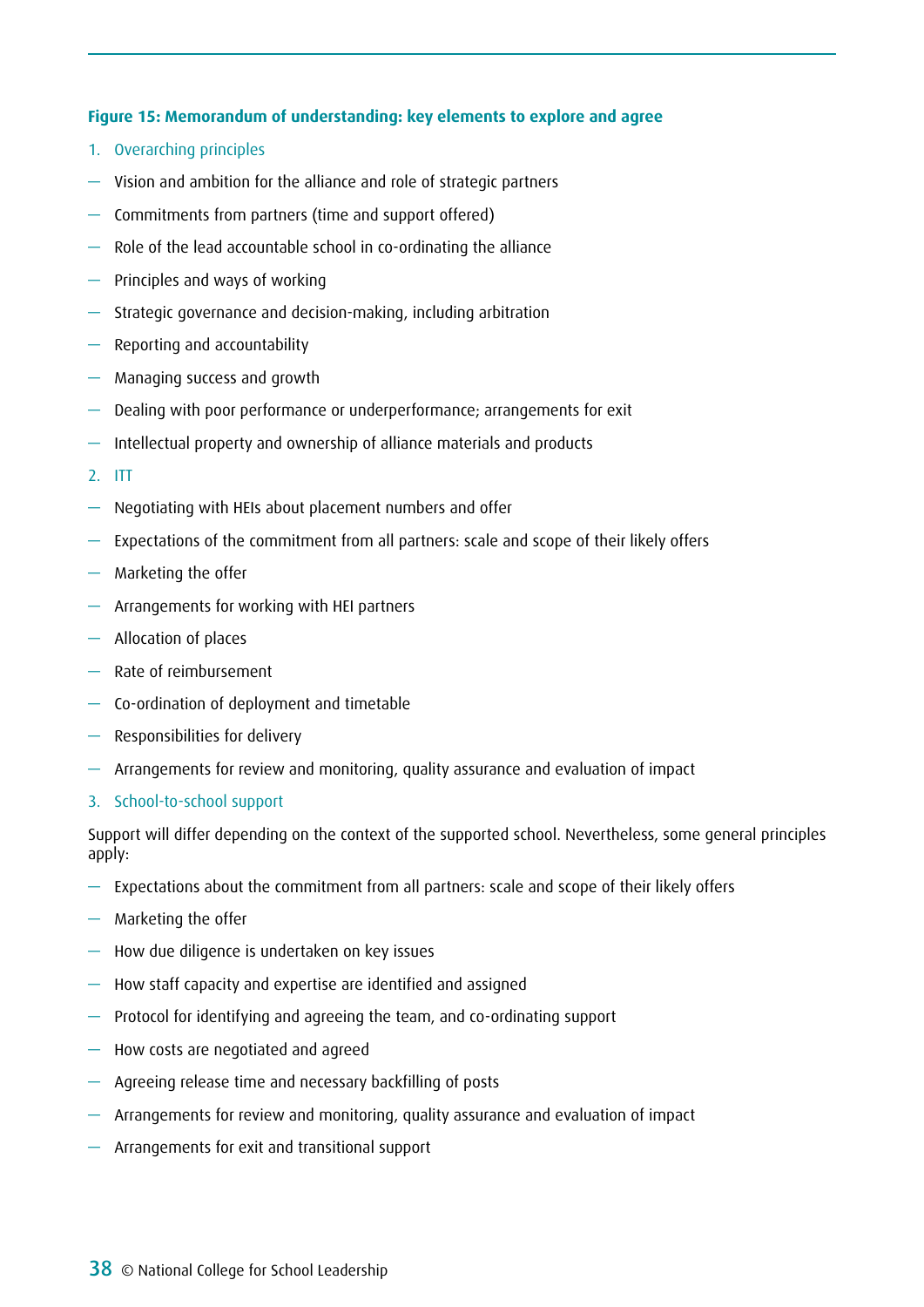- 4. Continuing professional development needs
- Understanding the CPD needs of schools
- Expectations about the commitment from all partners: scale and scope of their likely offers
- Co-ordinating the overall offer (developing the prospectus)
- Business planning, including fees and charging
- Marketing the offer
- Responsibilities for delivery
- Standard processes for feedback from participants
- Arrangements for review and monitoring, quality assurance and evaluation of impact
- 5. Leadership development and talent management
- Expectations about the commitment from all partners: scale and scope of their likely offers
- Gathering and analysing data on local succession planning needs
- Co-ordinating the overall offer (developing the prospectus)
- Arrangements for licensing
- Establishing processes to identify leadership talent, and agree collective approach to talent management
- Marketing the offer
- Business planning, including fees and charging
- Responsibilities for delivery
- Standard processes for feedback from participants
- Arrangements for review and monitoring, quality assurance and evaluation of impact

For each area in Figure 15, there will be some key questions to consider with strategic partners. These are described below under the same headings.

- 1. Overarching principles
- Vision and ambition for the alliance and role of strategic partners: What is the alliance seeking to achieve? What will be different if the alliance is successful? How will the life chances and education of children and young people be improved?
- Commitments from partners (time and support offered): What is each partner bringing to the alliance?
- Role of the lead accountable school in co-ordinating the alliance: How will the lead school(s) manage and co-ordinate the alliance and work with partners?
- Principles and ways of working: What expectations do the lead school(s) and partners have about the way in which business will be conducted?
- Strategic governance and decision-making, including arbitration: How will the alliance be governed? How will important decisions be taken? How will partners negotiate and agree where there are differences of opinion?
- Reporting and accountability: How will the alliance quality assure its processes? How will the lead school(s) hold partners to account for delivery? How will governors be made accountable?
- Managing success and growth: How will the success of the alliance be measured? How will new partners or members of the alliance join?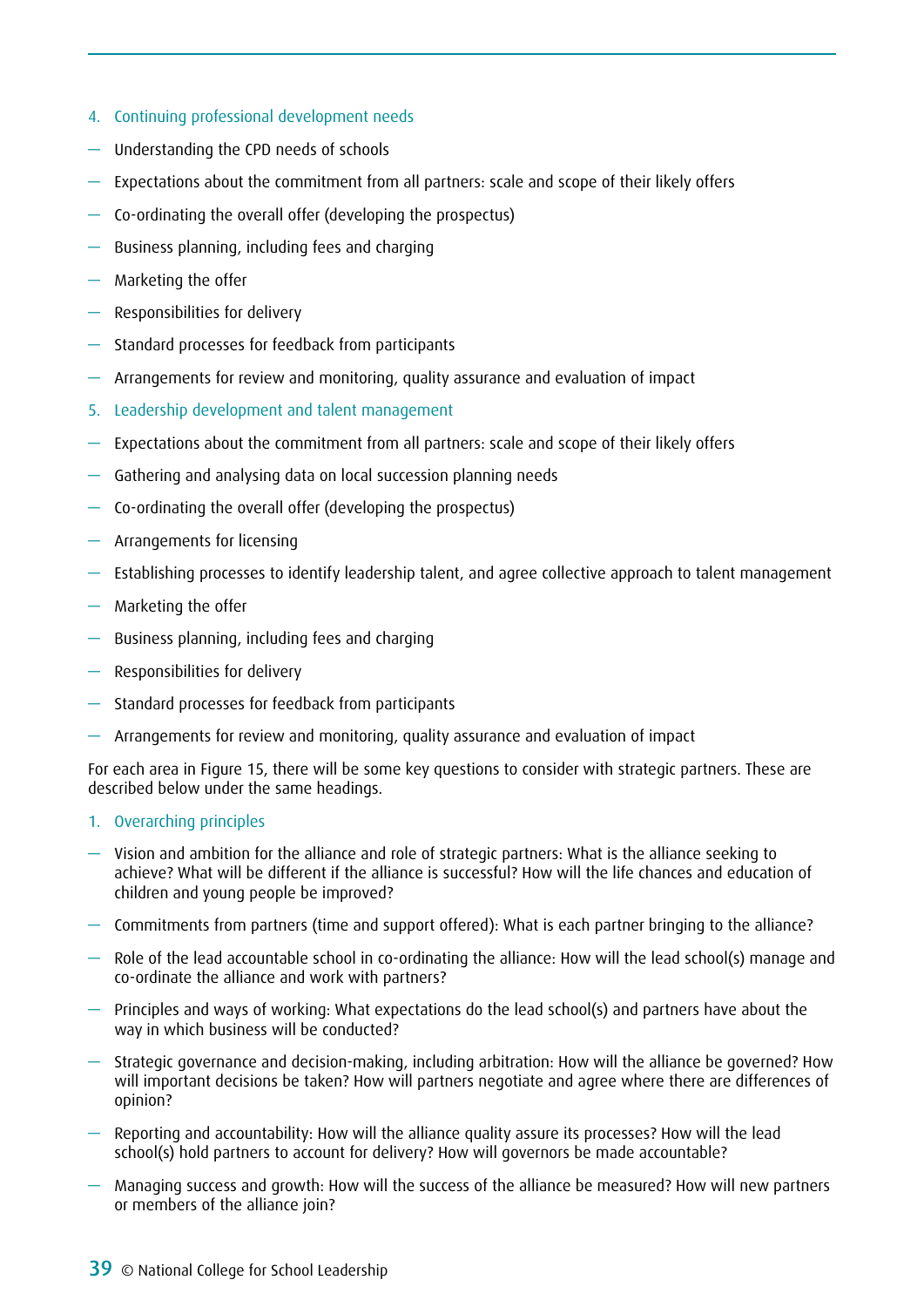- Dealing with poor performance or underperformance; arrangements for exit: How will the lead school(s) and alliance know when the quality of the offer and the outcomes have fallen below expected standards? What action will be taken and by whom?
- Intellectual property and ownership of alliance materials and products: Who will own the materials and products generated by the alliance?
- 2. ITT
- Negotiating with HEIs about placement numbers and offer: Which school(s) or leader(s) will take lead responsibility for co-ordinating relationships with HEIs, given that different schools within the alliance will have different links? Who will take responsibility for ensuring that the alliance negotiates strategically and maximises its collecting bargaining ability?
- Expectations of the commitment from all partners: scale and scope of their likely offers: How many placements will be offered by partners? What procedures will be used to provide quality and reality checks on the offers schools make?
- Marketing the offer: How will the alliance offer be marketed to HEIs and potential teacher applicants?
- Arrangements for working with HEI partners: How will working agreements with HEIs be reached and formalised? Will this be through separate bilateral discussions with individual HEIs or with all HEIs as a group? How will relative responsibilities and rates of reimbursement be agreed?
- Allocation of places: How will the total number of ITT placements agreed with HEIs be allocated across schools in the alliance?
- Rate of reimbursement: How will this be determined with HEIs and then allocated to schools?
- Co-ordination of deployment and timetable: Who will co-ordinate the placements on a day-to-day basis?
- Responsibilities for delivery: Who will be responsible for co-ordinating the training, mentoring and coaching support? Will there be common training programmes for staff providing support across the alliance?
- Arrangements for review and monitoring, quality assurance and evaluation of impact: How will the alliance and lead school(s) assure the quality of the training provided and hold individual schools to account?
- 3. School-to-school support
- Expectations about the commitment from all partners: scale and scope of their likely offers: What will each partner be able to offer in terms of staff and time to support other schools? How do these offers compare across the alliance? What commitments are partners making about the availability of support?
- Marketing the offer: How will the alliance communicate its support offer to local authorities and schools?
- How due diligence is undertaken on key issues: How will the alliance determine the priorities for its support and ensure that it is not over-ambitious in the level of school-to-school support it commits to at any one time?
- How staff capacity and expertise are identified and assigned. Protocol for identifying and agreeing team, and co-ordinating support: How will NLEs, LLEs and SLEs and other staff and resources be identified to support specific schools? How will agreement be reached with governors? How will the individuals and team be put together, and how will support be co-ordinated?
- How costs are negotiated and agreed: How will the alliance agree charges for the support work and the rates for backfilling of leaders and staff released by a school in the alliance?
- Agreeing release time and necessary backfilling of posts: How will leaders and governors of partner schools agree to release time and arrangements for backfilling posts?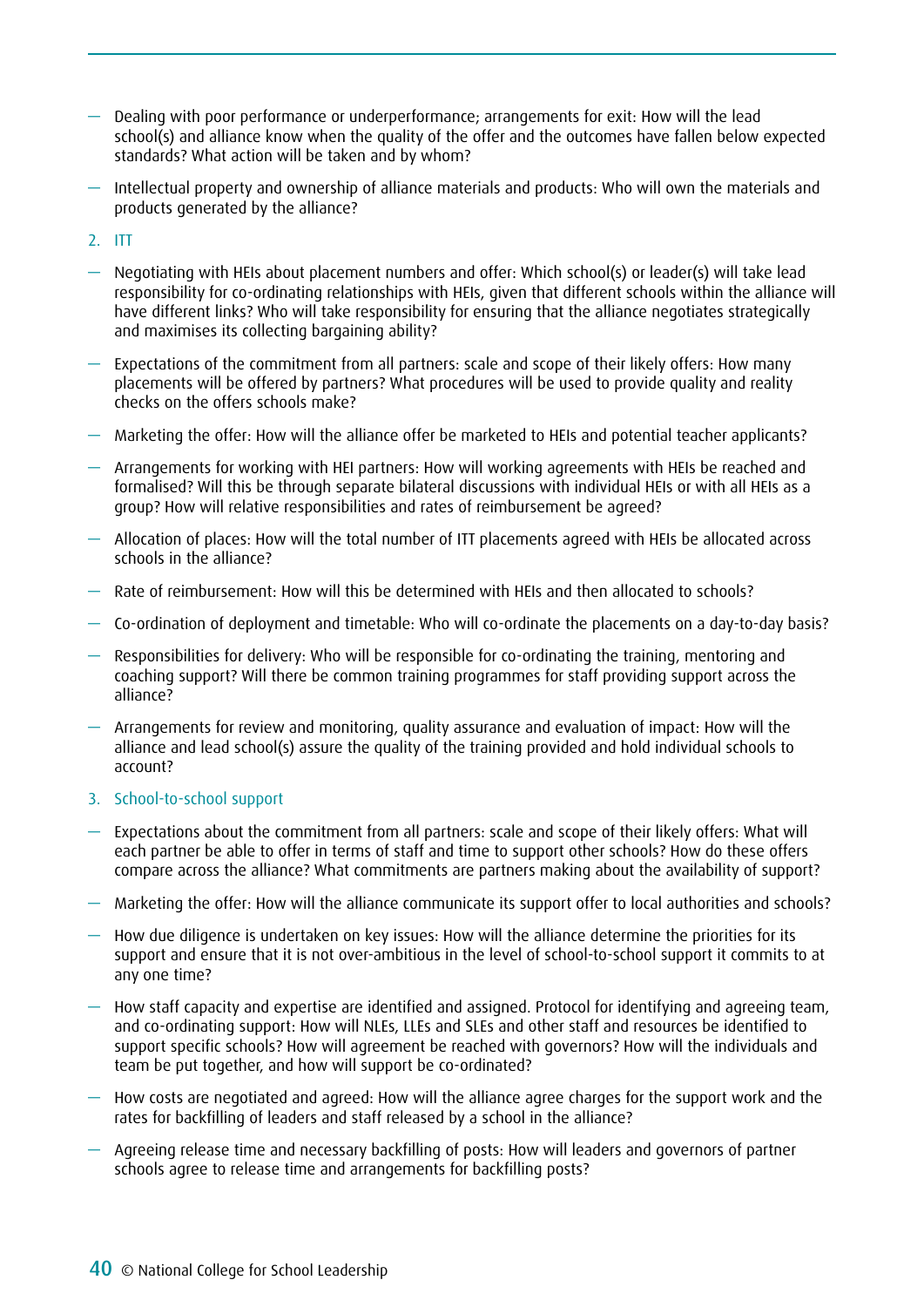- Arrangements for review and monitoring, quality assurance and evaluation of impact: How will the alliance and lead school(s) assure the quality of the support provided and measure the impact and improvement in outcomes? What procedure will the alliance follow where improvement falls below expectations?
- Arrangements for exit and transitional support: How will support from the alliance be brought to an end while safeguarding the process of the school(s) being supported?
- 4. Continuing professional development needs
- Understanding the CPD needs of schools: How will schools in the alliance conduct and reach a shared understanding of CPD needs and priorities for their local area? How will the alliance agree its ambitions for CPD?
- Expectations about the commitment from all partners: scale and scope of their likely offers: What will each partner be able to offer in terms of training? How do these offers compare across the alliance? How will the quality of potential offers be assessed? Where are there particular areas of expertise?
- Co-ordinating the overall offer (developing the prospectus): How do the offers from partners complement each other? How comprehensive is the overall offer? How well does the prospectus match the assessment of CPD need?
- Business planning, including fees and charging: How does the business model underpin the CPD prospectus – arrangements for trading services or credits, subscription and pay-as-you-go arrangements, local authority contributions or a combination of these? How will schools be reimbursed for providing facilities and staff for CPD events?
- Marketing the offer: How will the training offer be marketed to schools and more widely?
- Responsibilities for delivery: Who will be responsible for co-ordinating the various strands of the alliance's CPD offer? How will those partners delivering training be held responsible?
- Standard processes for feedback from participants: How will the alliance be able to compare feedback across its range of training in a consistent fashion?
- Arrangements for review and monitoring, quality assurance and evaluation of impact: How will the alliance and lead school(s) assure the quality of training provided and measure the impact and improvement in outcomes?
- 5. Leadership development and talent management
- Expectations about the commitment from all partners: scale and scope of their likely offers: How will the alliance agree its ambitions for leadership development and talent management? What will each partner offer in terms of leadership development? How will the quality of potential offers be assessed? Where are there particular areas of expertise?
- Gathering and analysing data on local succession planning needs: How will the alliance understand where and what headship/senior leadership vacancies will need to be filled over time? How will it prioritise activity to meet the most urgent succession needs?
- Co-ordinating the overall offer (developing the prospectus): How do the offers from partners complement each other? How comprehensive is the overall offer? Does the offer include arrangements for offering leadership development assignments across schools and bespoke coaching and mentoring programmes?
- Arrangements for licensing: How will the alliance agree whether to apply to become a licensed provider? What will be the respective contributions of individual schools and school leaders?
- Establishing processes to identify leadership talent, and agree collective approach to talent management: How will the alliance systematically identify leadership talent in a way that is accessible and equitable? Who will co-ordinate structured talent management activity? What will each partner's role be in developing future leaders?
- Marketing the offer: How will the leadership development offer be marketed to aspiring, middle and senior leaders?
- 41 © National College for School Leadership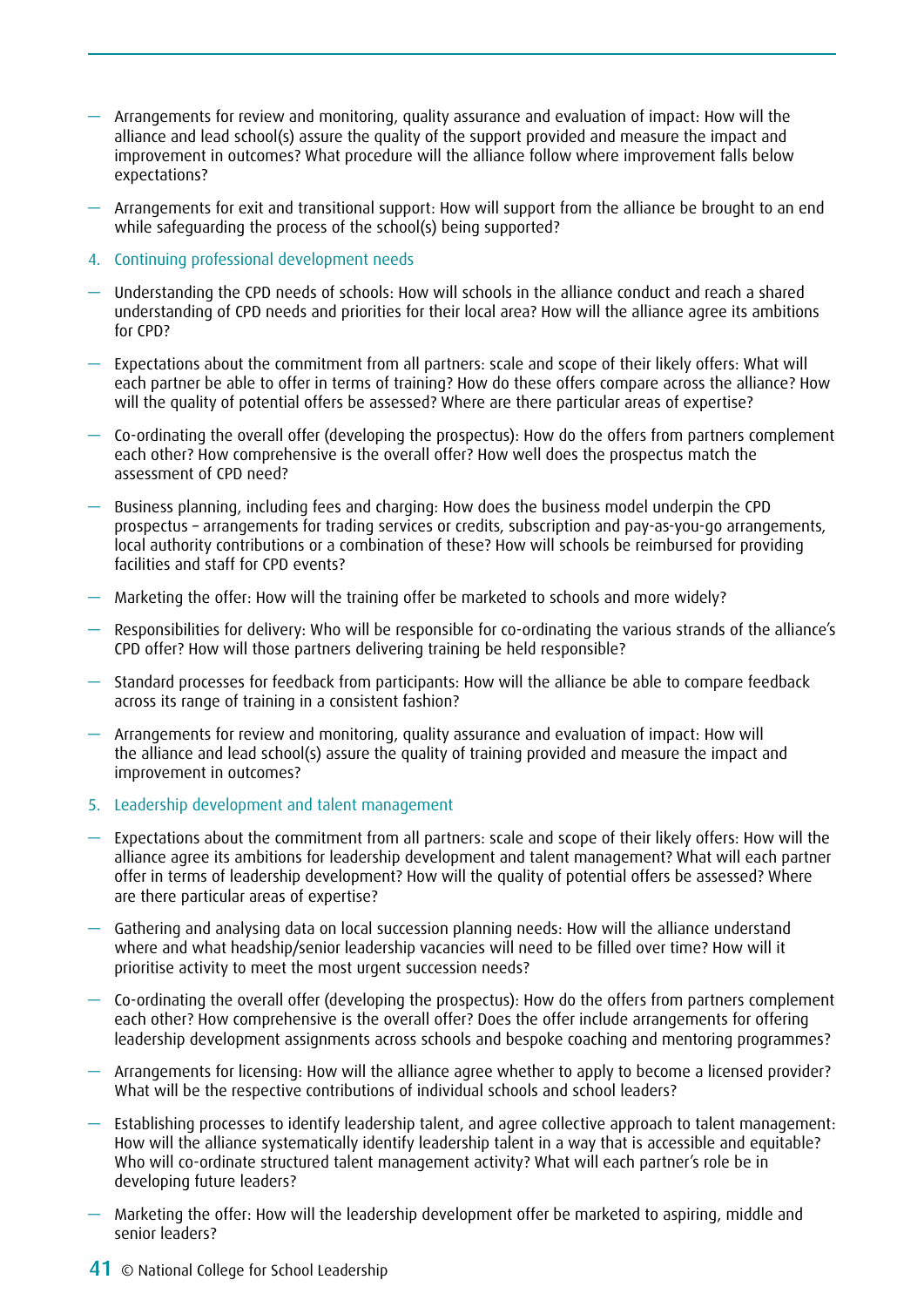- Business planning, including fees and charging: Is there a clear business model underpinning the leadership prospectus – arrangements for trading services or credits, subscription and pay-as-you-go arrangements, National College contributions or a combination of these? How will schools be reimbursed for providing facilities and staff for leadership programmes?
- Responsibilities for delivery: Who will be responsible for co-ordinating the leadership development offer? How will the alliance ensure that partners (schools and HEIs) work together to deliver an integrated offer?
- Standard processes for feedback from participants: How will the alliance be able to compare feedback across its range of training in a consistent fashion?
- Arrangements for review and monitoring, quality assurance and evaluation of impact: How will the alliance and lead school(s) assure the quality of the opportunities being provided? How will they measure the impact and improvement in outcomes?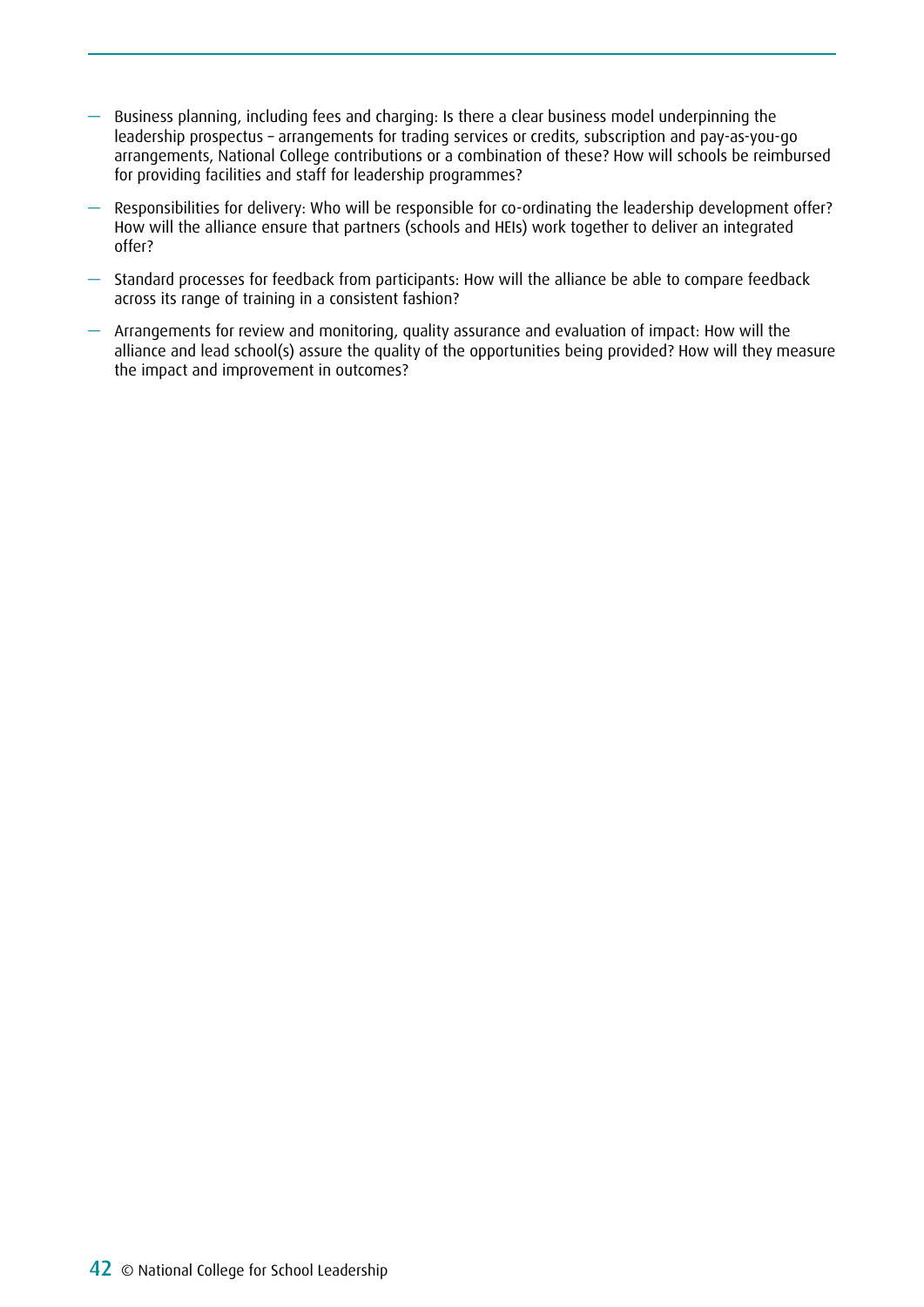# Possible funding streams, opportunities and risks

Considering the funding that might be available across the different roles of teaching schools, we identified the following factors:

The context and roles of teaching schools are different from those of earlier school partnership initiatives. Teaching schools are being established in a period of severe financial constraint. Some limited funding will be provided to support the leadership and co-ordination of the alliance (£60,000 in the first year).

Teaching school alliances will have to ensure that their programmes of work generate sufficient resources to sustain their role and functions. Some strands of their work are more likely to generate income than others, though in all cases teaching school alliances will need to understand and be responsive to the needs of the schools they are seeking to support.

Figures 16 and 17 describe the existing and potential funding sources, opportunities and the associated risks for the roles of ITT and school-to-school support that will be undertaken by teaching schools.

| Sources of funding                                                                                                                                                                                                                                                                                                    | Opportunities to<br>explore                                                                                                                                                                                                                                                                                                                                                                                                                                                                                                                                                                                          | Risks (policy and administrative)                                                                                                                                                                                                                                                                                                                                                                                                                                                                                                                                                                                                                                                                                                                                                                                                                                                                                                                     |
|-----------------------------------------------------------------------------------------------------------------------------------------------------------------------------------------------------------------------------------------------------------------------------------------------------------------------|----------------------------------------------------------------------------------------------------------------------------------------------------------------------------------------------------------------------------------------------------------------------------------------------------------------------------------------------------------------------------------------------------------------------------------------------------------------------------------------------------------------------------------------------------------------------------------------------------------------------|-------------------------------------------------------------------------------------------------------------------------------------------------------------------------------------------------------------------------------------------------------------------------------------------------------------------------------------------------------------------------------------------------------------------------------------------------------------------------------------------------------------------------------------------------------------------------------------------------------------------------------------------------------------------------------------------------------------------------------------------------------------------------------------------------------------------------------------------------------------------------------------------------------------------------------------------------------|
| As accredited<br>provided (eq as<br>current SCITT<br>model) manage<br>and co-ordinate<br><b>ITT and receive</b><br>funding<br>If not accredited,<br>provide<br>placements<br>commissioned<br>by an accredited<br>provider (eg HEI)<br>Graduate Teacher<br>Programme (GTP)<br>(see risks)<br>Teach First (see<br>risks | As an accredited<br>provider, increase<br>number of ITT places<br>across the alliance, and<br>manage selection and<br>funding<br>Become accredited<br>provider by 2012/13<br>Negotiate with<br>accredited HEI strategic<br>partner to agree<br>package of placements<br>and respective roles,<br>with negotiation<br>likely on the number<br>of placements and<br>funding to support<br>them<br>Explore potential for<br>ITT arrangements with<br>HEI to be broadened<br>to include access<br>to Master's places,<br>support for NPQH,<br>training for coaching<br>and mentoring<br>and input into CPD<br>programmes | National ITT review and impact on role of<br>teaching school in developing ITT offer<br>Changes to charging arrangements for<br>students and schools<br>Arrangements for teaching school to<br>become accredited provider<br>Negotiations with HEIs - HEIs cannot afford<br>or are reluctant to make a realistic payment<br>to teaching schools that want to play a<br>more active role in ITT<br>Variations in payments from HEIs across the<br>country<br>Funding does not cover the cost of some<br>programmes eg GTP and Teach First<br>Collaboration between teaching school<br>partners, each of which may have a<br>preferred HEI partner<br>Capacity for some teaching school alliances<br>(especially primary schools) to offer large<br>numbers of placements, or a cap on others<br>that wish to offer more?<br>Capacity and quality of existing staff to<br>mentor<br>Agreeing allocation of income and<br>placements across the alliance |

#### **Figure 16: Funding streams, opportunities and risk in relation to initial teacher training**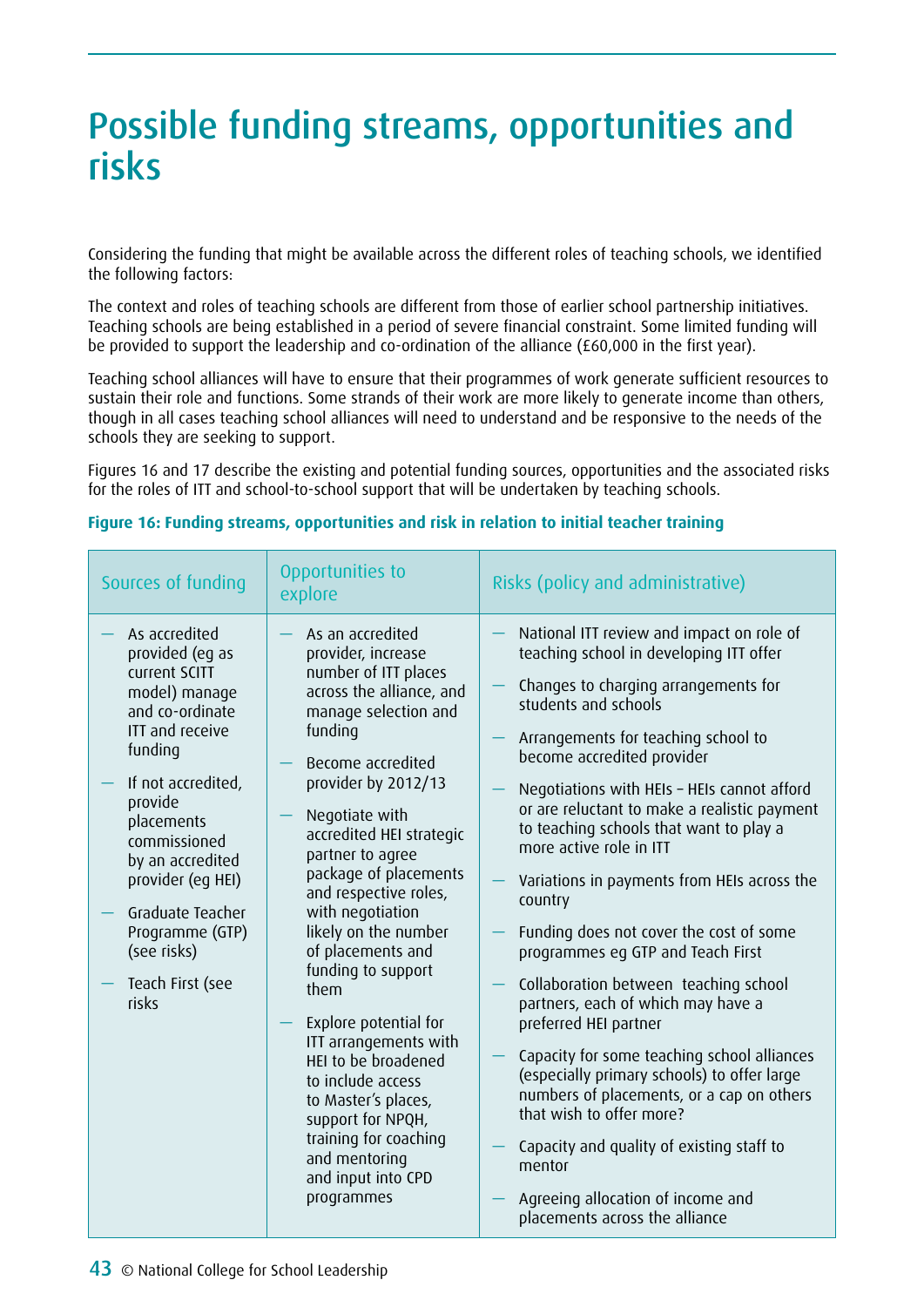| Sources of funding                                                                                                                                                                                     | Opportunities to<br>explore                                                                                                                                                                                                                                                                                                                                                                                                                                                                                                                                                                                                                   | Risks (policy and administrative)                                                                                                                                                                                                                                                                                                                                                                                                                                                                                                                                                                                                                                                                                                           |
|--------------------------------------------------------------------------------------------------------------------------------------------------------------------------------------------------------|-----------------------------------------------------------------------------------------------------------------------------------------------------------------------------------------------------------------------------------------------------------------------------------------------------------------------------------------------------------------------------------------------------------------------------------------------------------------------------------------------------------------------------------------------------------------------------------------------------------------------------------------------|---------------------------------------------------------------------------------------------------------------------------------------------------------------------------------------------------------------------------------------------------------------------------------------------------------------------------------------------------------------------------------------------------------------------------------------------------------------------------------------------------------------------------------------------------------------------------------------------------------------------------------------------------------------------------------------------------------------------------------------------|
| Department<br>for Education<br>(for school<br>improvement<br>and structural<br>changes)<br>National College<br>Supported schools<br>budget<br>Local authority<br>budget for schools<br>causing concern | Some local authorities<br>are still brokering in<br>support or inviting<br>NLEs or teaching<br>schools to assist<br>schools in need<br>Value for money<br>offered through<br>alliance package of<br>support<br>Number of schools that<br>could be supported at<br>one time via different<br>levels of support eg<br>for schools below<br>floor standards versus<br>schools moving from<br>good to great<br>Teaching school<br>partners could become<br>academy sponsors<br>Other academy<br>sponsors (new or<br>needing support) buy<br>in support<br>Bids for the<br>government's<br>endowment fund<br>(administered by the<br>Sutton Trust) | Significant reduction in funding from levels<br>previously available<br>Impetus and incentives needed for schools<br>to seek support, linked to weakened local<br>authority capacity to identify and action<br>support for underperforming schools<br>Costs of developing and deploying SLEs<br>Over-staffing needed to create capacity to<br>carry out support work<br>Putting in place contracts with alliance<br>schools to provide support<br>Need for co-ordination of staff from<br>different alliance schools to support single<br>school causing concern<br>Are responsibility and accountability for<br>improvement with the lead school or the<br>alliance?<br>What happens if the rate of improvement is<br>deemed insufficient? |

### **Figure 17: Funding streams, opportunities and risk in relation to school-to-school support**

Figure 18 and 19 describe the existing and potential funding sources, opportunities and the associated risks for the roles of CPD and leadership development and talent management that will be undertaken by teaching schools.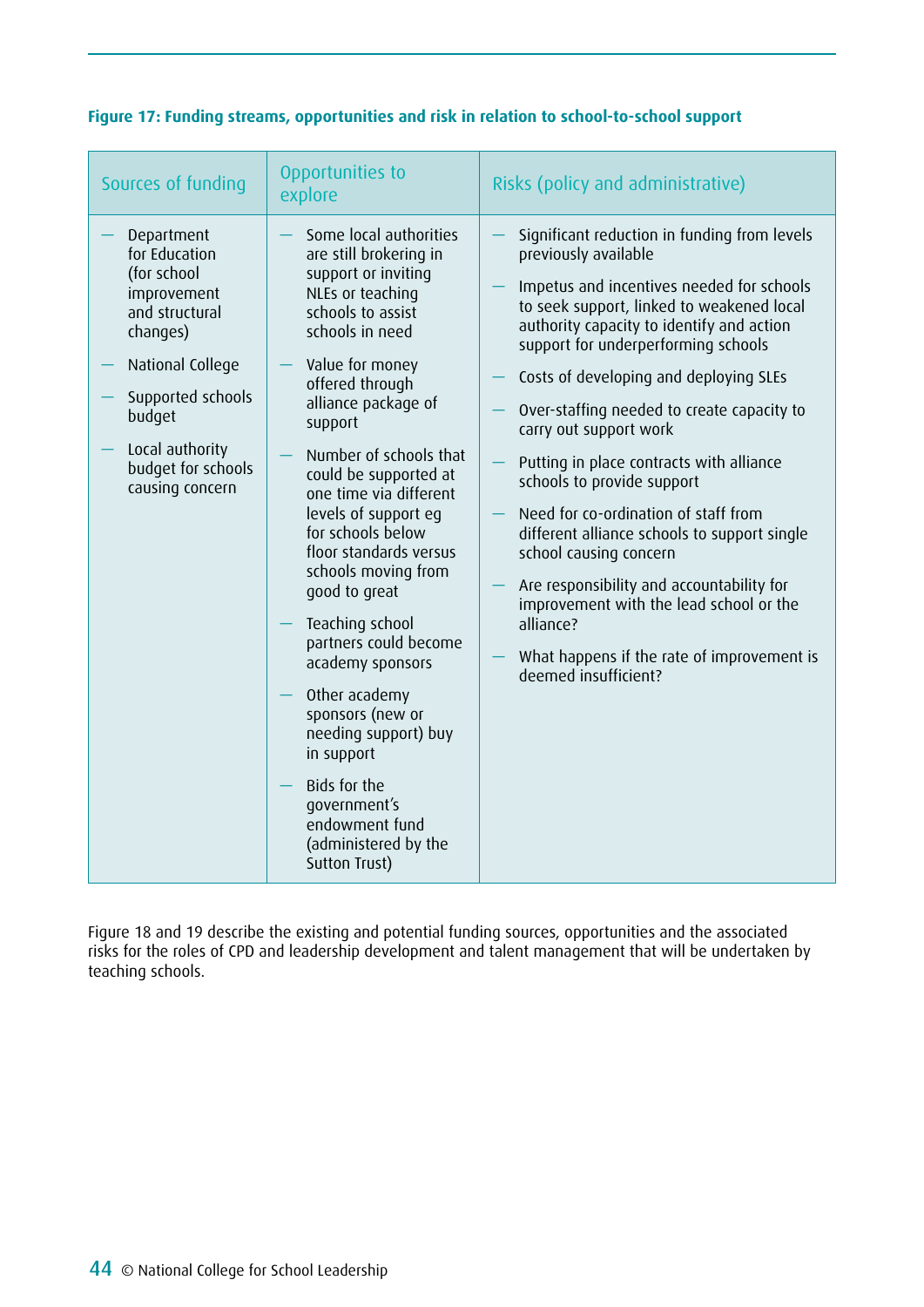## **Figure 18: Funding streams, opportunities and risk in relation to CPD**

| Sources of funding                                                                                                                                                                                                                                                                                                                                                                                                                                                                                                                                                                                                                                                                                   | Opportunities to<br>explore                                                                                                                                                                                                                                                                                                                                                                                                                                                                                                                                                                                                                                                                 | Risks (policy and administrative)                                                                                                                                                                                                                                                                                                                                                                                                                                                                                                                                                                                                                                                                                                           |
|------------------------------------------------------------------------------------------------------------------------------------------------------------------------------------------------------------------------------------------------------------------------------------------------------------------------------------------------------------------------------------------------------------------------------------------------------------------------------------------------------------------------------------------------------------------------------------------------------------------------------------------------------------------------------------------------------|---------------------------------------------------------------------------------------------------------------------------------------------------------------------------------------------------------------------------------------------------------------------------------------------------------------------------------------------------------------------------------------------------------------------------------------------------------------------------------------------------------------------------------------------------------------------------------------------------------------------------------------------------------------------------------------------|---------------------------------------------------------------------------------------------------------------------------------------------------------------------------------------------------------------------------------------------------------------------------------------------------------------------------------------------------------------------------------------------------------------------------------------------------------------------------------------------------------------------------------------------------------------------------------------------------------------------------------------------------------------------------------------------------------------------------------------------|
| Local and regional<br>demand for courses<br>based on needs analysis<br>of local schools<br>Taking over from local<br>authorities as main<br>provider of a broad range<br>of CPD (including training<br>for teaching assistants<br>and special educational<br>needs co-ordinators)<br>Options for a range of<br>funding models:<br>pay-as-you-go charging<br>with schools buying<br>places<br>subscription system<br>developed by schools in<br>the alliance, as per the<br>Challenge Partnership<br>network<br>non-cash transactions<br>or credit-based system<br>to trade training and<br>development across the<br>alliance<br>local authority subsidies<br>for particular local<br>training needs | Create a local market,<br>especially in areas<br>of specific expertise,<br>eg curriculum<br>subjects or behaviour<br>management<br>Link with HEI to offer<br>Master's programmes<br>or support for school-<br>based programmes<br>Create online<br>development packages<br>and virtual learning<br>offers<br>Offer broader children's<br>services eg health and<br>police<br>Teaching schools with<br>strong reputations<br>offer certain training<br>programmes carrying<br>their badge<br>Standardise evaluation<br>of CDP across the<br>alliance<br>Develop shared<br>CPD, which acts as a<br>catalyst for broader<br>shared services led by<br>business managers<br>across the alliance | Costs, eg of marketing, infrastructure<br>(training suites etc), online resources<br>Quality of offer and precision in<br>understanding and meeting local<br>needs determines take-up<br>Limited take-up or other local<br>competition including schools<br>looking to chain for CPD<br>Lower priority given to CPD when<br>resources are constrained or when<br>charged for support<br>Insufficient expertise in subject CPD<br>Need for new curriculum offer if<br>change in national policy direction<br>Registering IPR for training packages<br>Lack of clarity or transparency<br>around non-cash systems, or<br>boundary between charged and<br>non-charged provision<br>Local subsidised offer versus<br>regional full-cost package |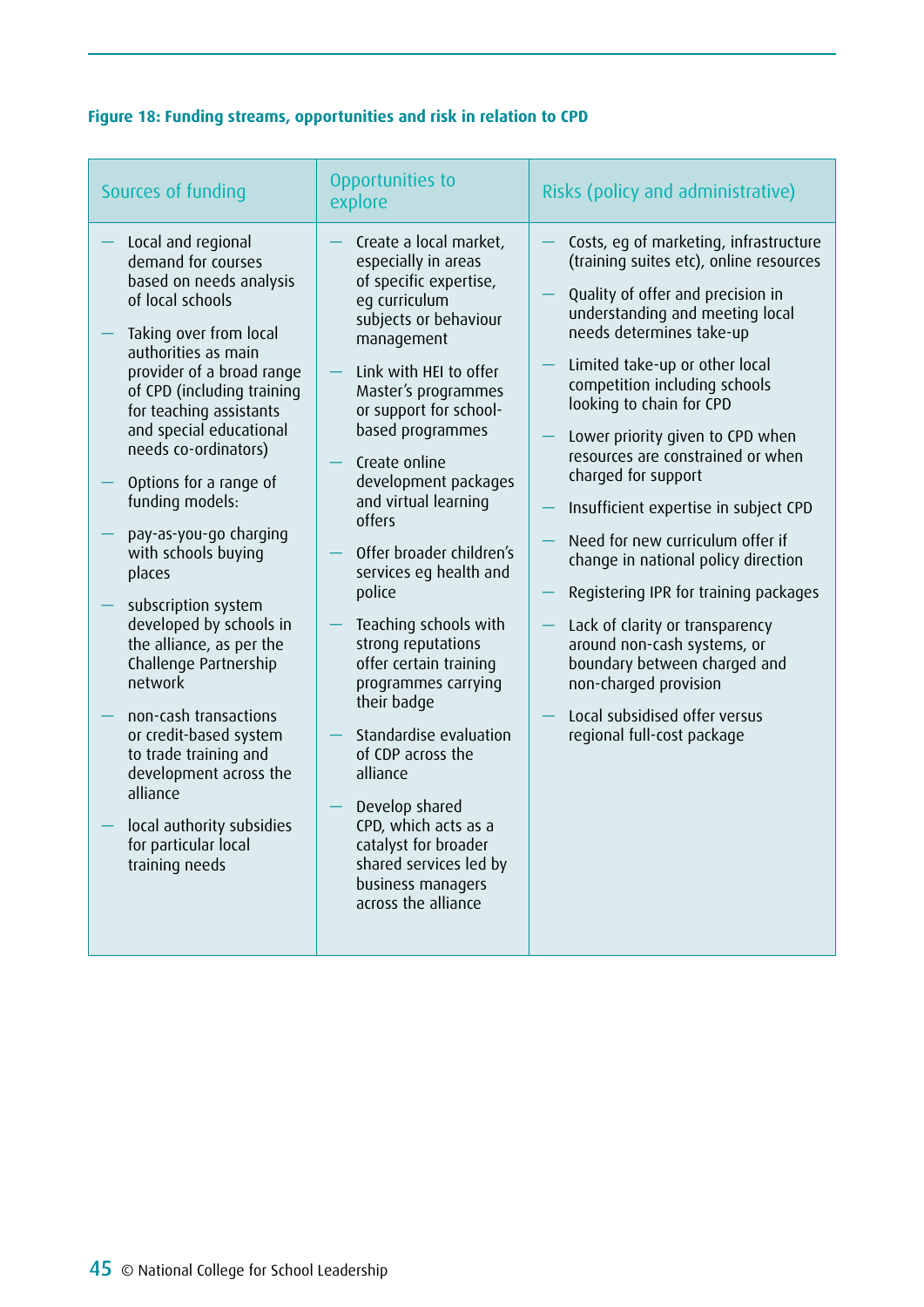### **Figure 19: Funding streams, opportunities and risk in relation to leadership development and talent management**

| Sources of funding                                                                                                                                                                                                                                                                                                                                                                                                                             | Opportunities to<br>explore                                                                                                                                                                                                                                                                                                                                                                           | Risks (policy and administrative)                                                                                                                                                                                                                                               |
|------------------------------------------------------------------------------------------------------------------------------------------------------------------------------------------------------------------------------------------------------------------------------------------------------------------------------------------------------------------------------------------------------------------------------------------------|-------------------------------------------------------------------------------------------------------------------------------------------------------------------------------------------------------------------------------------------------------------------------------------------------------------------------------------------------------------------------------------------------------|---------------------------------------------------------------------------------------------------------------------------------------------------------------------------------------------------------------------------------------------------------------------------------|
| Possibility of being<br>designated as licensed<br>provider for middle<br>leadership training<br>Possibility of being<br>designated as licensed<br>provider for NPQH and<br>academy NPQH model<br>College suggests range<br>of per capita fees<br>Succession planning<br>funding from National<br>College<br>Local and regional<br>demand for courses<br>based on analysis of<br>local schools' needs and<br>local succession planning<br>needs | Developing system<br>for middle leader<br>development<br>placements across<br>the alliance and<br>participating schools,<br>which aspiring leaders<br>will need as part of<br>the modular training<br>approach<br>Offering bespoke<br>packages of support<br>for the local pool of<br>emerging, aspiring and<br>newly qualified heads<br>Potential links to<br><b>HEIs for Master's</b><br>programmes | Academies do not buy into NPQH<br>Schools in chains look to chain<br>for leadership development<br>programmes and support<br>If middle leader programmes are not<br>accredited they may not command<br>buy-in<br>The quality of the offer will be<br>crucial to sustain take-up |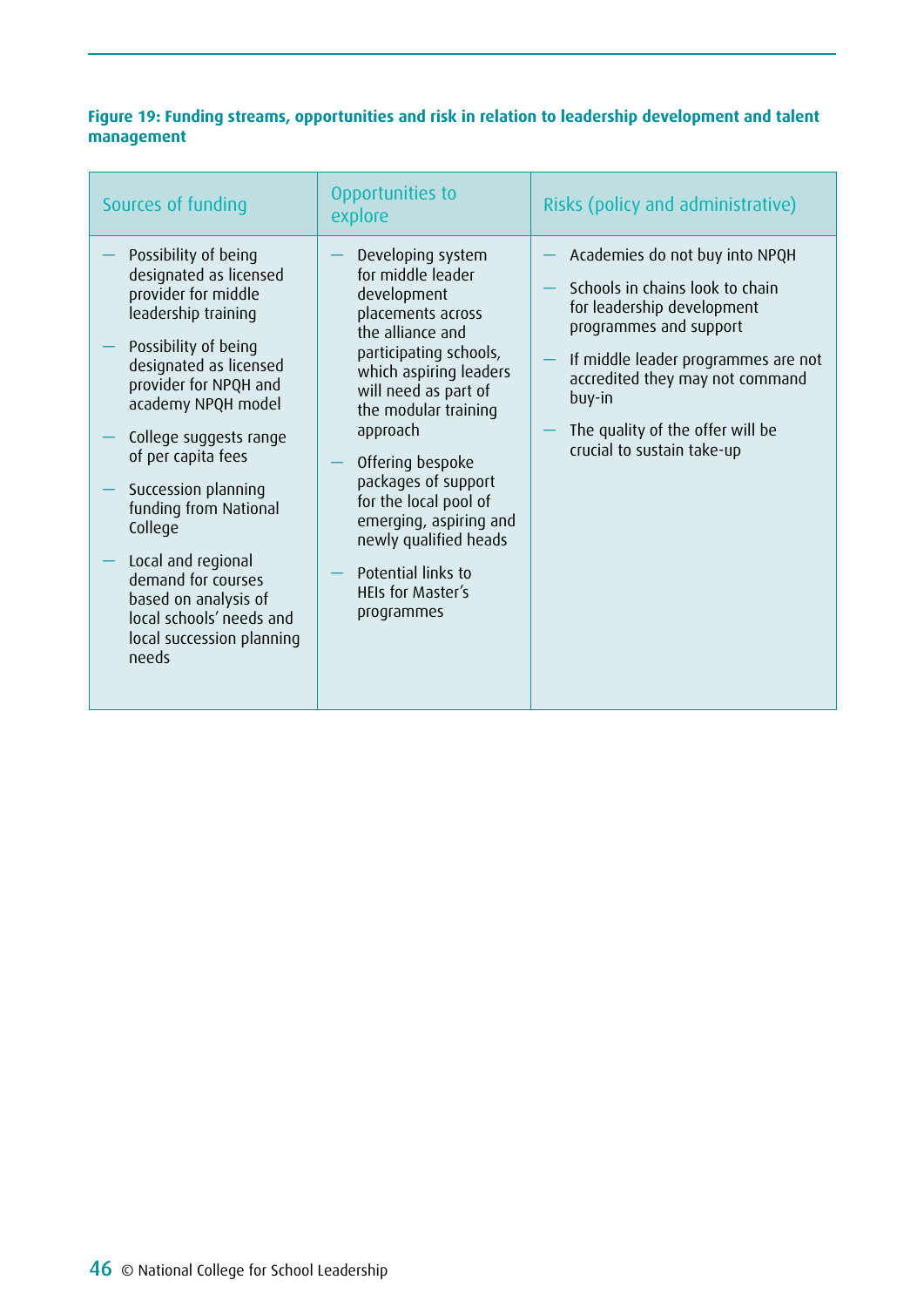# An introduction to business planning

We considered how teaching schools might carry out the business planning which would be necessary across the main roles. Figure 20 shows at a high level some of the potential income and expenditure that might be associated with some of the roles. The figures are for illustration only and the notes explains assumptions that have been made in deriving them. This material is work in progress and will be developed further during the autumn term, including at the event being planned for teaching school business leaders at the National College in November 2011.

|                                                      | Whole day<br>inset CPD | Twilight<br>inset CPD | Teacher<br>programmes | <b>NPQH</b> | Middle<br>Leadership | Schoool<br>to school<br>support | <b>ITT</b> | <b>GTP</b> | Project<br>admin |
|------------------------------------------------------|------------------------|-----------------------|-----------------------|-------------|----------------------|---------------------------------|------------|------------|------------------|
| Income $(f)$                                         |                        |                       |                       |             |                      |                                 |            |            |                  |
| Charges to<br>participants                           | 42,000                 | 15,000                |                       |             |                      | 100,000                         |            |            |                  |
| Local authority<br>funding                           | 3,000                  |                       |                       |             |                      | 200,000                         |            |            |                  |
| <b>DfE</b> funding                                   |                        |                       |                       |             |                      | 250,000                         |            |            |                  |
| <b>TDA funding</b>                                   |                        |                       |                       |             |                      |                                 |            |            |                  |
| Payments for<br><b>HEIs</b>                          |                        |                       |                       |             |                      |                                 | 18,000     |            |                  |
| <b>National College</b><br>funding                   |                        |                       |                       |             |                      | 150,000                         |            |            | 60,000           |
| Other agencies                                       |                        | 750                   |                       |             |                      |                                 |            |            |                  |
| <b>Other</b>                                         |                        |                       |                       |             |                      |                                 |            |            |                  |
| Total                                                | 45,000                 | 15,750                | $\pmb{0}$             | $\pmb{0}$   | $\pmb{0}$            | 700,000                         | 18,000     | $\pmb{0}$  | 60,000           |
| Expenditure (£)                                      |                        |                       |                       |             |                      |                                 |            |            |                  |
| <b>Facilities</b>                                    | $-2,500$               | $-1,100$              |                       |             |                      | $-3,000$                        |            |            |                  |
| Staffing - head/<br>senior leader                    |                        |                       |                       |             |                      | $-200,000$                      |            |            |                  |
| <b>Staffing - Asst</b><br>head/SLE/AST               | $-7,500$               | $-4,250$              |                       |             |                      | $-260,000$                      | ?          |            |                  |
| <b>Staffing</b><br>- middle/<br>curriculum<br>leader |                        |                       |                       |             |                      | $-230,000$                      | ?          |            |                  |
| <b>ITT</b> co-ordination                             |                        |                       |                       |             |                      |                                 | $-15,000$  |            |                  |
| CPD course co-<br>ordination                         |                        |                       |                       |             |                      |                                 |            |            |                  |
| Quality<br>assurance                                 | $-1,000$               | $-500$                |                       |             |                      | $-7,000$                        |            |            |                  |
| Marketing                                            | $-1,000$               | $-250$                |                       |             |                      |                                 |            |            |                  |
| Catering                                             | $-1,000$               | $-500$                |                       |             |                      |                                 |            |            |                  |
| Administration                                       | $-1,000$               | $-500$                |                       |             |                      |                                 |            |            |                  |
| Payments to<br>other providers                       |                        |                       |                       |             |                      |                                 |            |            |                  |
| Insurance and<br>liabilities                         |                        |                       |                       |             |                      |                                 |            |            |                  |
| Total                                                | $-14,000$              | $-7,100$              | $\pmb{0}$             | $\pmb{0}$   | $\pmb{0}$            | $-700,000$                      | $-15,000$  | $\pmb{0}$  | $\pmb{0}$        |
| Net income                                           | 31,000                 | 8,650                 | $\pmb{0}$             | $\pmb{0}$   | $\pmb{0}$            | $\pmb{0}$                       | 3,000      | $\pmb{0}$  | 60,000           |

### **Figure 20: Business planning model: income and expenditure**

47 © National College for School Leadership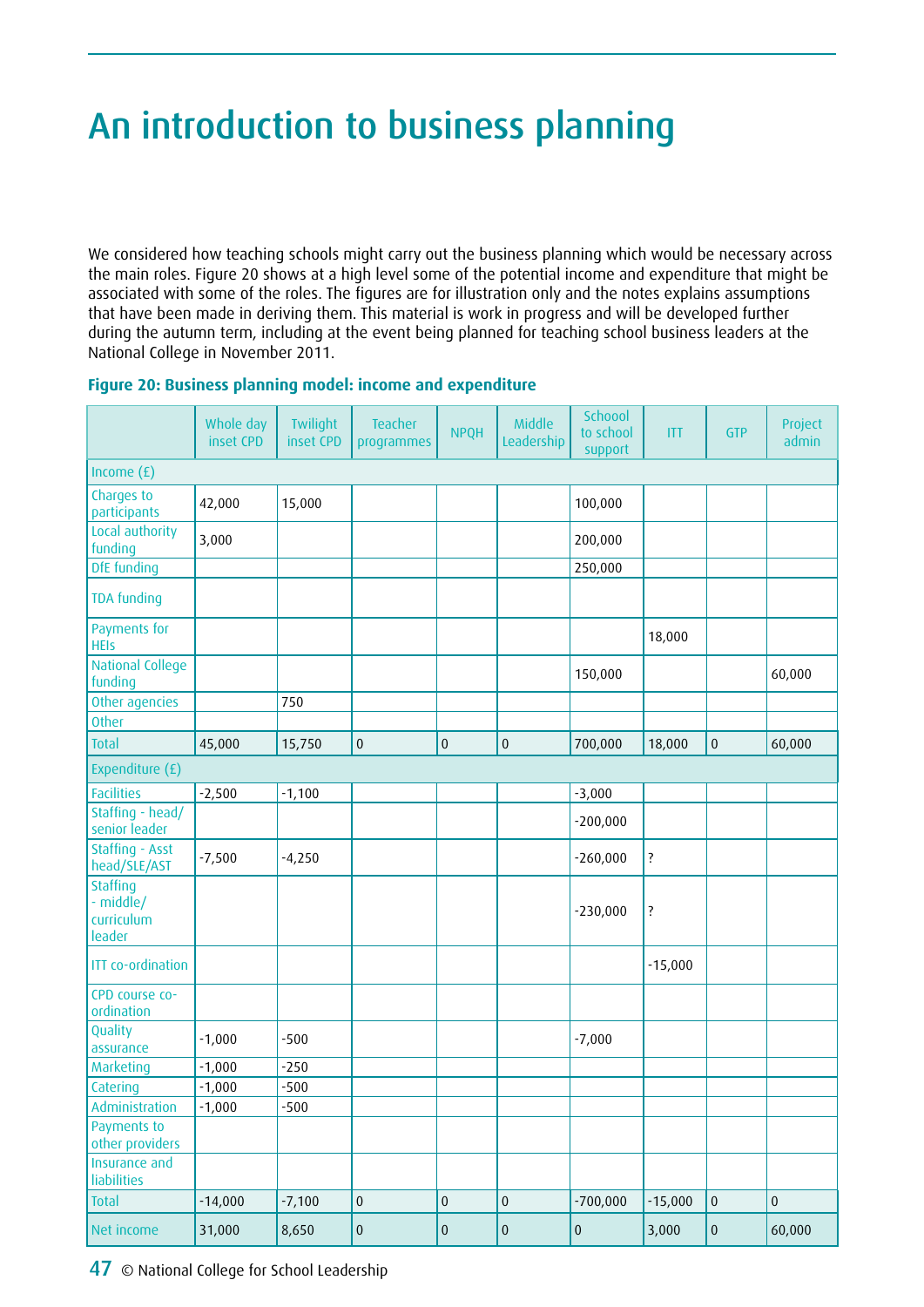## Notes to Figure 20

The following notes explain how we derived the illustrative figures in Figure 20.

### **Whole-day Inset CPD**

- Based on a teaching school alliance providing 15 whole-day Inset courses over a year for 20 staff at £150 per day per participant
- Income presumes a modest subsidy from the local authority for two courses, allowing the fee to be halved for those courses
- Expenditure based on conversation with the bursar of a primary teaching school

### **Twilight Inset CPD**

- Based on 15 twilight Inset sessions for 20 staff over the course of a year at £50 per person and one session for NHS and police personnel on special needs
- Expenditure has been scaled down in proportion to the full-day courses

### **School-to-school support**

- Based on a teaching school alliance supporting two low-level, two medium and two high-level NLE/NSS type projects
- Income expected, based on evidence in Schools leading schools ll (Hill & Matthews, 2010), is £25,000, £75,000 and £100,000 respectively. The figures need to be examined further in the light of reductions in local authority budgets for school-to-school support since the publication of this research
- The apportionment of staff between different levels of seniority broadly reflects the scenarios in Hill and Matthews (2010)

### **ITT**

- Based on an HEI paying the teaching school alliance £300 per placement with the alliance having 60 placements a year
- Costs of ITT based on paying a co-ordinator for one day a week, but other coaching, mentoring and training costs need to be added later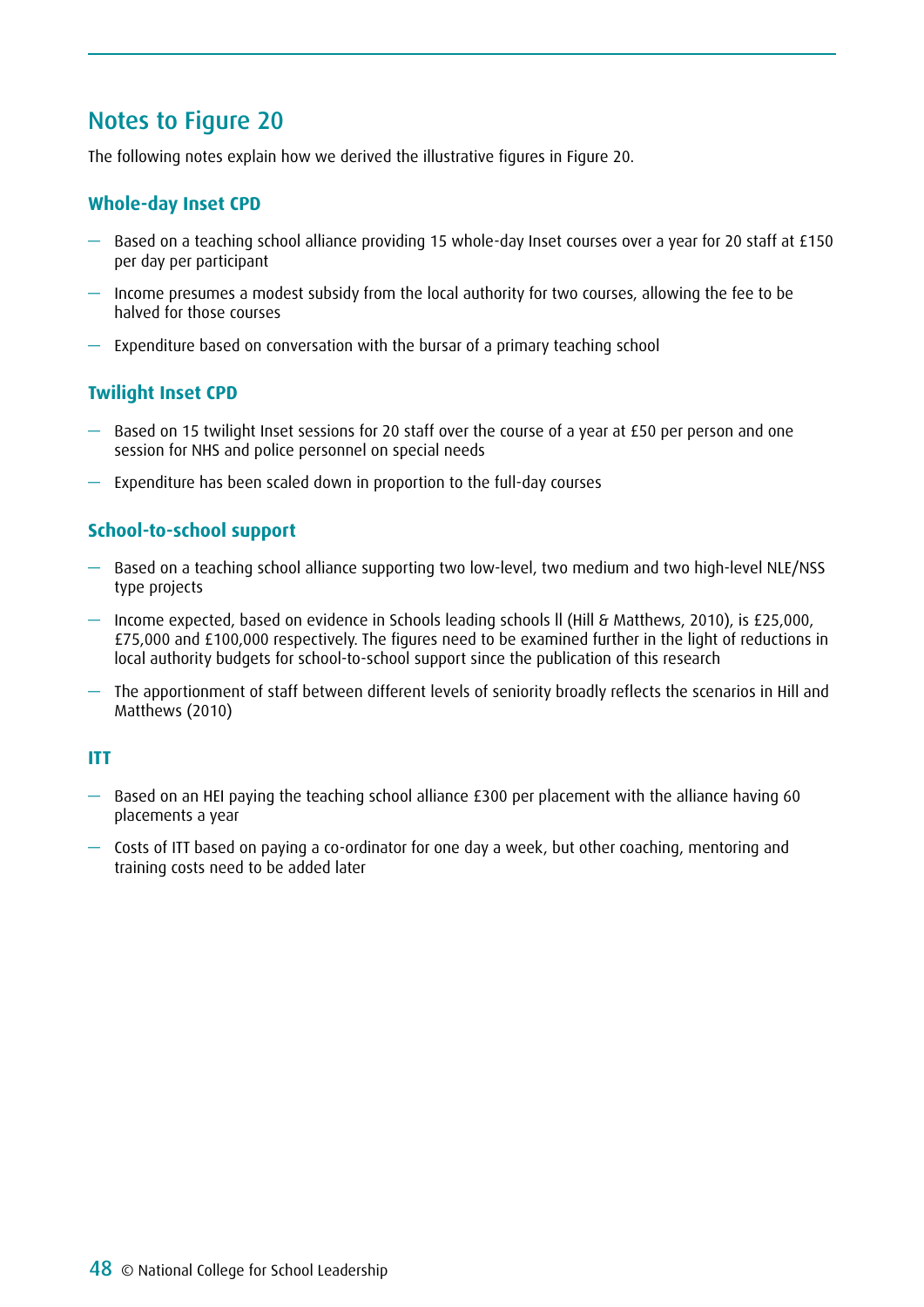# Commercial activity

Teaching schools are likely to be involved in commercial activity in relation to different aspects of their role, for example:

- charging schools for NLE, LLE or SLE support
- delivering specific development programmes on behalf of the College or TDA
- marketing their own CPD opportunities or courses.

This section of the handbook briefly sets out some of the key points that teaching schools will need to bear in mind.

# Charging for services

Teaching schools may agree rates for aspects of delivery, for example charging schools within their alliance a nominated daily rate for receiving SLE support, or a fee for a member of staff undertaking a specific CPD opportunity. If rates are agreed, teaching schools will need to ensure these are adhered to and that individuals and schools are treated equitably.

Any rates agreed should be realistic and reflect the real costs involved in delivering the work, firstly because this should contribute to the financial viability of the alliance but also importantly so that the teaching school is not seen to be unfairly monopolising delivery of professional development or support opportunities in the area by ensuring other providers cannot match their offer.

# Intellectual property rights

Teaching schools may be asked to deliver programmes or initiatives on behalf of the National College, TDA or other organisations. They may increasingly be delivering material developed by other teaching school alliances. This is likely to involve a contractual or licensing agreement of some kind. Teaching schools will need to be aware that in many cases this agreement will include legal conditions around the ownership of intellectual property rights (IPR). As IPR is a complex area it may be advisable for teaching schools to seek independent advice if unsure of their position.

Effectively IPR means that a particular person or body owns the idea behind a programme or initiative and there may therefore be limits or caveats relating to how concepts, materials, branding, trademarks and other aspects of specific programmes are used by others. It may mean that teaching schools are only legally able to deliver a particular programme in a certain way, or in certain situations or contexts. Teaching schools will need to make sure they are aware of any such conditions and that they operate accordingly.

More generally, before they receive their core grant funding (via the collaborative fund), teaching schools will be required to sign up to the National College's terms and conditions. These include a clause that sets out that the ownership of all IPR made, discovered or created as a result of using the collaborative fund will be owned by the College. Full details are set out in the terms and conditions document which each teaching school will receive.

## Commercial arrangements with other organisations

Should teaching schools decide to enter into commercial arrangements with other organisations or bodies, for example if jointly developing or delivering a CPD opportunity, we would strongly advise them to seek independent legal advice to ensure that they take into account all necessary considerations.

They will also need to bear in mind any IPR considerations (see above) to ensure that they are legally able to enter into such an agreement for any particular endeavour.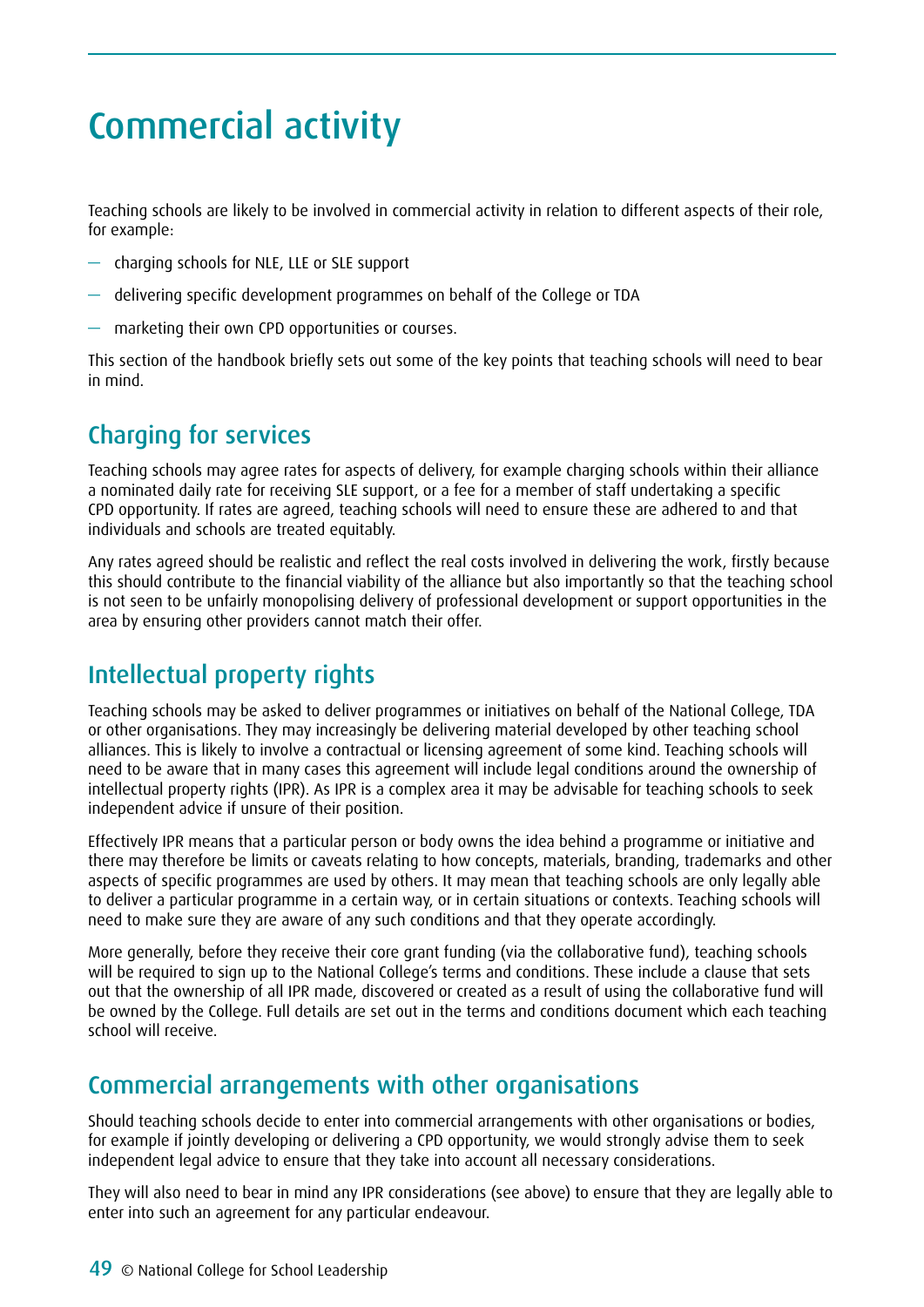# The teaching schools national network, and the research and development role of teaching schools

The teaching schools national network offers a key means for teaching school alliances to collaborate and learn from and with each other at regional and national levels. We see this as critical for teaching schools to maintain their expertise at the forefront of practice and so they can pioneer and evaluate new approaches which enhance pupil learning and school performance nationwide.

We will work with the first group of designated schools to shape the approach, but we think the network could have three key roles:

- supporting teaching school alliances to engage in research and development (R&D) activities by working with individual HEI partners and in regional and national networks
- providing opportunities for training, sharing expertise and wider dissemination of what works
- providing a forum for networking between leaders of teaching schools, so they can learn from and with each other

We see the R&D role of teaching schools as central to the work of the network, since it offers a way to create and share new knowledge and evidence of effective practice. This will need to build on R&D work within individual alliances (see 'Getting started on R&D within your individual alliance' below). The R&D activity will be supported by a small team at the National College, working closely with the College's regional associates and TDA teams.

Points 2 and 3 above reflect the importance of teaching schools having access to training on new national priorities and more general opportunities to network and share ideas. It could also include links to international activities sponsored by the Department for Education and others. Much of this networking activity will be organised within regions, driven by teaching schools themselves and facilitated by the College and the TDA's regional associates and teams.

# Getting started on R&D within your individual alliance

Each teaching school will have different levels of experience in R&D approaches in its work. Equally, schools will each have different kinds of relationship with HE partners, which may or may not encompass shared research work or staff engaging in postgraduate qualifications.

The National College's research team ran a workshop with six applicant teaching school heads who had included significant practitioner research elements in their applications in July 2011. What was common in all their approaches was:

- a tight focus on research that would identify and/or help tackle key school improvement priorities
- staff undertaking research that supported their own professional development and fed into whole-school professional development through in-service training (Inset) sessions etc
- $-$  a supportive culture characterised by trust, openness and enquiry

We believe that engagement in R&D will be a feature of the most effective teaching school alliances, but the scale and scope of that engagement will differ according to context and priorities, so it needs to be determined by individual alliance leaders. Possible questions to consider might be:

- What are your alliance's improvement priorities and how might R&D activities support these?
- How ambitious do you want to be in your R&D work? Approaches might include:
	- seeking to increase the proportion of teachers who draw on research by making it easily available via your regular CPD work
- 50 © National College for School Leadership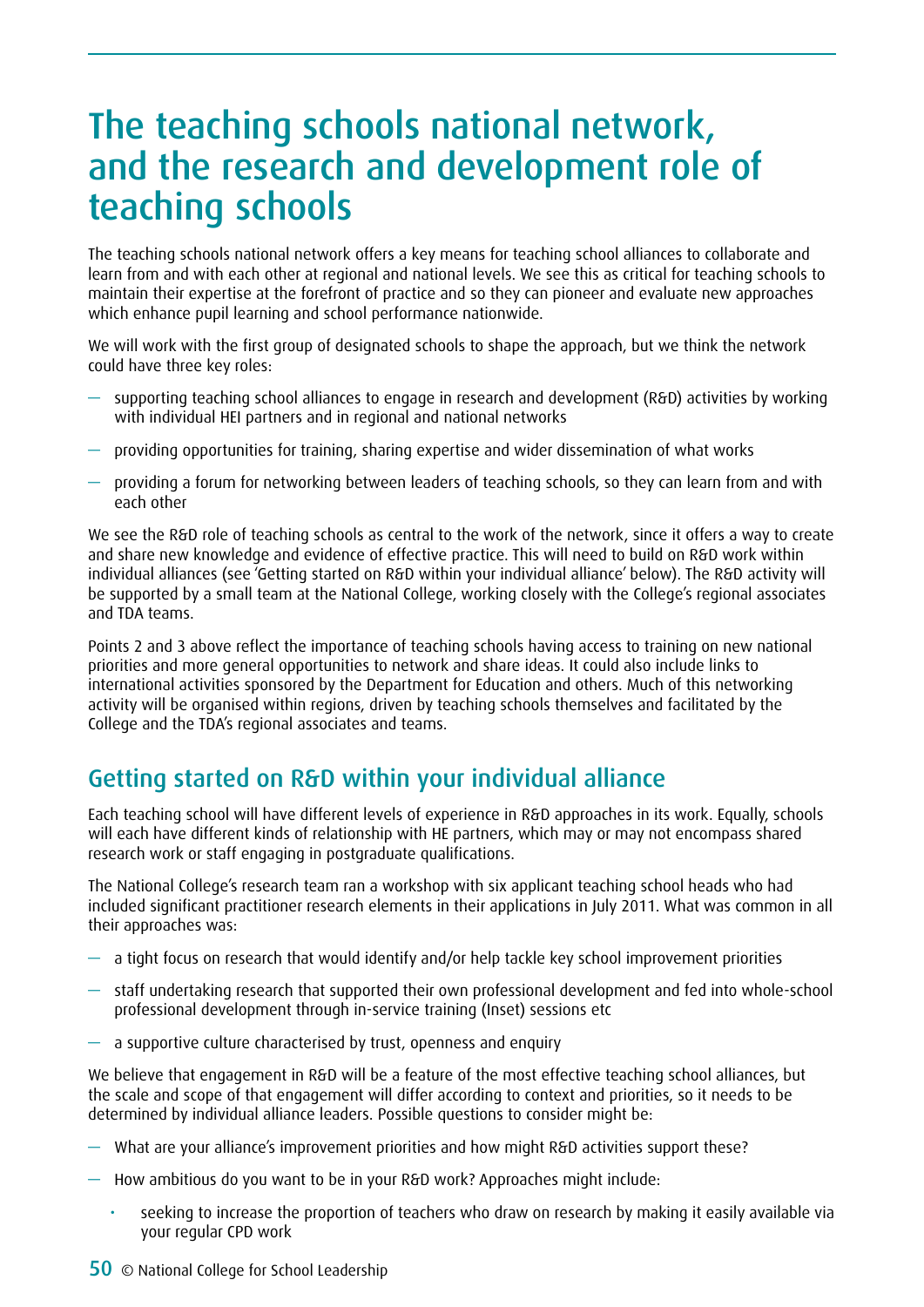- identifying a team of staff in each school who will be trained to undertake regular research and enquiry projects and feed these into the alliance's CPD programme
- agreeing a radical innovation in one or more areas of practice that you want to develop and research in partnership with an HEI or other partner
- Do you know which members of staff are currently undertaking Master's or other postgraduate degrees across the alliance? Could they be formed into a research and enquiry group to support the work?

We believe that the first step in developing your R&D approach across your alliance should be to identify one or more senior leaders with specific responsibility for shaping and driving the overall R&D approach across the alliance. They can then work with colleagues to identify priorities, discuss potential HEI involvement and support and agree an approach. There are a number of existing tools and resources you could draw on as you develop your thinking and the College will make these available through the online network.

The National College and TDA will support individual alliances to develop their R&D approach where possible. Forms of support might include:

- commissioning a team from one or more teaching schools to research and publish a toolkit of effective approaches for others to draw on during the autumn term, which could be updated as the work of teaching schools evolves
- developing a postgraduate CPD module on the leadership of research and innovation to drive school improvement, available via the College's modular curriculum, so that key staff and leaders can develop the skills they need to lead R&D work
- providing small-scale grants, editorial support and a publishing route for high-quality practitioner research reports
- networking the networks, ie helping teaching schools to make contact with individual experts and organisations that could help support their research priorities

## Getting started on R&D within the wider teaching schools network

In terms of the wider network, we think a key aim might be to undertake an ambitious programme of innovation on a set of priority topics or themes agreed by teaching schools themselves. These topics might form a regional or national focus for the work, but the important thing is that each teaching school that chooses to be involved would contribute by developing new approaches within that theme and researching their effectiveness with a high degree of rigour.

One example of this is the Good to Great programme in London, which focused energy and attention on how to increase the proportion of good and outstanding schools across the capital. This led to improvements in quality and transferable evidence of impact. Other examples have focused on areas of teaching and learning, tackling within-school variation, narrowing gaps etc, but the key is that the schools themselves define a theme that genuinely motivates and challenges its staff and leaders, and that any research support serves the work and priorities of the teaching school whilst providing rigour and external challenge.

The College's role in supporting these R&D themes would be to provide small-scale research grants, commission expert inputs and support, provide support for events and facilitation, run online discussions and activities, and help synthesise, publish and disseminate the findings.

We will discuss the potential for this approach with teaching school heads at the induction event in September. We have also booked three dates for regional events in the autumn term where we would like teaching school heads or nominated leads for R&D to attend to agree the approach and the priorities they want to focus on as a network. We will plan the format and focus for the events with a small group of teaching school heads in September but have provisionally invited some leading academics and thinkers to attend and participate.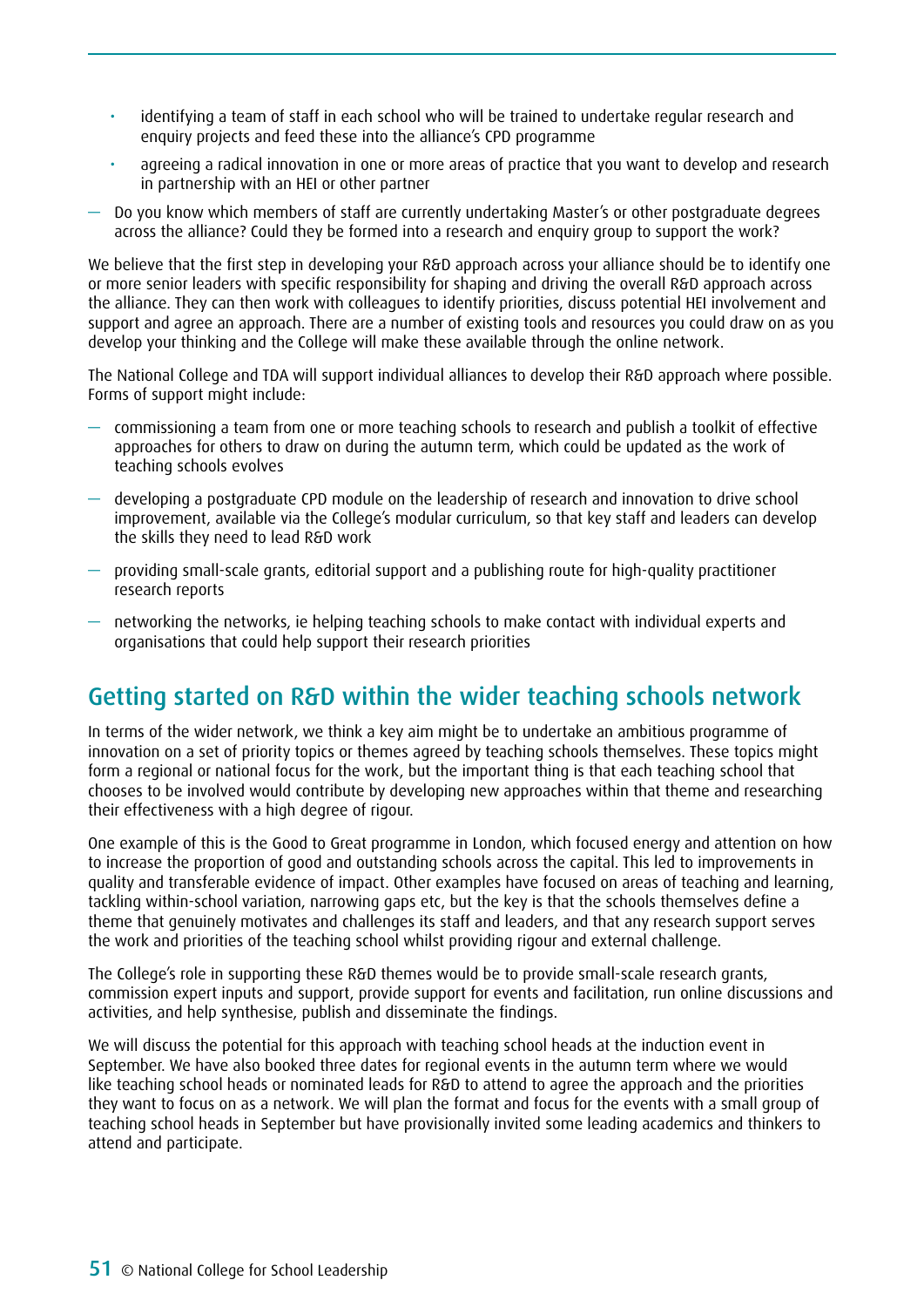# Regional events

The dates for the three regional events in 2011 are:

- 1 November: National College, Nottingham
- 18 November: London (venue tbc)
- 23 November: TDA, Manchester

You can register to attend one of these events by emailing [joanne.mobbs@nationalcollege.org.uk.](mailto:joanne.mobbs@nationalcollege.org.uk) Please let us know if you want to bring an HEI partner.

# Opportunities to get involved in the College's existing research and development programme

As part of the College's wider research programme, we have commissioned a number of projects that focus on teaching schools and system leaders. Most of these are in their early stages and we are keen to invite teaching schools to participate by undertaking action research projects, attending workshops etc if they want to. We will be writing to all teaching schools in September to give more details on these projects and will ask you to register your interest. Depending on the levels of interest, the College, or its contracted research partner, will then contact those that express an interest.

The projects are as follows:

- Developing the draft maturity model for teaching schools (see Hargreaves, 2011) so that it can be used within the quality assurance approach for all teaching schools: timescale: September 2011-March 2012.
- Research and development work by Isos and Robert Hill to explore potential governance models and funding scenarios for teaching schools: timescale: June 2011-March 2012.
- Research and development work at the University of Sussex to explore how teaching school alliances can best support joint practice development and peer-to-peer knowledge transfer leading to improvement: timescale: September 2011-July 2012.
- Research and development work with SLEs and teaching schools with the HOST consultancy: timescale September 2011-March 2012.
- Research and development project with Isos and Robert Hill involving NLEs and teaching schools to explore how they can be most effective in leading school-to-school improvement and narrowing gaps in outcomes: timescale: September 2011-June 2013.

More details on each of these projects will be sent to all teaching schools in September 2011 with a request to indicate one project that each teaching school would like to become involved with.

# Suggested next steps for the national network and research and development activity

### **September 2011**

- The College will send out a summary of the proposed approach soon after the induction event, with a form asking you to:
	- identify a senior leader from within the teaching school or a strategic partner school who will act as the lead contact for R&D network activity
	- log any further thoughts about the themes and/or approach
	- sign up for one of the three regional events in the autumn term
	- • register interest in one of five R&D projects we have already commissioned.
- 52 © National College for School Leadership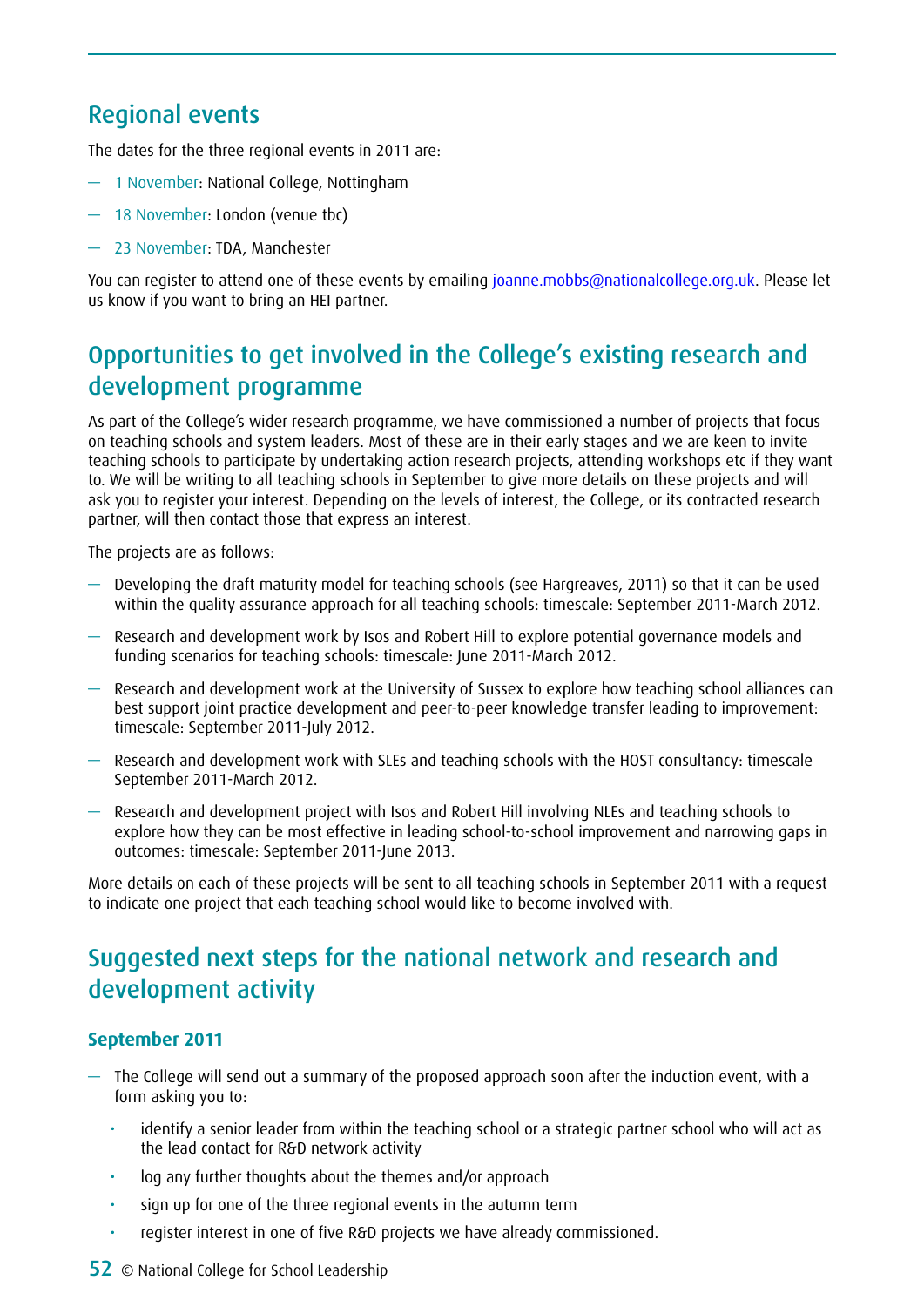- The College will commission a team from one or more teaching schools to research and publish a toolkit of effective approaches to school-led R&D for others to draw on during the autumn term. This could be updated as the work of teaching schools evolves.
- An R&D area will be established within the teaching schools national network online discussion area to continue the dialogue between events and to provide a central repository for key R&D-related documents.
- The five R&D projects will commence.
- $-$  An interim steering group for the R&D network will be established. This will meet to review the outcomes from the induction event and plan the three autumn events.

### **October-December 2011**

- The College and TDA will host three supra-regional events to refine and finalise key themes and shape the overall approach. This will include specific agreement on how the College and TDA will support R&D work.
- The teaching school(s) commissioned to produce a toolkit will produce a first draft for publication online.
- The interim steering group meets to review and sign off key themes and approach.

### **January-April 2012:**

- Three further regional events will share emerging learning from teaching school activity and shape the defined projects. There is ongoing development of online space.
- The College and TDA will commission national projects, release grants and/or collate resources relating to the three themes.
- Existing R&D projects will be completed and published where relevant.
- $-$  A formal steering group will be nominated once the teaching schools council and lead professionals are in place.

We welcome your thoughts on the ideas outlined above. Please contact [toby.greany@nationalcollege.org.uk.](mailto:toby.greany@nationalcollege.org.uk)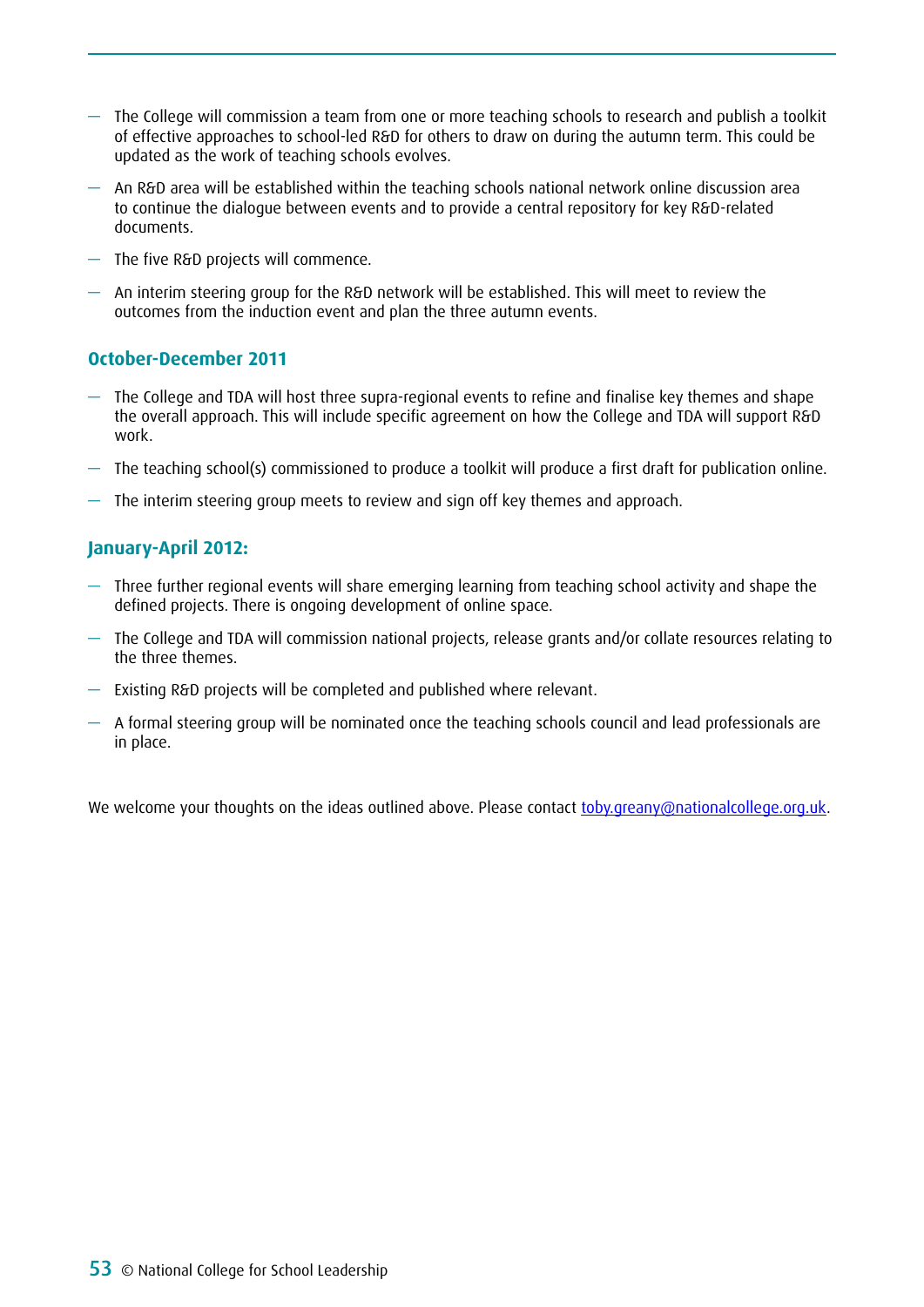# Teaching schools council

## There is currently an opportunity for teaching schools to apply to be elected to lead the development of a national network of teaching schools through the teaching schools council.

Teaching schools are part of the government's drive to give schools more freedom and take increasing responsibility for managing the school system. With this in mind, the National College and the TDA are keen to ensure that teaching schools take ownership of the national teaching schools network from the outset. We will therefore establish a teaching schools council with members elected by teaching school headteachers.

This will sit alongside a number of teaching schools that will act as the lead schools for particular areas of expertise.

## Proposed role for the teaching schools council

The council will have three key roles, which will be to:

- advise the National College, TDA and Department for Education on overall policy for teaching schools and the wider education policy agenda through its representation on the teaching schools steering board, which includes representatives from the wider school system (headteachers, middle leaders, teachers and local authorities); this will critically include acting as gatekeeper for the concept of teaching schools, to ensure it doesn't become an unmanageable role for schools to undertake
- advise the National College and TDA on applications from teaching school alliances to undertake work commissioned through the teaching schools network, including who should take on lead school roles
- advise the National College and TDA on the training and development needs of the network as it develops

## Composition

The council will be made up of:

- six secondary school heads (two from each supra-region north, central and south)
- six primary heads (two from each supra-region north, central and south)
- two heads of special schools

There will also be three observers:

- two representatives from the College (one of whom will serve as clerk to the council)
- one representative from the TDA

Half the council will be elected in September 2011 from the first 100 teaching school alliances. The second half will be elected in April or May 2012 from the first and second cohorts of teaching schools.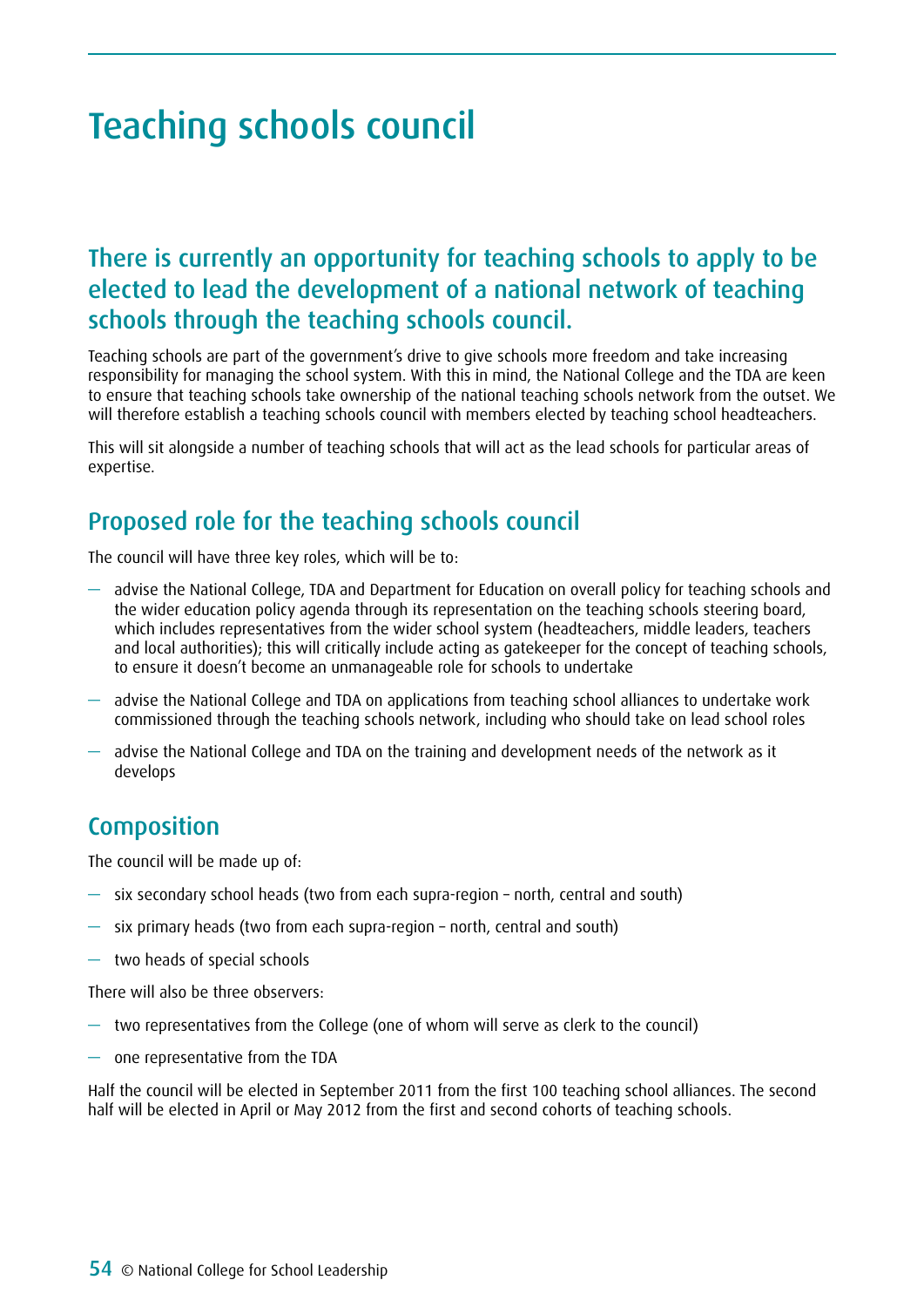## Election

- All heads of teaching school will be invited to nominate a headteacher for election by completing the short teaching schools council application form.
- Each nominee and the nominating headteacher will be offered the opportunity to provide a very short statement of no more than 200 words to support the nomination.
- Both statements for all nominees will be circulated to all teaching schools by email.
- Each school will have the opportunity to vote for one representative.
- The headteacher with the most votes in each category will be elected.
- Successful nominees will be announced via email to all teaching schools.
- The chair of council will be elected by the seven council members in the first year.

## Meetings

The council will convene three times a year. The venue will rotate between London (Department for Education), Nottingham (National College) and Manchester (TDA). Additional monthly conference calls of one hour will be held to enable ongoing business to be conducted smoothly.

# Term of office

Council members will be elected for a two-year term after which the election process will be re-run. Council members can serve a maximum of two terms. Election of the chair will take place each October.

## **Timeline**

| Nominations open                                                    | 15 September           |
|---------------------------------------------------------------------|------------------------|
| Nominations close                                                   | 20 September           |
| Statements circulated and election opens                            | 26 September           |
| <b>Election closes</b>                                              | 30 September (12 noon) |
| Results announced                                                   | 5 October              |
| Proposals for lead school reccommendations<br>circulated to council | 10 October             |
| Telephone conference to agree lead schools                          | 12 October 4pm-5pm     |

Queries and completed application forms should be sent to [teachingschools@nationalcollege.org.uk](mailto:teachingschools@nationalcollege.org.uk).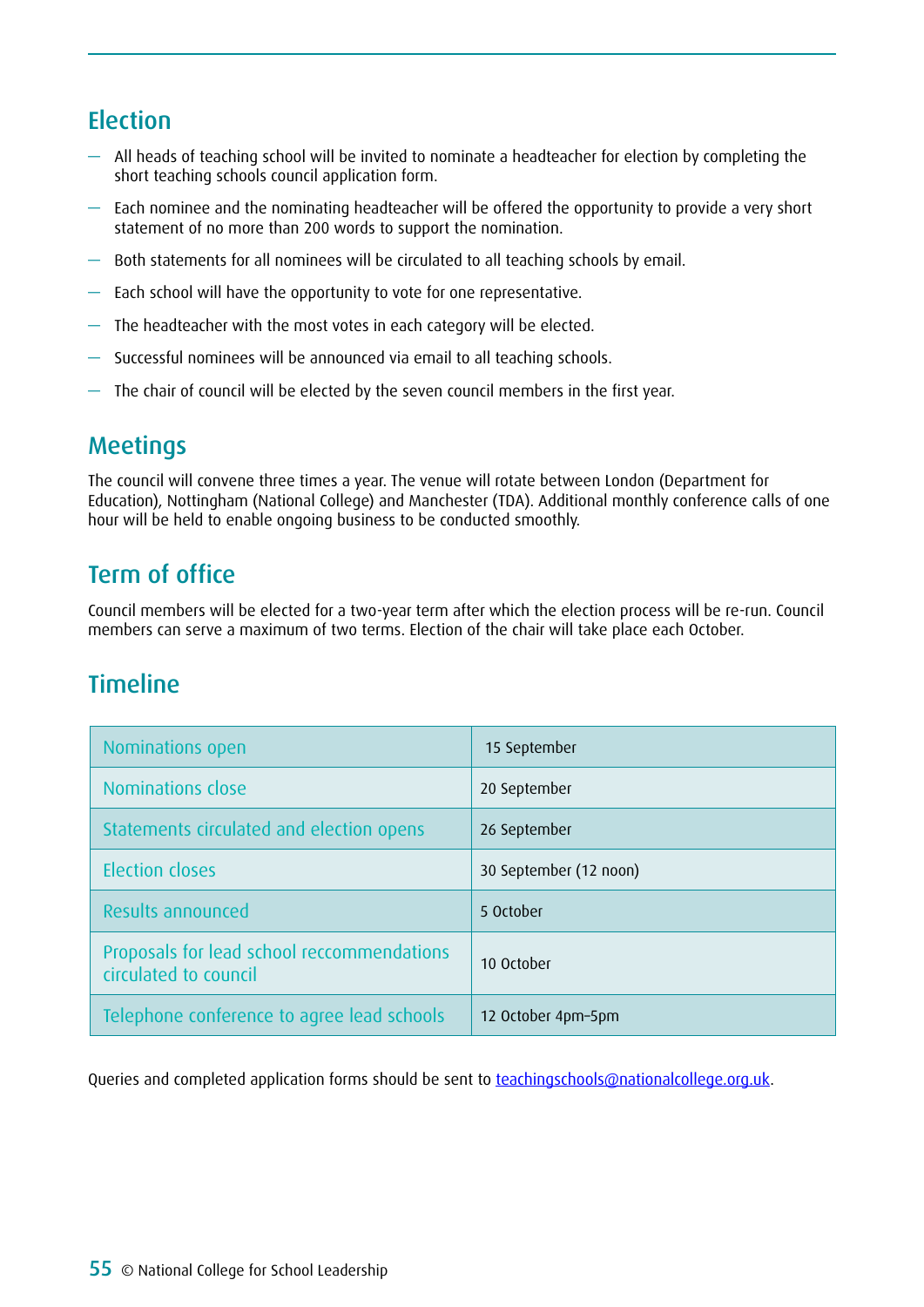# Lead schools

## There is currently an opportunity for teaching schools to take lead responsibility for a particular specialist area on behalf of the national teaching schools network.

The National College and the TDA are keen to ensure that teaching schools take ownership of the national teaching schools network from the outset. Teaching schools will be therefore be given the opportunity to take the professional lead in a variety of specialist areas on behalf of the national teaching schools network as lead schools. These roles complement the role of the teaching schools council that is elected to represent all teaching schools (see previous section for details of the teaching schools council).

# Role of lead schools

The lead schools will:

- be a place where highly effective or innovative practice in specialist areas is demonstrated and observed
- advise the National College, TDA and Department for Education on overall policy direction for teaching schools in relation to their specialist area
- provide technical advice to individual teaching schools in relation to designation of SLEs in their specialist areas, when required
- act as a point of contact for the Department for Education and others that may have an interest in working with teaching schools, including, for example, national associations for subject areas, whilst at the same time acting as gatekeeper for such requests on behalf of the network

Lead schools will have a role in ensuring the work of the teaching school is coherent with the wider strategy, and has ongoing capacity to continue to respond to demand. Lead schools will need to prioritise where demand exceeds capacity, and ensure the ongoing development in each specialist area.

## Specialist areas

There will be lead schools in the following areas (this list is not fixed and will no doubt change over time):

### **Leadership and management**

- Academies/academy transition
- CPD
- Equality and diversity
- Federations
- Leadership development
- Performance management
- $-$  R&D
- School business management
- School-to-school support
- Self-evaluation
- SLEs
- Succession planning and talent management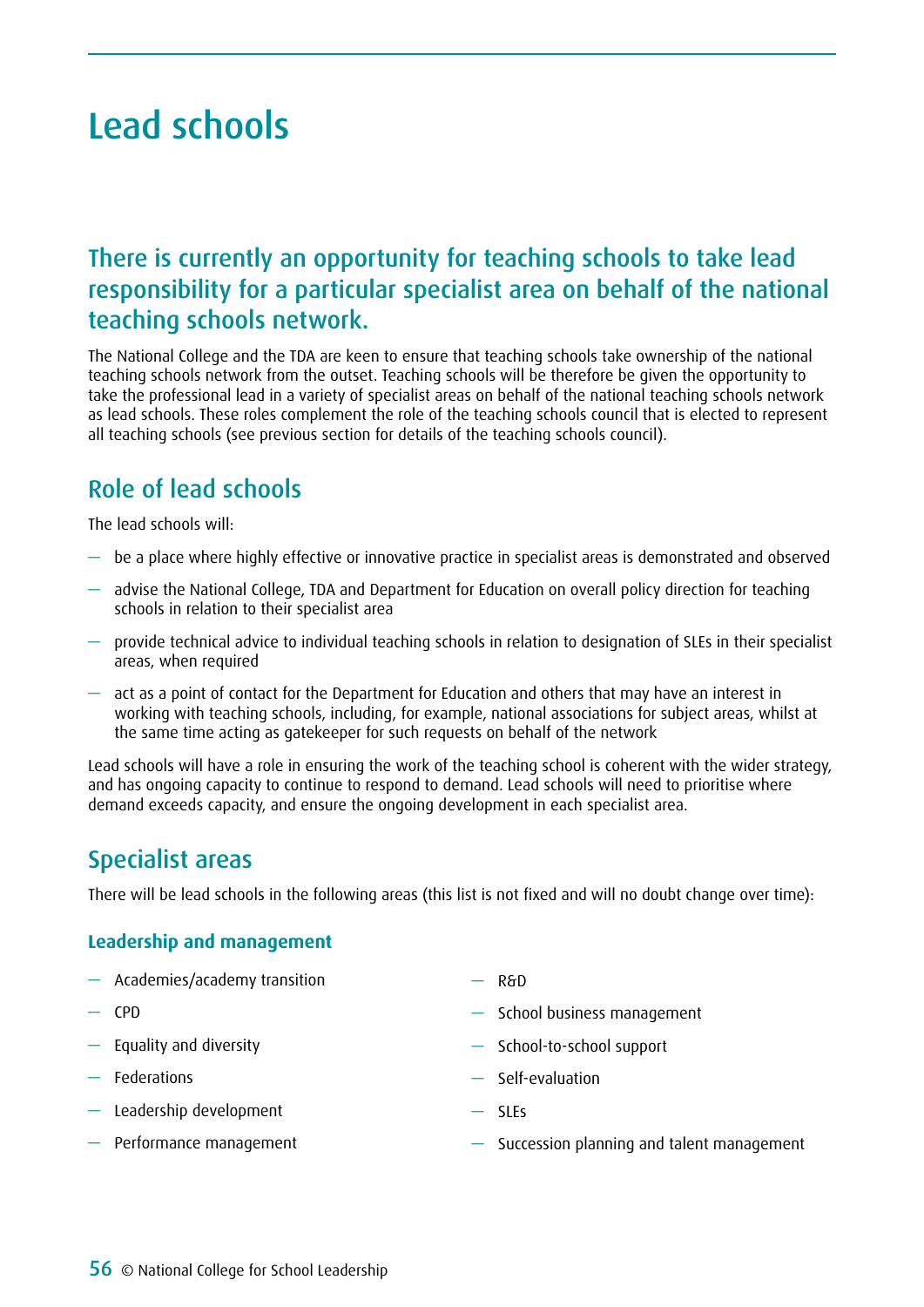### **Pupil achievement**

- Assessment for learning (including tracking and data)
- Art
- Business and enterprise
- Closing the gap with a focus on free school meals and vulnerable groups
- Curriculum development
- Design and technology
- Drama
- English as an additional language (EAL)
- Early years
- English
- Geography
- History
- $-$  ICT
- Literacy
- Maths

## Behaviour and safety

- Attendance
- Behaviour/discipline
- Mobility
- Modern foreign languages
- Music
- Numeracy
- Physical education
- Personal, social and health education (PSHE)/ health and wellbeing
- Religious education
- **Science**
- Special educational needs (SEN)
- Sixth forms
- Support for the most able pupils
- Vocational/applied learning

#### Quality of teaching

- Initial teacher training and induction
- Teaching and learning
- Pupil leadership/voice
- Safeguarding

Some areas listed above will have more than one lead school. It will be for the teaching schools council to determine the exact number of lead schools for each area of specialism.

# Allocation of professional leads

All headteachers of teaching school will be invited to apply to take up a lead school role in up to five of the areas listed above. When applying, heads will summarise the reasons why they believe they have the expertise to take on a particular role.

The National College and TDA will review submissions and make recommendations to the council for agreement, based on a process that will assure the quality of those recommended. Consideration will be given to phase, sector and geographical spread in recommendations made, making sure there will be an opportunity for future cohorts to contribute as lead schools.

It will be up to the teaching schools council to make recommendations about how long lead schools will serve.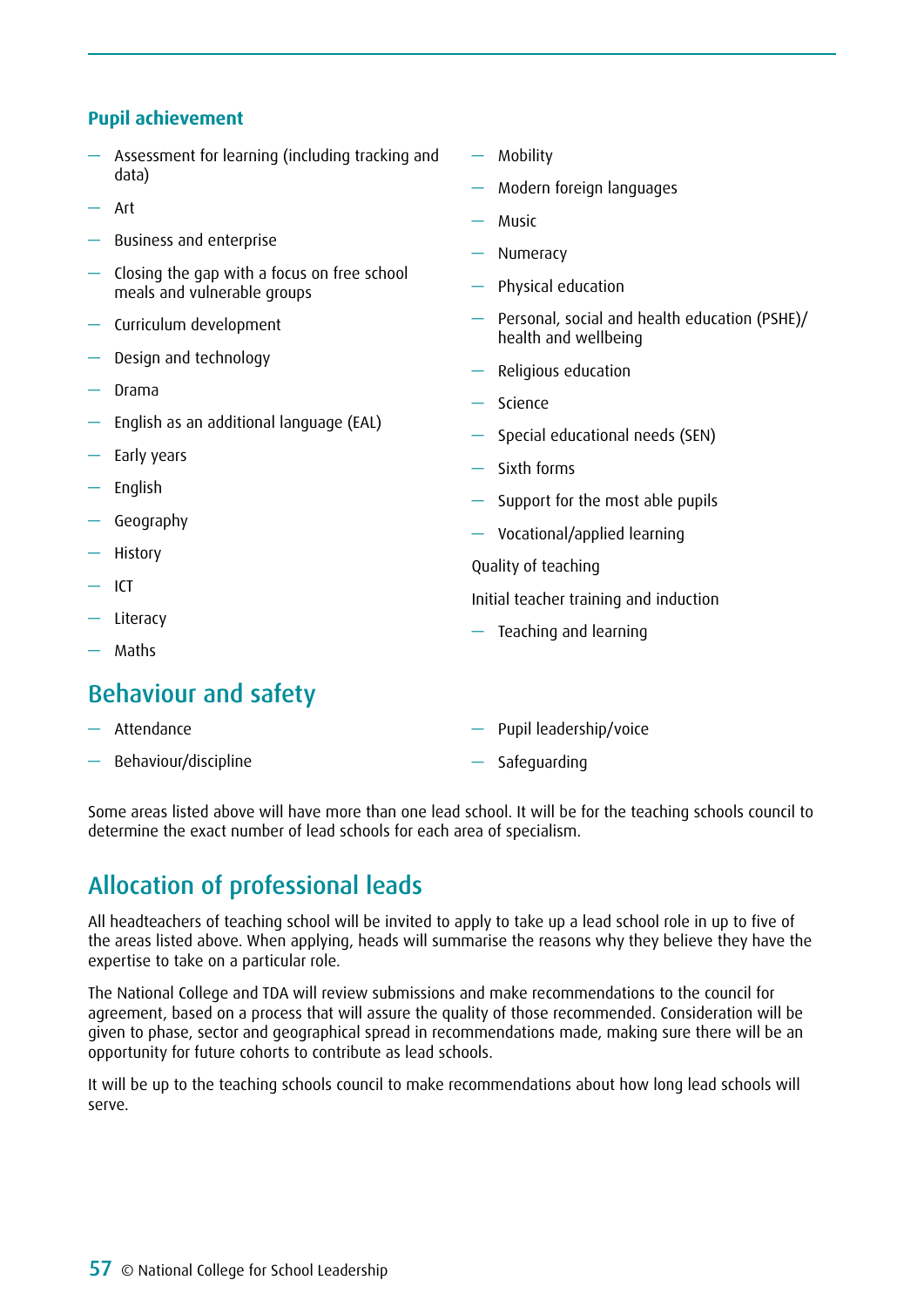# Timeline for allocation of professional leads

| <b>Activity</b>                                   | Lead school timeline |
|---------------------------------------------------|----------------------|
| Application forms supplied                        | 15 September         |
| Deadline for completed application forms          | 30 September         |
| National College/TDA review applications          | 3-7 October          |
| Recommendations made to council for consideration | 10 October           |
| Lead schools appointed                            | 17 October           |

Queries and completed applications should be sent to **teachingschools@nationalcollege.org.uk**.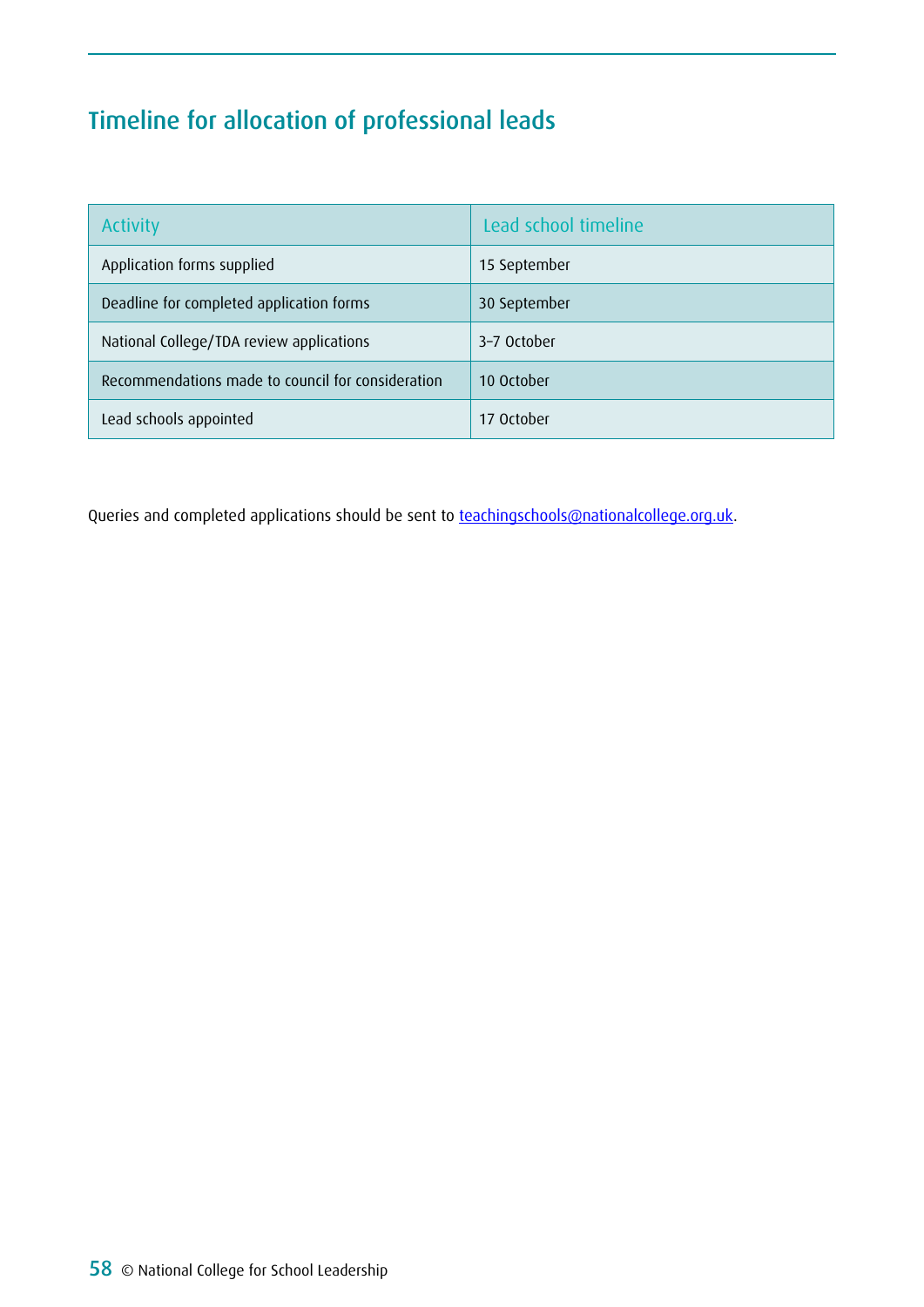# Specialist leaders of education: the role of the teaching school

# There is currently an opportunity for teaching schools to be involved with the initial designation of SLEs for the development year 2011-12. Full details of the recruitment processes are outlined below.

The new designation of SLE recognises the important role that many senior and middle leaders play in school improvement. Following some pilot work in the three leadership strategy areas (London, Greater Manchester and the Black Country) the Department for Education has commissioned the National College to roll out SLEs as a nationwide programme, starting with a development year (2011-12) in which aspects of the initiative will be further tested and reviewed.

SLEs are outstanding middle and senior leaders in positions below the headteacher. Examples are assistant headteachers, subject leaders or school business managers, with at least two years' experience in a particular field of expertise. Although they must be outstanding at what they do, they do not have to come from outstanding schools; they can come from any school. SLEs have the capacity, skills and commitment to support other individuals or teams in similar positions in other schools. They understand what outstanding leadership practice in their area of specialism looks like and are skilled in helping leaders achieve it in their own context. Using coaching and facilitation skills, SLEs will build leadership capacity in other schools to ensure improved outcomes for children and young people.

We expect 1,000 SLEs to be designated during 2011-12, building to 5,000 by 2014-15 in line with the expansion of the teaching school model. Ultimately we expect 10,000 SLEs to be designated to ensure full national coverage.

The SLE concept is very closely linked to the vision for teaching schools since teaching schools will be responsible for the designation, de-designation, brokerage and quality assurance of SLEs. This section of the handbook aims to set out the roles and responsibilities of teaching schools with regard to SLEs, as well the ways in which the National College will support this work.

## Criteria and areas of expertise

SLEs will need to meet strict designation criteria. The designation criteria for the design and development year (2011-12) are set out in Table 2.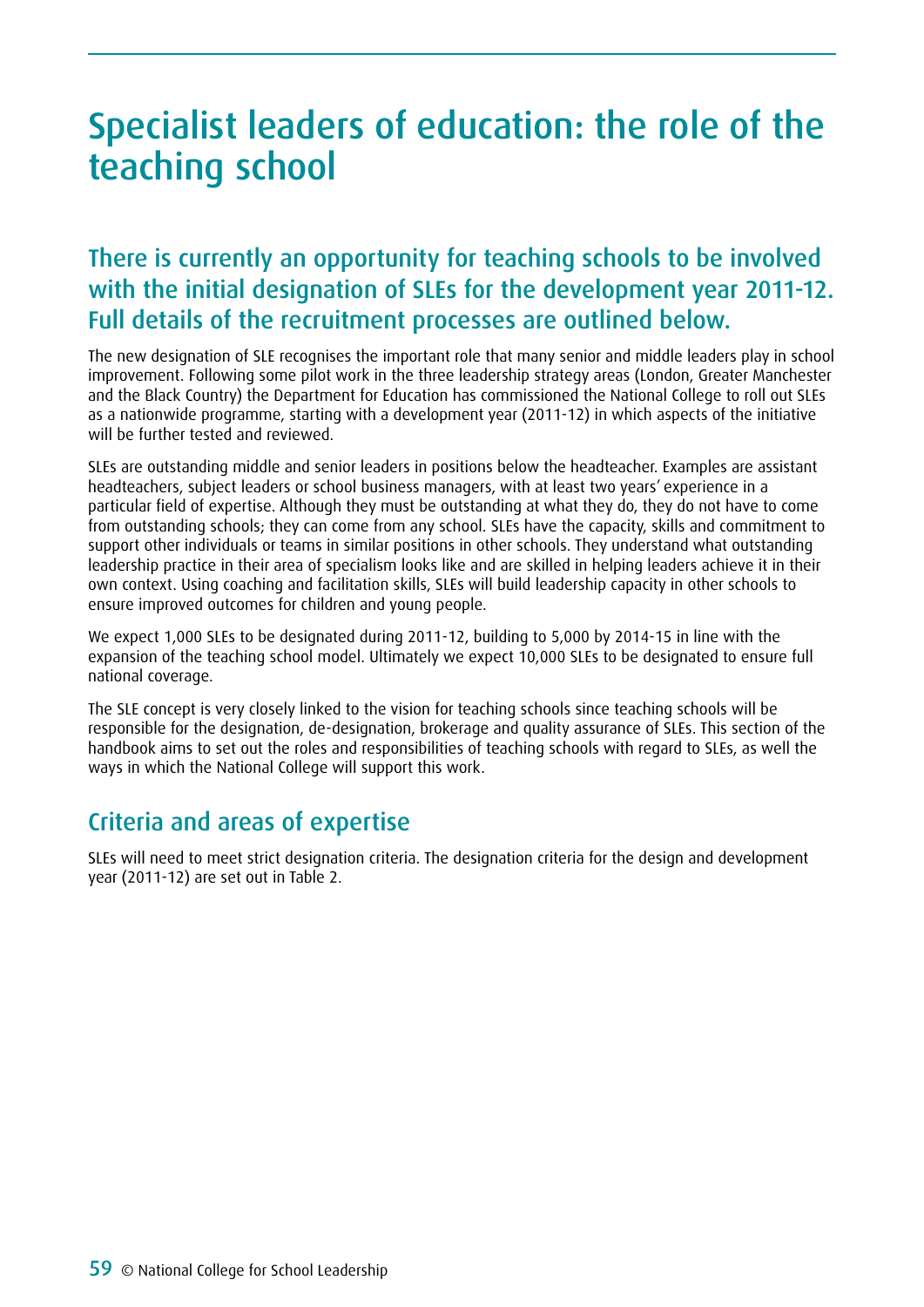### **Table 2: Designation criteria for specialist leaders of education for 2011-12**

| <b>Experience</b>          | SLEs will:<br>be outstanding middle or senior leaders, with at least two years' experience and<br>first-class knowledge in a particular field of expertise<br>have a minimum of two years' experience in a leadership role within a school or<br>academy                                                                                                                                                                                                                                                                                                                                                                                                                      |
|----------------------------|-------------------------------------------------------------------------------------------------------------------------------------------------------------------------------------------------------------------------------------------------------------------------------------------------------------------------------------------------------------------------------------------------------------------------------------------------------------------------------------------------------------------------------------------------------------------------------------------------------------------------------------------------------------------------------|
| <b>Track record</b>        | SLEs will have:<br>a successful track record, supported by substantial evidence of impact, of working<br>effectively within their own school and/or across a group of schools, or working<br>with a range of leaders within a single school<br>evidence of successfully using coaching and/or facilitation skills to bring about<br>sustainable improvements                                                                                                                                                                                                                                                                                                                  |
| Capacity and<br>commitment | SLEs will:<br>have a commitment to outreach work, and the capacity to undertake such work<br>be supported in their application by their headteacher and chair of governors,<br>and be able to be released from their school for a mutually agreed allocation of<br>time                                                                                                                                                                                                                                                                                                                                                                                                       |
| <b>Skills</b>              | SLEs will have:<br>excellent communication and interpersonal skills<br>the ability to use high levels of emotional intelligence to work sensitively and<br>collaboratively with peer colleagues<br>an understanding of what constitutes outstanding in their field of expertise and<br>the ability and confidence to articulate this<br>an appreciation of how their specialism and skills can contribute to the wider<br>school improvement agenda<br>an analytical approach in identifying needs and the ability to prioritise<br>accordingly, including the ability to set and establish innovative working practices<br>the ability to grow leadership capacity in others |

A list of SLE specialist areas has also been agreed, which can be found in the directory of expertise on the our website at <u>www.nationalcollege.org.uk/sle</u>. The list is organised into four key areas, matching the new areas of focus for Ofsted:

- Leadership and management
- Pupil achievement
- Quality of teaching
- Behaviour and safety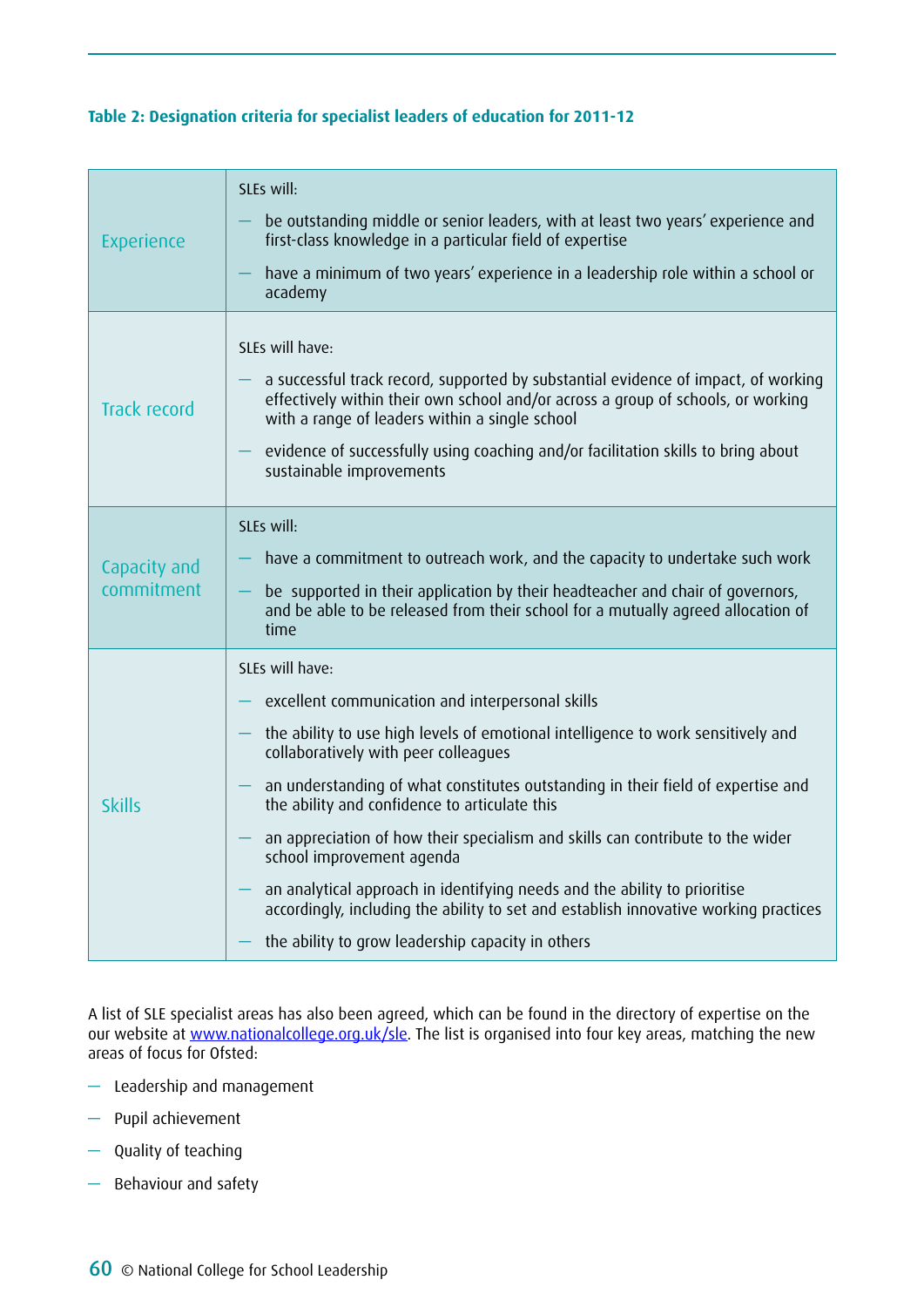Within each of these four categories are specialisms that will be covered by SLEs. We have not attempted to cover every possible specialism that a middle or senior school leader might have, as the intention is to concentrate on some of the key national priorities. We recognise that teaching schools will have additional local and regional priorities and, as with other areas of the SLE programme, we will work with teaching schools to review this list during the design and development year to ensure it remains fit for purpose.

## Targeting, prioritisation and recruitment numbers

Teaching schools will know the schools in their alliance well, in addition to understanding any overall needs and priorities for their locality. They will be best placed to target potential SLEs. They will have a view about where the need for SLEs is greatest, whether in relation to specific phases, geographical areas, subject areas or other specialisms. This information will help teaching schools prioritise applications from potential SLEs. Teaching schools should document any decisions about prioritisation before each application process begins as this will help to explain outcomes to SLE applicants and to demonstrate that a fair process has been undertaken.

Although teaching schools will be responsible for designation, it is important to note that the College will have overall recruitment targets and limits, as well as responsibility for ensuring equality of opportunity to apply. As a result we will want to ensure that the allocation of SLEs is appropriately distributed between teaching schools. The College will therefore work with teaching schools to agree recruitment numbers for each alliance for each SLE recruitment round. We will ask teaching schools how many SLEs they want to designate across their alliance or local area so that this is taken into account when allocations are agreed.

Teaching schools will need to ensure that any targeting of potential SLEs within their alliance takes into account their allocated recruitment numbers. They will also need to bear in mind that each SLE application round will be completely open, so they may receive applications from individuals they have not specifically targeted, some of whom may be from schools outside their alliance. It is up to teaching schools to consider how they might go about identifying potential SLEs, but it will be important to ensure that SLEs come from schools across their alliance or area and not only from the teaching school itself. Teaching schools cannot designate SLEs from their own school and are required to bring in another school to make these decisions to ensure a degree of objectivity. Teaching schools will also want to bear in mind equality and diversity, taking into consideration the teaching population demographic in their alliance or area.

In areas where there are currently no teaching schools, the College will ask certain national support schools (NSSs) to act as strategic partner outposts to selected teaching schools. These outpost partner schools will take responsibility for the brokering and deployment of SLEs in their area, though it is important to note that their linked teaching schools will retain accountability for any designation or de-designation decisions.

The College is able to provide data by government region and/or local authority that may help teaching schools identify where outstanding practice lies within their alliance or area, as well as identify needs and priorities for support. The following data will be made available on request to [sle@nationalcollege.org.uk](mailto:sle@nationalcollege.org.uk).

## **Data available by local authority**

- List of schools by phase and type of establishment (including academies)
- Ofsted grades for overall performance and leadership and management
- Numbers of NLEs and LLEs and what this equates to as a percentage of good or outstanding schools
- Information on retirement trends and vacancy numbers
- Schools in category (notice to improve or special measures)
- Schools below previous floor standards at Key Stages 2 and 4

For some of this data we will be able to offer reports by groups of local authorities, which may help teaching schools whose alliances are spread across different local authority boundaries. In addition we are working on further reports and will keep teaching schools updated on what may be available.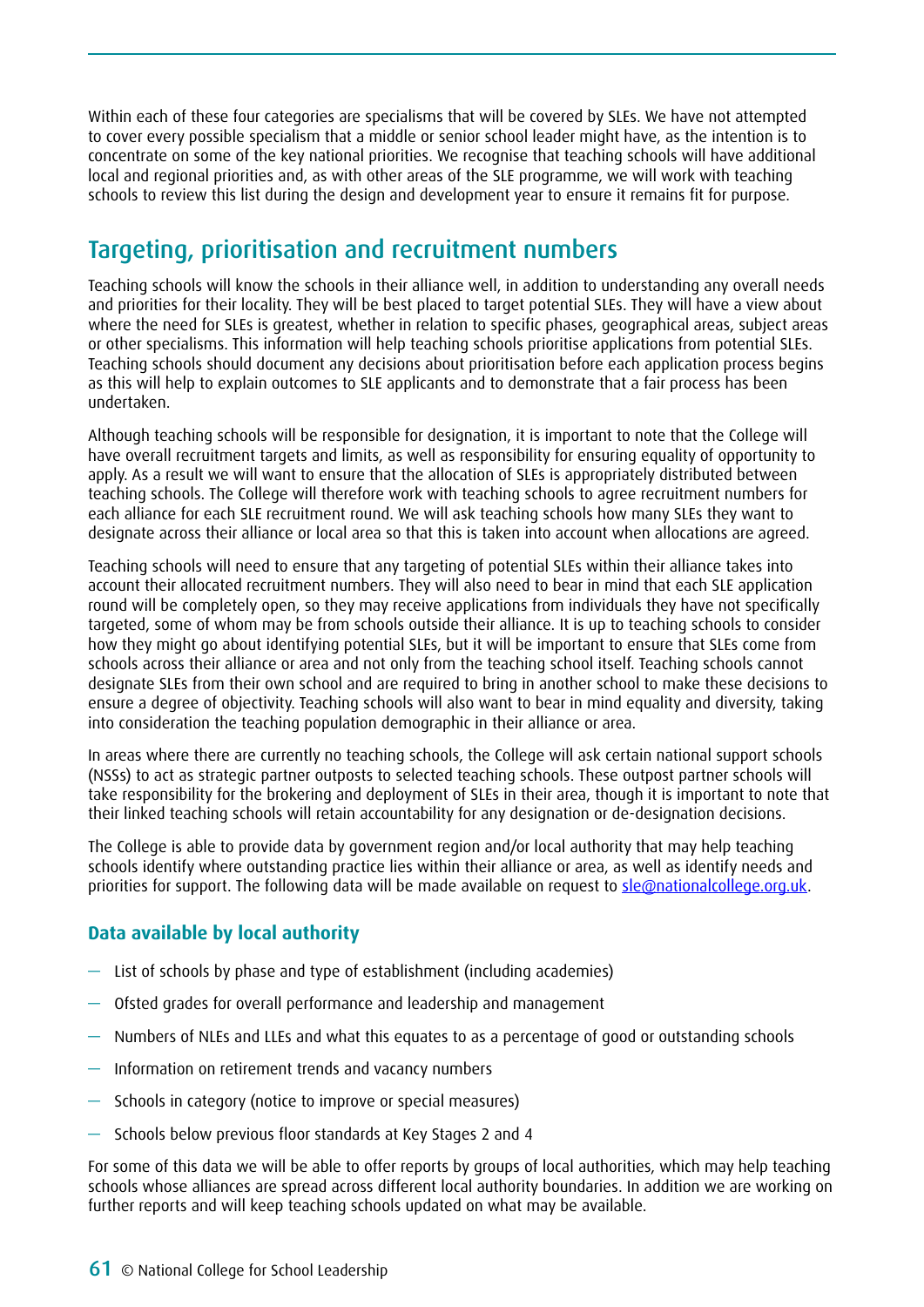## Recruitment

We expect the SLE designation to be very popular and are keen to ensure the recruitment process is fair and equitable, whilst also ensuring local needs and priorities are met. In response to requests from schools we are holding a national application round which is open to all in the development year. All applicants will be required to complete the same application form to ensure equity and consistency.

## **Support for applicants**

In each application round, there will be a week or so in which it will be crucial for teaching schools to provide support to potential SLE applicants. We would expect teaching schools to ensure that they are able to deal with applicants' queries, including nominating an individual as a point of contact. This information will be published on the College website so that applicants know whom they can talk to. Teaching schools may also wish to consider holding information or briefing sessions for potential applicants. From the SLE pilot we have learned that this approach is beneficial because it helps applicants to understand the role better and to gauge whether they are likely to meet the criteria.

### **Application process**

The application process will involve completion of an online form via the National College website. Full details of the application questions and the assessment matrix will be provided in the SLE toolkit that teaching schools will receive separately.

For each application round the National College will set strict deadlines for applications. There will be no exceptions to these deadlines. Teaching schools are advised to support schools within their alliance by ensuring that they are aware of any key dates and requirements.

### **Leadership role**

One of the key designation criteria (see the College website for full details) is that SLEs have to hold a leadership role in school. We do not plan to define middle or senior leadership precisely since we recognise that roles and responsibilities are different in different schools and that routes to leadership are not always straightforward. The headteacher of a potential SLE will therefore be asked to confirm (as part of a reference) that the individual holds a middle or senior leadership position.

### **References**

Each application will be accompanied by two references, one from the applicant's headteacher and one from someone they have supported, ideally a leader in another school. Referees will be set a deadline for submission. If references have not arrived by the deadline set, teaching schools will be responsible for chasing them up.

### **How applications will be allocated to teaching schools**

Once the application deadline has passed and the recruitment round has closed, application forms will be downloaded from the College's online system by the College's SLE team. The team will sift out any applications that do not meet the criteria and email the remainder to nominated contacts at teaching schools for assessment.

Applications will be allocated to the teaching school that is geographically closest to the applicant's own school, unless the applicant's school is a strategic partner of another teaching school, in which case the application will be allocated to that school.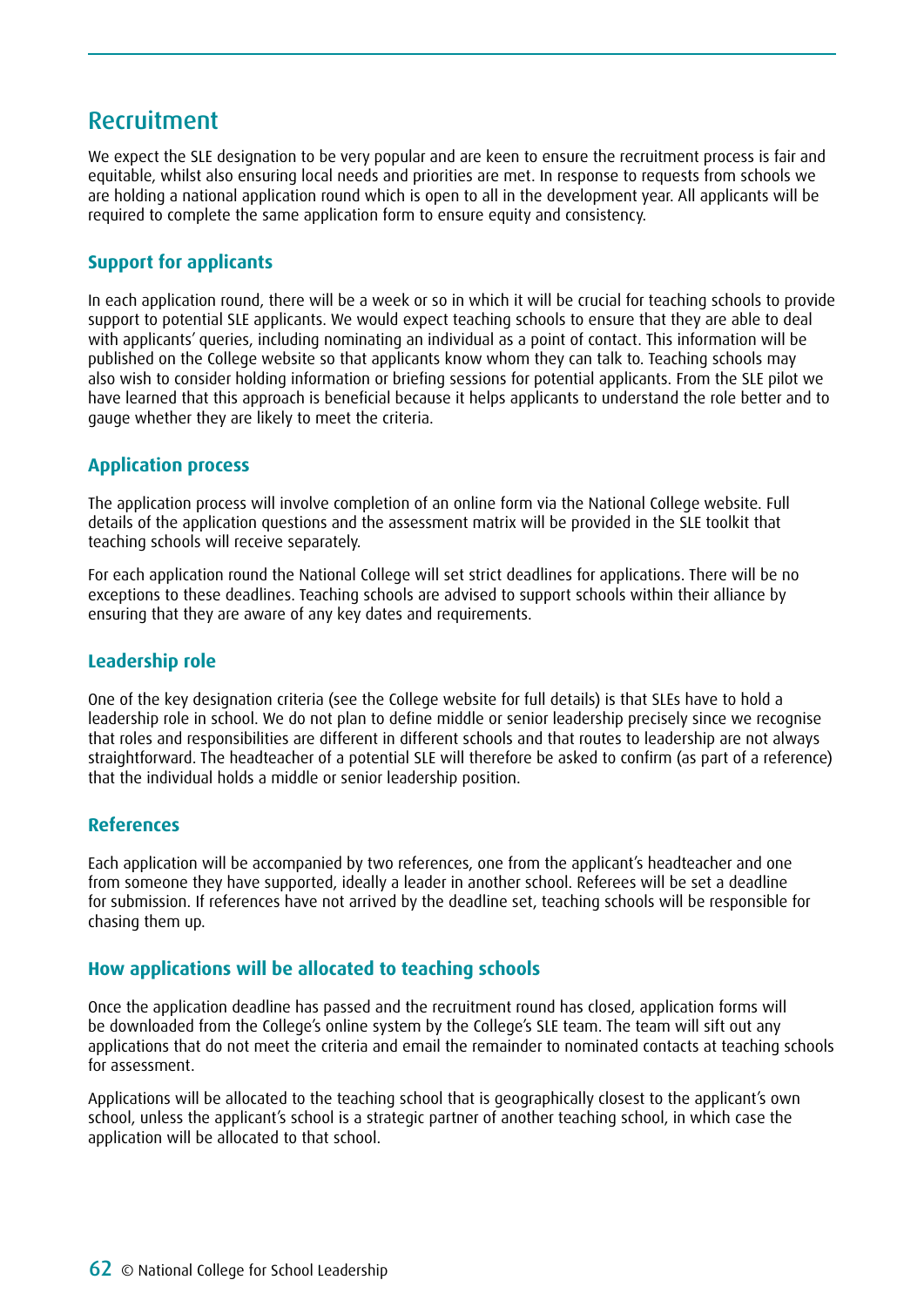### **Assessment panel**

Teaching schools are required to set up a panel to assess applications against the agreed SLE designation criteria. The panel should include as a minimum:

- $-$  the headteacher of the teaching school, who will be accountable for any decisions made
- another head of a teaching school, who will provide external challenge and some level of moderation, with the additional benefit of sharing practice and developing working relationships between different teaching school alliances (this headteacher will be able to make decisions on any applications from individuals in the teaching school itself)
- headteacher representation from primary, secondary and special schools to provide sufficient contextual knowledge to assess SLE applications from all phases

Panels can also choose to access guidance from lead schools with particular areas of expertise to help them to assess applications from potential SLEs with certain specialisms. In such cases, an individual from the lead school will provide technical advice on the applicant's evidence as an outstanding leader in that field. The College will provide teaching schools with a small bursary to enable them to purchase lead school support for this purpose.

#### **Interview**

Teaching schools will invite applicants to attend a face-to-face assessment session which will include a group interview and presentation exercise. These sessions will be organised and managed by the teaching school and through this exercise, potential SLEs will be expected to demonstrate their interpersonal skills, including communication and collaboration, in front of their peers. This process will be carefully monitored throughout the development year (2011-12) and we will work with teaching schools to ensure it remains fit for purpose, making changes if required.

#### **Outcomes**

Once teaching schools have made designation decisions, they will need to notify the College of the outcomes regarding:

- applicants who have met the required standard and have been prioritised by the teaching school
- applicants who have met the required standard but have not been prioritised

We will look at the numbers of applicants in the second category across the country and if there are available spaces in the first cohort of 1,000, some of these applicants may also be designated. Teaching schools will inform applicants of the outcomes. We will publish on the College website the number and areas of specialism of SLEs designated by each teaching school.

## SLE training

The College has agreed a national model for SLE training. It will be organised and delivered by schools around the country and one teaching school has been nominated to develop and quality assure the training. In 2011-12, 10 teaching schools will be selected by a competitive process to deliver the training. Additional schools will be appointed according to need.

SLEs will choose a delivery school for their training. The training will be delivered within schools, with the selected delivery schools either hosting the training or in some cases, travelling to other schools to deliver it. As there will only be 10 schools running the training to begin with, we recognise that the first group of SLEs may be travelling some distance to the training. We would ask all teaching schools to support us while the model grows, by ensuring that potential SLEs are aware of this from the outset and that alliance schools are able to release individuals to attend training as required.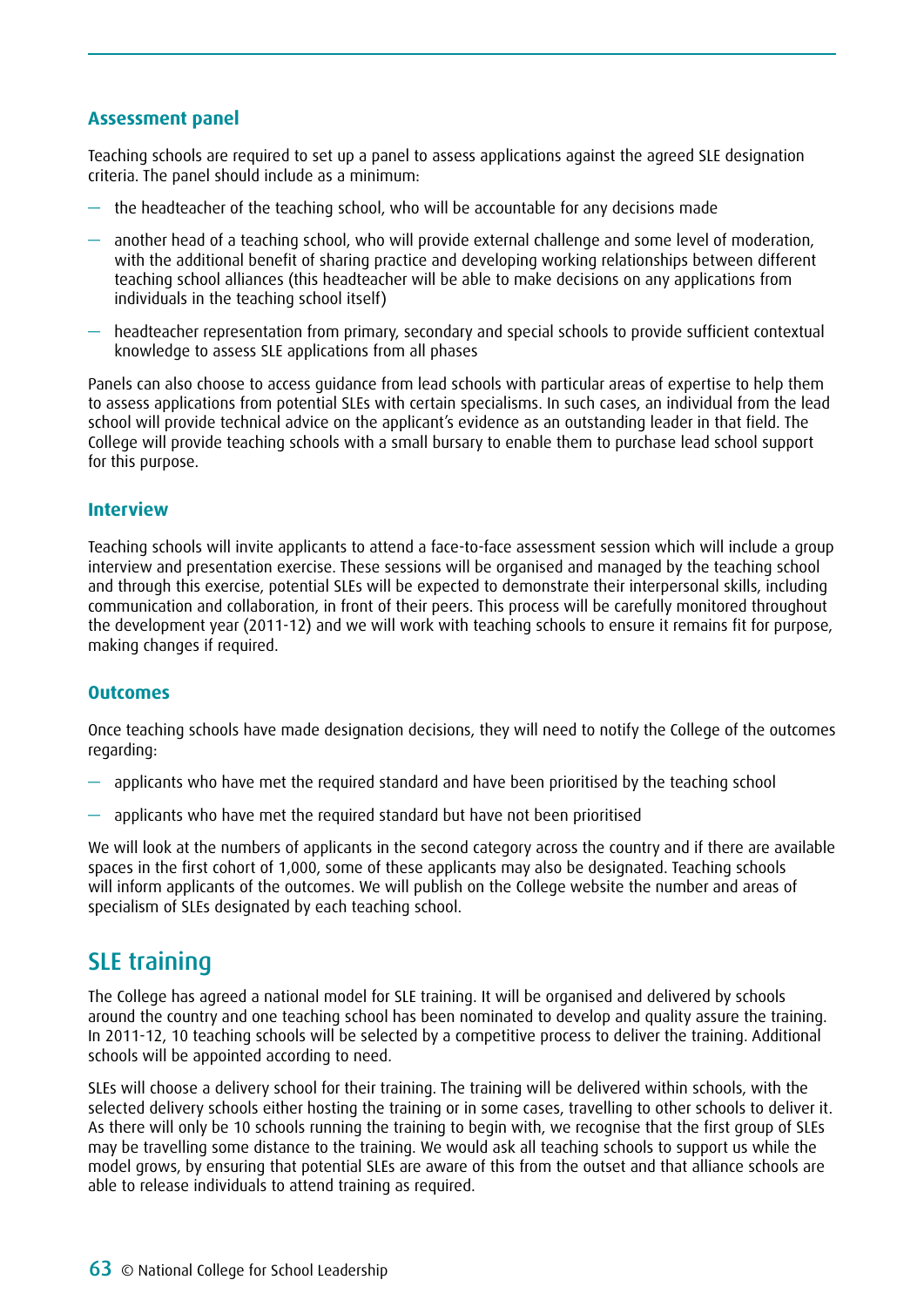All SLEs will be expected to attend a mandatory core training day. There will also be a menu of additional, optional sessions which will be held as twilight sessions to reduce the burden on SLEs' own schools.

SLEs will be entitled to access two optional twilight sessions at no cost, but if they wish to attend any further sessions this would need to be funded by their own school. We regret that we are not able to offer funding to cover travel or supply cover costs for SLEs attending the training. Schools selected to deliver the training will receive funding to cover costs at the rate of £200 per SLE for the core day and £100 per SLE for each twilight session.

An overview of the SLE training sessions is provided in Table 3.

### **Table 3: Overview of training sessions for specialist leaders of education**

| <b>Session</b>                                     | Format                                       | Attendance      | <b>Objective</b>                                                                                                                                                                   |
|----------------------------------------------------|----------------------------------------------|-----------------|------------------------------------------------------------------------------------------------------------------------------------------------------------------------------------|
| An introduction<br>to school-to-<br>school support | One core day                                 | Mandatory       | equip SLEs with the tools and<br>techniques for effective school-to-<br>school support<br>enable SLEs to support change and<br>ensure impact when supporting leaders<br>in schools |
| Teaching and<br>learning                           | One twilight<br>session (two<br>hours)       | Optional        | equip SLEs with a toolkit of strategies<br>to support and improve the quality of<br>teaching and learning in client schools                                                        |
| Developing self                                    | One twilight<br>session (two<br>hours)       | Optional        | enable SLEs to choose the right<br>leadership style in supporting others<br>and effectively deal with resistance                                                                   |
| Developing<br>others (including<br>coaching)       | Two twilight<br>sessions (two<br>hours each) | Optional        | enable leaders to develop a culture of<br>coaching across the school and give<br>strategies for getting the best out of a<br>team                                                  |
| Managing<br>organisation                           | One twilight<br>session (two<br>hours)       | <b>Optional</b> | raise awareness of key elements of<br>how schools operate successfully                                                                                                             |

## SLE brokerage and deployment

Teaching schools are responsible for brokering SLE support within their alliance or area. This section provides information and guidance on commissioning, brokerage, deployment and payment for SLE work.

A teaching school may wish to ask another school in its alliance to carry out the SLE brokerage role on its behalf. However, it is important to note that the teaching school will retain responsibility and accountability for this work.

Teaching school alliances may wish to form networks so that SLE support can be brokered across a wider area and a wider range of specialisms.

### **Commissioning**

There may be different commissioners of SLE support to other schools, including schools requesting support themselves, a local authority, a diocesan body or even the Department for Education. Support could be commissioned and/or funded through any number of different channels. Through local intelligence and relationship-building, teaching schools will want to consider different potential commissioning bodies for SLE support in their alliance or area, as this will help them gauge demand, promote their offer and plan ahead.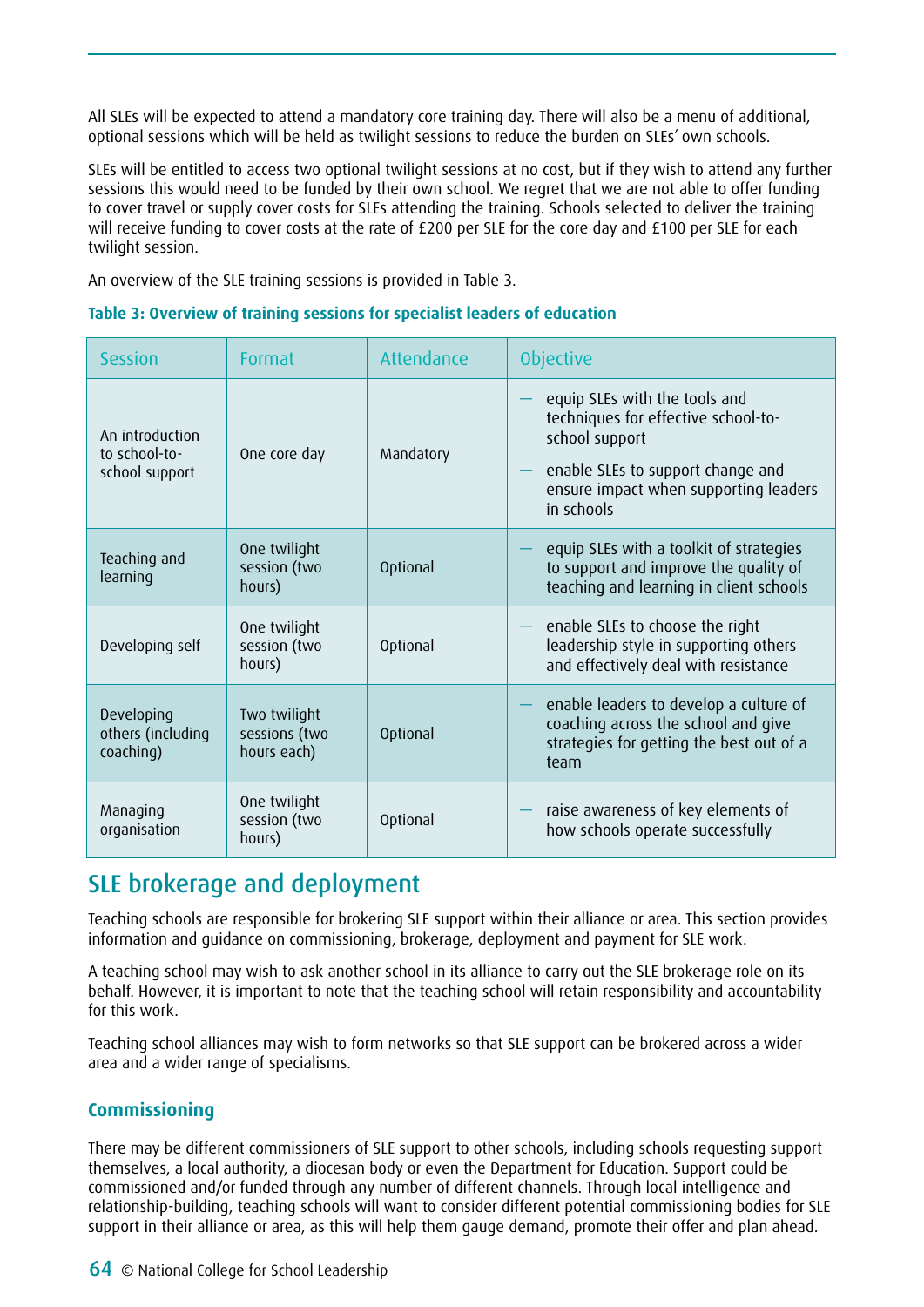### **Brokerage**

Teaching schools will undertake the role of brokering SLEs; in other words, they will allocate the right SLEs to the schools needing support, helping to ensure that each deployment has the best chance of working effectively. The College's experience of working with LLEs, particularly in the leadership strategy areas of London, Greater Manchester and the Black Country, has shown that good matching is crucial for the success of leadership deployment. Teaching schools will know the individual skills and attributes of their SLEs as well as the needs of the schools in their alliance or area, which makes them best placed to manage this brokerage process.

We envisage SLE brokerage working along the following lines, regardless of who has commissioned or requested support.

A teaching school would receive a request for an SLE to support another school in the leadership of a particular subject or specialist area. The teaching school would then match an appropriate SLE to the school requiring support, taking into account such considerations as area of expertise, school context, phase and sector, geography, style and capacity.

Next, an agreement would be reached regarding the scope of the work and how this would be implemented, outlining specific objectives and impact measures, as well as agreeing any related funding or reciprocal activity. The College will provide guidance on this process apart from the financial contracting aspect, which will be up to the individuals and schools concerned. We strongly recommend that an agreement is put in writing. It will be important that the supported school, the SLE, the SLE's own school and the teaching school are all involved in this agreement to some extent, to ensure that all parties are clear from the outset about the expectations for the work.

### **Deployment**

Models and types of deployments will vary, depending on the needs of the school receiving support. For example, one deployment might be a two-day diagnostic exercise, another might involve half a day's support each week for two terms, whilst another might require a three-month full-time support role.

Over time, particularly during the development year, we hope to build up some case studies of different SLE deployments in a range of specialisms.

There is no predefined time commitment for a deployment and the capacity of SLEs to undertake outreach work will vary depending on their circumstances. However, it is anticipated that SLEs would need to commit to an average of 15 days' outreach work a year.

Within three months of designation, we expect that half the designated SLEs would be deployed.

## Payment

There may be payment for specific SLE deployments, either from schools receiving support or from other sources or commissioning bodies, to help the SLE's school towards reimbursement for backfill or supply cover. Any such payment will be agreed and managed by the teaching school and/or other schools involved.

We expect different models and approaches to be developed over time. For example, schools may agree to swap SLEs on a cost-neutral exchange basis, or schools within a teaching school alliance might jointly agree a day rate for SLE time within their group. As with other aspects of the initiative, we will use the development year to look at different approaches and gather feedback on how this is working.

There are no plans to have an SLE pay spine or to provide formal financial reward for individuals. If any such remuneration is provided, this will be agreed and managed by the headteachers and governors of the schools concerned, in line with statutory guidance. It is not the role of the College to provide any guidance in this area. We do recognise that some other teacher designations currently have a formal financial reward. However the SLE approach is in line with that for NLEs and LLEs, where any individual remuneration is agreed by the parties involved.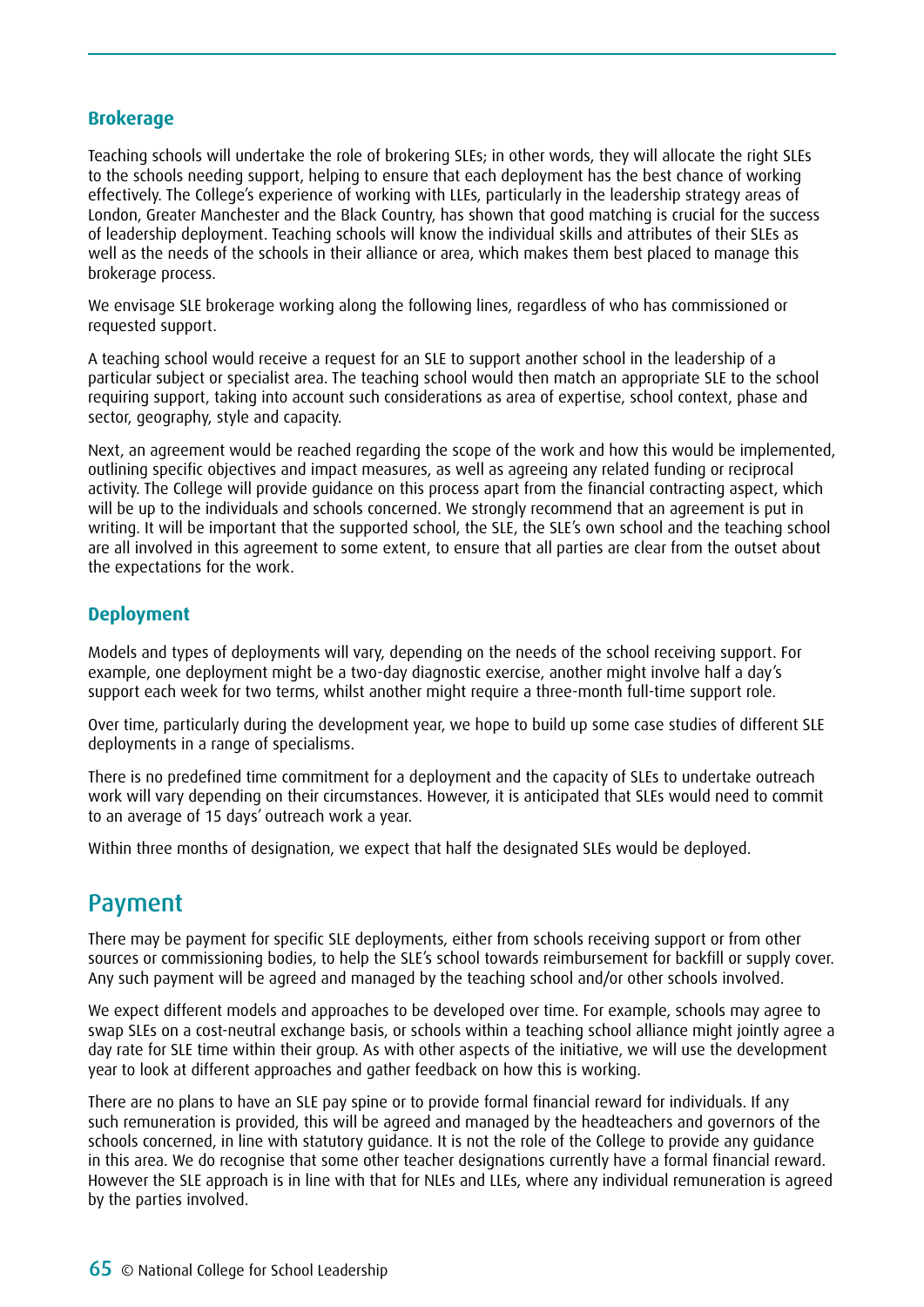# Data and information

Teaching schools will be expected to keep records of:

- how applications were assessed, including names of panel members, and how applications were prioritised. This information may be required in the event of an appeal against a designation decision, in order to provide evidence that an appropriate and fair process was followed
- designated SLEs and their areas of expertise, so that this can be made available to other schools who are interested in accessing SLE support
- information on SLEs whose designation has been reviewed, including decisions made and panel membership
- agreed SLE deployments, including details of schools involved, deployment length and area of focus. With this data we can start to build a picture of the type of deployments that are being undertaken, which will help us to further develop SLE quidance and case studies as well as supporting further development of the model. In addition, we can use this information to ensure we are meeting our target of half of SLEs being deployed within three months of designation

The College is currently developing a national register to store some of the above information and intends to make this available to schools nationally. We will be consulting with teaching schools in the autumn term regarding the types of data to be collected on this system and the frequency that updates might be required.

## Reviewing deployments

Ultimately the SLE concept is about making a difference to outcomes for children, and it is therefore essential that SLE deployments are reviewed and evaluated to ensure they have contributed to school improvement.

As outlined above, specific objectives and impact measures should be agreed before each deployment begins, so that everyone is clear about expectations from the outset. This will provide a clear framework for monitoring the success of the work, during and/or at the end of the deployment. More information is included in the section on 'SLE quality assurance and evaluation.'

## Reviewing designation

We expect that SLEs will normally be designated for a period of four years, after which time teaching schools will review their designations against set criteria as well as against local needs and priorities, taking into account supply and demand. Teaching schools will need to review designations at an earlier stage if there is a change in an SLE's circumstances or if a potential issue arises which could lead to de-designation.

It will be the responsibility of teaching schools to manage the review process and to inform individual SLEs and the College of any decisions. We are in the process of finalising the review criteria and these will be published on our website. We envisage that teaching schools will want to agree a process for reviews and de-designations that works for their particular alliance. This should involve a panel of representatives similar to the model used for the designation of SLEs.

## Appeals

There will be an agreed process for both SLE designation and de-designation appeals. Once the appeals process is finalised, full details will be published on the College website.

If any disputes or concerns arise, initially we will expect individuals to have an informal discussion with their teaching school. We would encourage teaching schools to consider how they will manage this within their alliance, for example by nominating a point of contact with whom SLEs or unsuccessful applicants can raise any issues, whether through informal discussion or more formal notification.

If, following discussion with their teaching school, individuals wish to proceed to a formal appeal, there will be a process in place involving the College and a national appeals panel.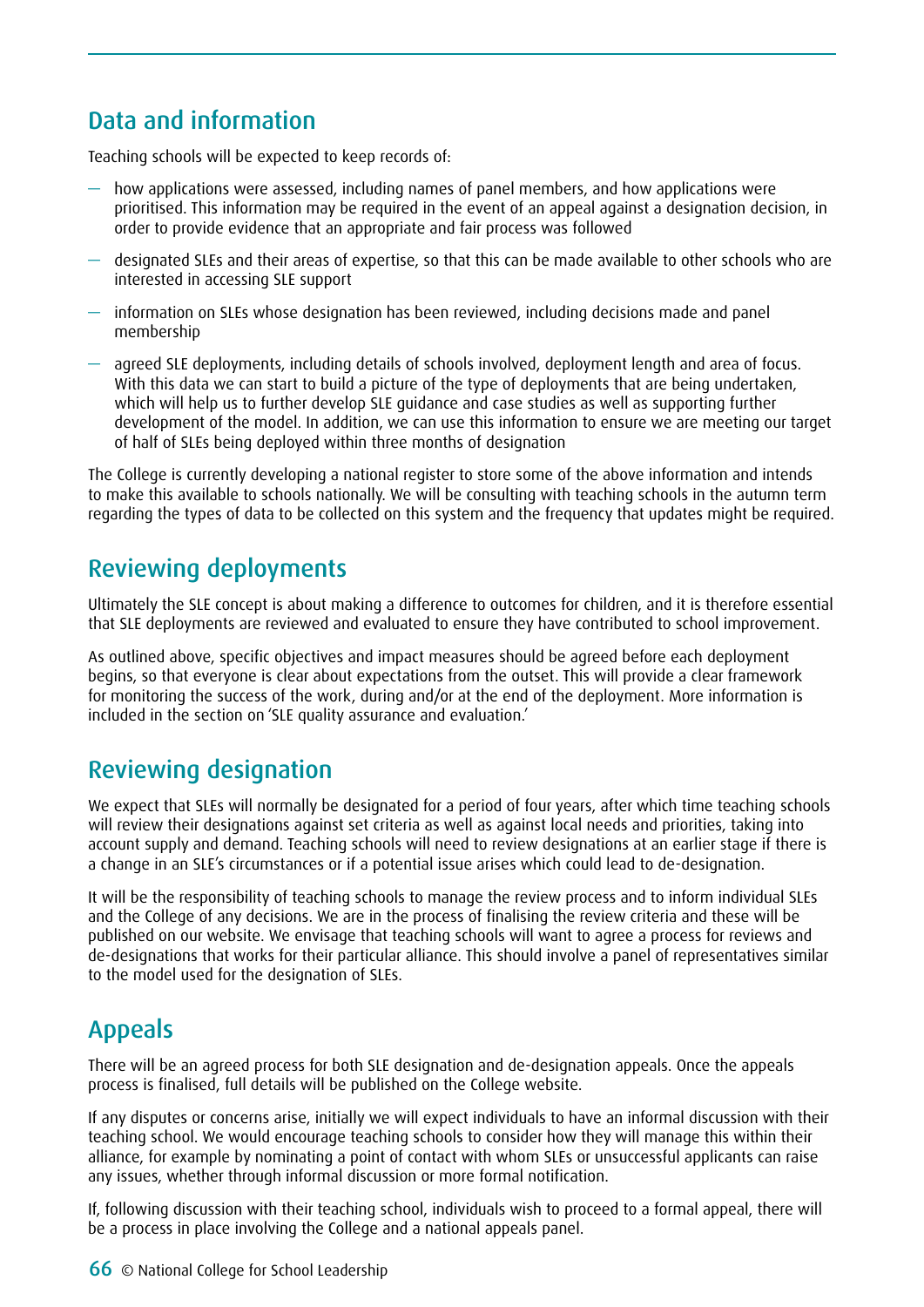Deadlines for designation appeals will be published at the beginning of each SLE application round, along with other key dates in the recruitment process. In de-designation cases, teaching schools will give SLEs an appeals deadline, usually within four weeks of notification of the outcome.

## Quality assurance and evaluation

Teaching schools are responsible for the quality assurance of SLEs. Ultimately this means they hold responsibility for ensuring that the SLEs they have designated are providing high-quality support to others and that this support is having a positive impact. They are also responsible reviewing the designation of any SLEs whose work does not ensure sufficiently high-quality outcomes. This section provides guidance to teaching schools on the approach to quality assurance and the evaluation of aspects of the SLE model.

## Quality assurance and evaluation of designation and de-designation

As described in under 'Recruitment' above, teaching schools will be responsible for the designation of SLE. However schools have told us that it is also important to ensure a certain level of fairness, equity and national consistency.

SLE lead schools will be asked to provide advice and recommendations around the sampling and monitoring of SLE designations from other teaching school alliances to ensure that teaching schools are:

- adhering to and consistently applying the agreed criteria
- designating SLEs from different schools across their alliance
- not designating SLEs from their own school (this must be done by another teaching school, to support objectivity)

The outcome of any formal appeals by SLEs will also help us test the quality of the designation process within individual teaching schools.

SLE leads will also provide advice on the monitoring and sampling of de-designation activity.

We want to use this kind of peer quality assurance model as much as possible, rather than putting in place complex and bureaucratic national processes and procedures, so that teaching schools retain responsibility for quality.

## Quality assurance and evaluation of brokerage and deployment

However a deployment is commissioned, it will be important for the teaching school to ensure that SLE deployments are undertaken to high standards and that they result in positive outcomes for children. At the start of each deployment, objectives and impact measures should be agreed so that everyone is clear about expectations from the outset. This will provide a clear framework for monitoring the success of the work, on completion, through a final review.

This final review should be undertaken using a triangulation model, drawing on evidence from the SLE, the supported school and the teaching school. Against each of the objectives that were identified at the start of the deployment, the three parties should give a brief supporting statement, including evidence of impact, and a simple rating (eg red, amber or green) to indicate whether the objective has been met. Following discussion, if required, the teaching school will confirm the final overall rating, which will determine the outcome and one of the following steps:

- redeployment: The teaching school is satisfied that the SLE has met his/her objectives and there are no issues in allocating him/her another deployment.
- training review: The teaching school has identified areas for development that need to be addressed before the SLE can undertake another deployment.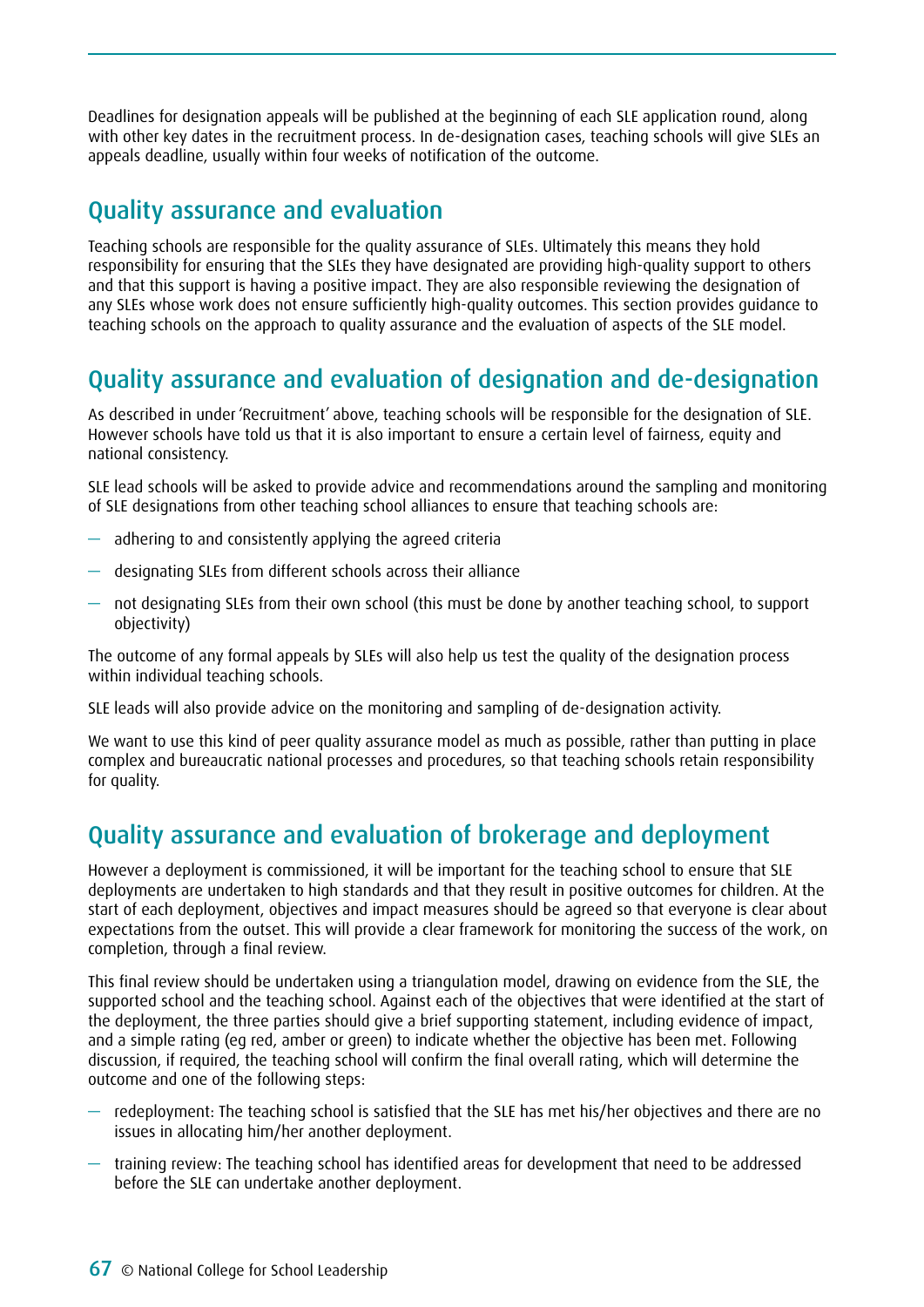$-$  review of designation: The teaching school has confirmed there is a lack of evidence to demonstrate impact of the SLE's work and their designation should therefore be reviewed.

If a deployment is longer than four weeks, a mid-point review should also take place between the teaching school and the SLE.

To identify and monitor appropriate outcomes and impact measures for deployments, teaching schools may find it helpful to draw on the indicators in the quadrant model shown in Figure 21.

#### Outcomes for the school — Improved examination results — Improved progress within specific departments or specialist areas — Improved attendance — Improved Ofsted evidence — Successful academy transition — Improved behaviour/discipline — Closing the achievement gap (particularly in relation to pupils in receipt of free school meals and vulnerable groups) — Reduction in in-school variation — Evidence of external accreditation Impact on staff — Improved growth, confidence and learning Improved quality of teaching and learning — Improved CPD — Improved knowledge management — Falling rates of staff absence — Improved team ethos/morale — Increased networks/partnerships and collaboration — Improved development of ITT/NQTs — Increased willingness to secure accountability of others — Increased leadership profile Organisational impact — Improved internal processes and standards — More effective use of assessment for learning, tracking of pupil progress and data — Improved self-evaluation — Improved planning, including strategic planning — Greater focus on priorities — Improved financial processes and systems Impact on others — More developed pupil voice — Improved views of parents, governors and others in the community — Increased support for most able pupils — Improved safeguarding of learners — Greater progress by individual children — More developed system leadership roles locally or nationally

### **Figure 21: Quadrant model of quality assurance and evaluation of impact**

With regard to evaluation, a key indicator of the success of the work will also be the level of take-up by schools and other bodies such as local authorities. As with other aspects of the teaching school model, if SLE deployment is seen by others to be successful, this will encourage more interest and engagement, which in turn will ensure that designating and deploying SLEs can remain a sustainable part of the teaching school's strategy for school improvement.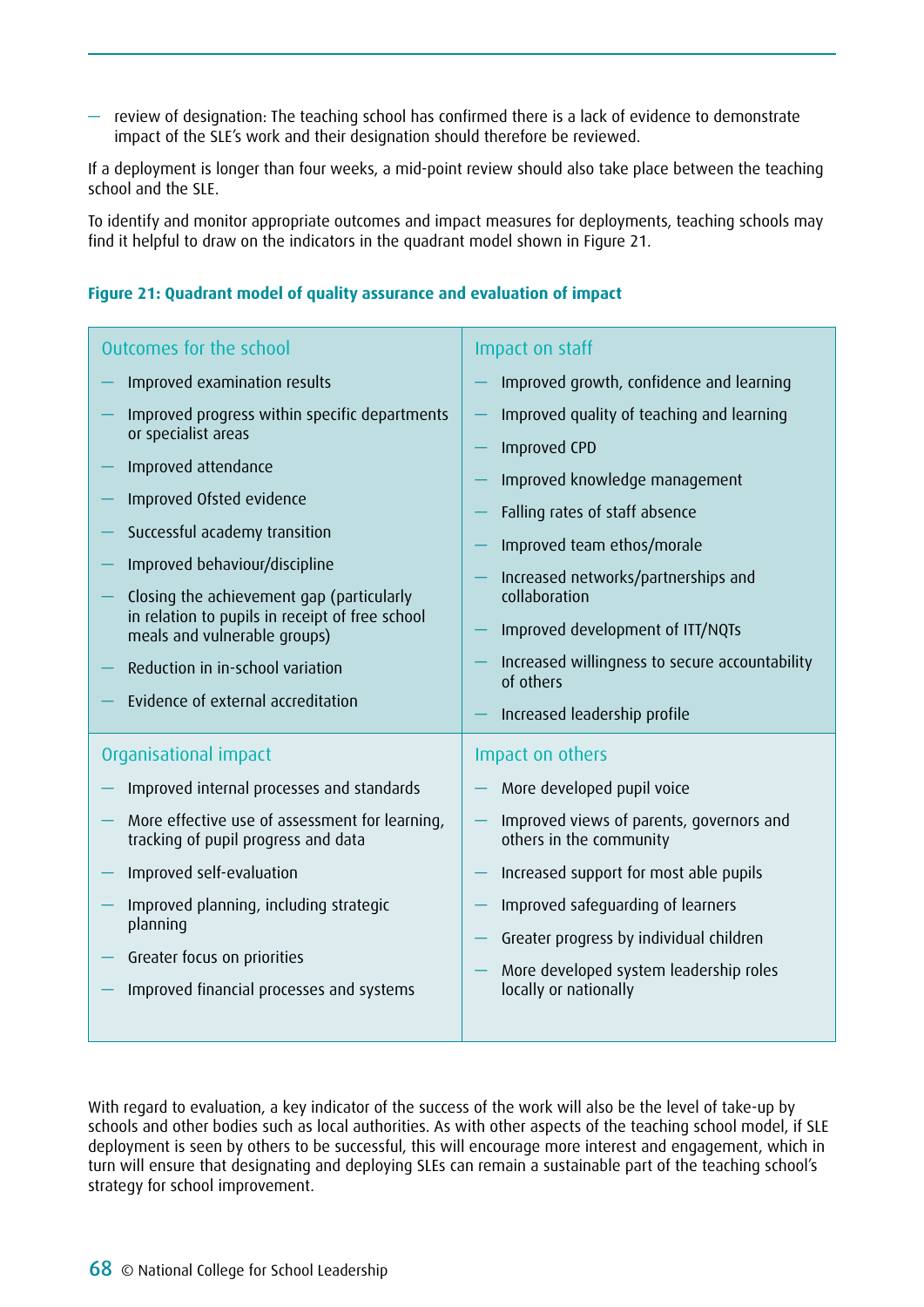Engagement is also critical in terms of the financial viability of this work. Schools, particularly academies, now hold much of the funding for school improvement that was previously allocated to local authorities. Teaching schools will want to ensure that other schools are willing to provide funding or make other reciprocal arrangements for SLE time.

In terms of evaluating the impact, we hope to be able to provide teaching schools with guidance on how they can demonstrate impact of deployments, based on our learning through the SLE pilot.

## Lead schools

A small number of teaching schools will be appointed as SLE leads. These selected schools will be regarded as centres of excellence for the designation, deployment and development of SLEs, as well as advising and supporting the National College in further developing the SLE model.

SLE leads will have a number of discrete roles and responsibilities, some of which will relate to providing advice on monitoring and sampling the designation and de-designation activity of other teaching schools to ensure national consistency where required.

In addition, lead schools will be involved in reviewing SLE training, managing appeals and reviewing the criteria, directory of expertise and other key aspects of the SLE approach. They will also support and contribute to research and development activity about and involving SLEs.

The first SLE lead schools will be appointed in autumn 2011, but we envisage that different schools will have the opportunity to take on this role over time.

## College associates and specialist leaders of education

The College has appointed a team of associates whose role will be to support regional working, particularly in relation to teaching schools and other system leadership designations. Each associate will be nominated as the College's link person for specific teaching schools as part of their support to a given patch of the country.

With regards to SLEs, College associates will be able to support teaching schools with:

- intelligence for their local area, to support the prioritisation of applications and deployments
- intelligence on other areas outside their alliance to support them in identifying gaps in SLE coverage and where they may be able to engage schools
- providing guidance on approaches to running information or briefing sessions for SLE recruitment rounds

As with other aspects of the teaching school role, the College associates will be there for support, though teaching schools are expected to lead the work and remain accountable for key decisions.

## Research and development

During the design and development year in particular, we are keen to continue to review and evaluate the SLE approach. The College is likely to commission some research to identify best practice that will help us work together with teaching schools to further develop the model.

We also envisage that there will be opportunities for teaching schools to take the lead in specific areas of development work relating to SLEs. For example, we think there are some potential developments in relation to the designation of SLEs from early years settings.

As mentioned above, SLE lead schools will have a key role in supporting and contributing to research, development and pilot activity about and involving SLEs, which will include reviewing and making recommendations regarding training, deployment models and support.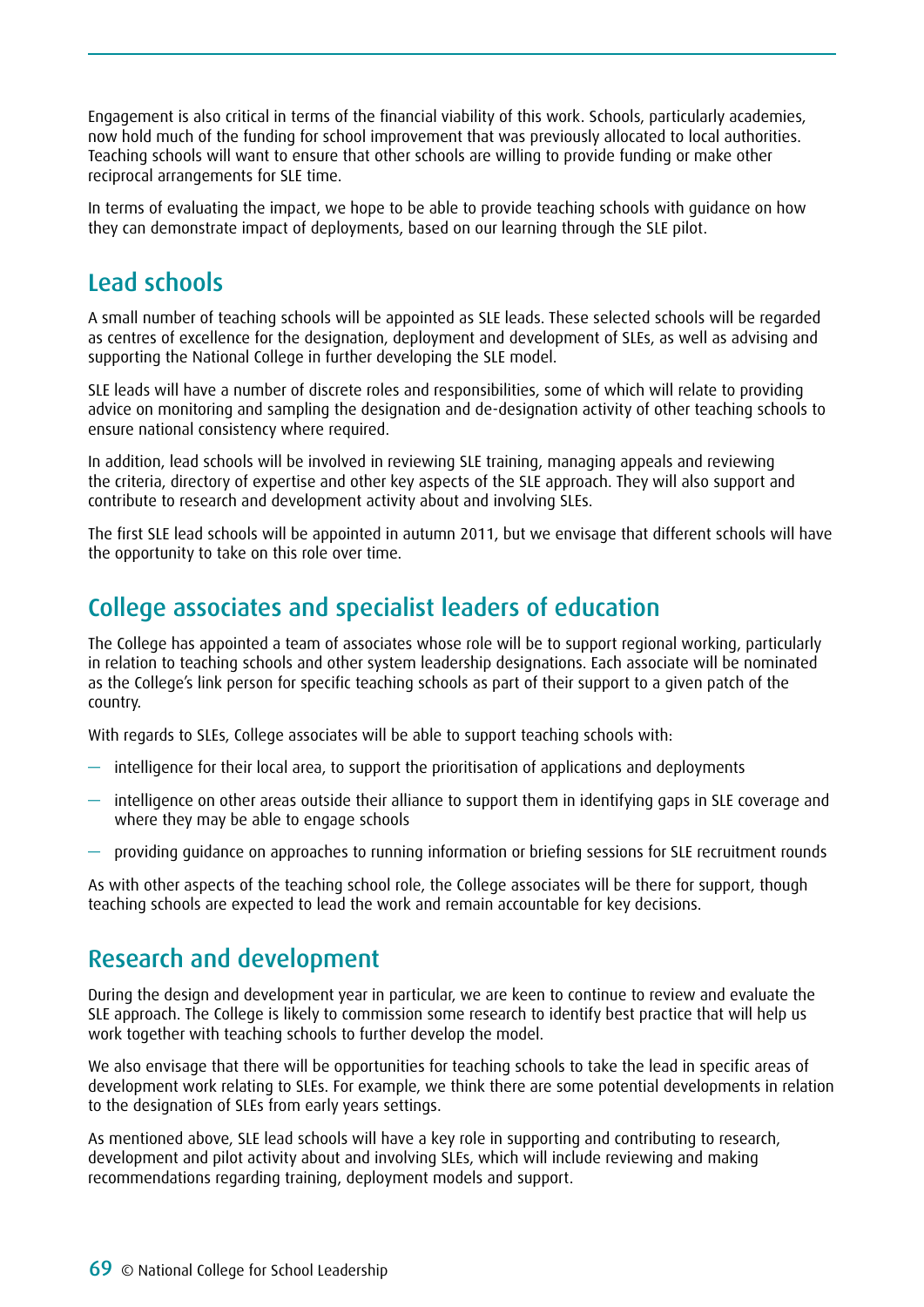Finally we are interested in the idea of SLEs themselves getting involved in research work, in recognition of their expertise in particular specialist areas. Ultimately our vision is that SLEs will form a national network of specialists who, as well as supporting other schools to improve, will be able to share and develop knowledge and best practice to influence the wider system. During 2011-12 we want to look at this further and consider approaches to making research and development part of the SLE role.

# Further information

The College website at [www.nationalcollege.org.uk/sle](http://www.nationalcollege.org.uk/sle) has full details of the SLE criteria and the list of agreed specialisms (directory of expertise). It also includes a section on the benefits of the SLE approach as well as a list of frequently asked questions (FAQs). It is therefore a useful source of general information for potential SLEs and schools.

We will provide a comprehensive SLE toolkit for teaching schools, which will include practical tools to help with the designation, deployment, quality assurance and de-designation of SLEs, for example the application assessment matrix and recruitment timelines.

We are also working on an SLE prospectus, similar in style to the teaching schools prospectus which will explain the role and approach, and be aimed at potential SLEs.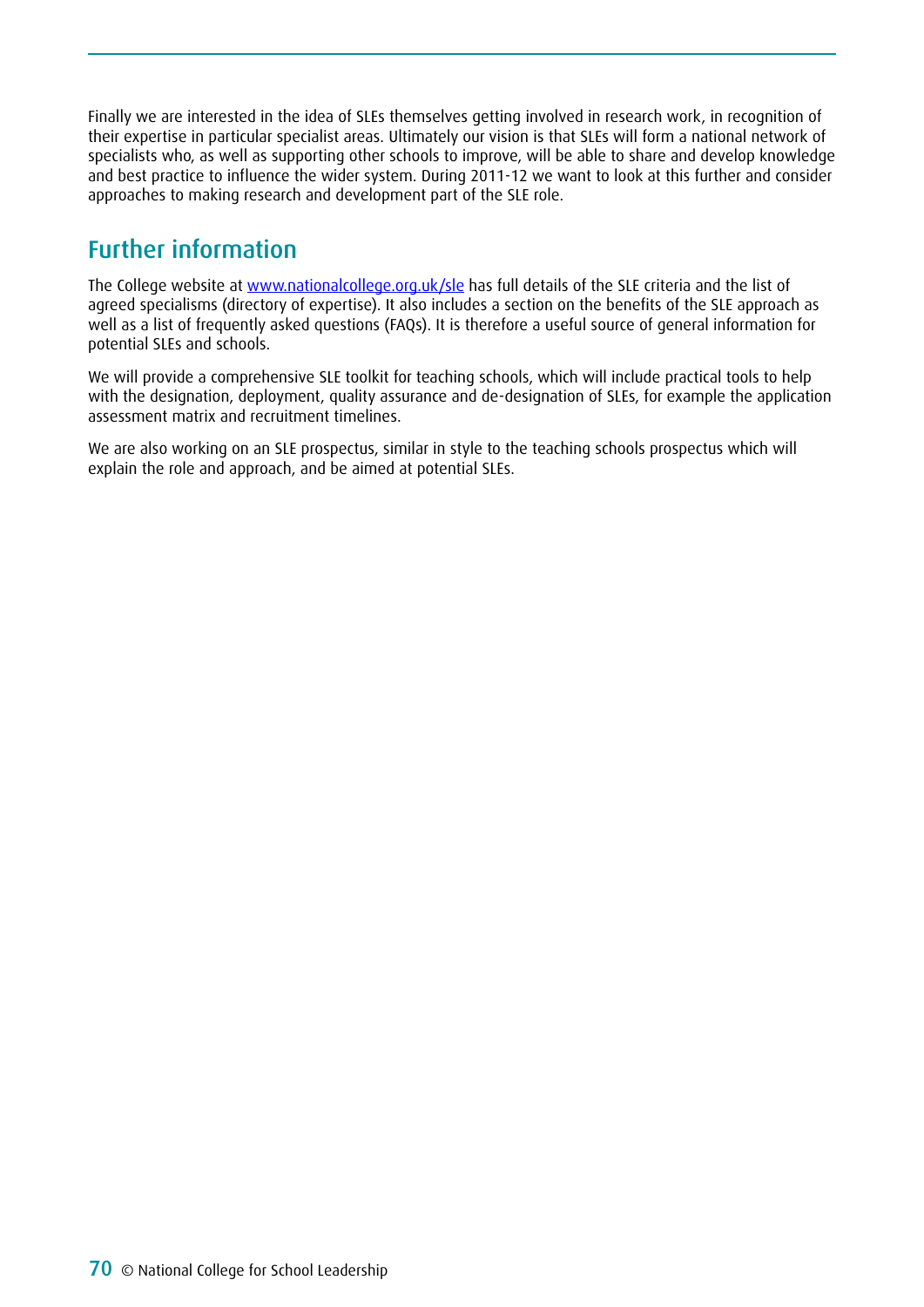### **Figure 22: Monitoring of quality assurance and assessment of impact for SLE commissioning**



\*If the deployment is for longer than six weeks, a mid-review would take place between the teaching school and SLE.

If you have any specific questions that are not answered in any of our webpages or publications, please contact the College's SLE team at [sle@nationalcollege.org.uk](mailto:sle@nationalcollege.org.uk).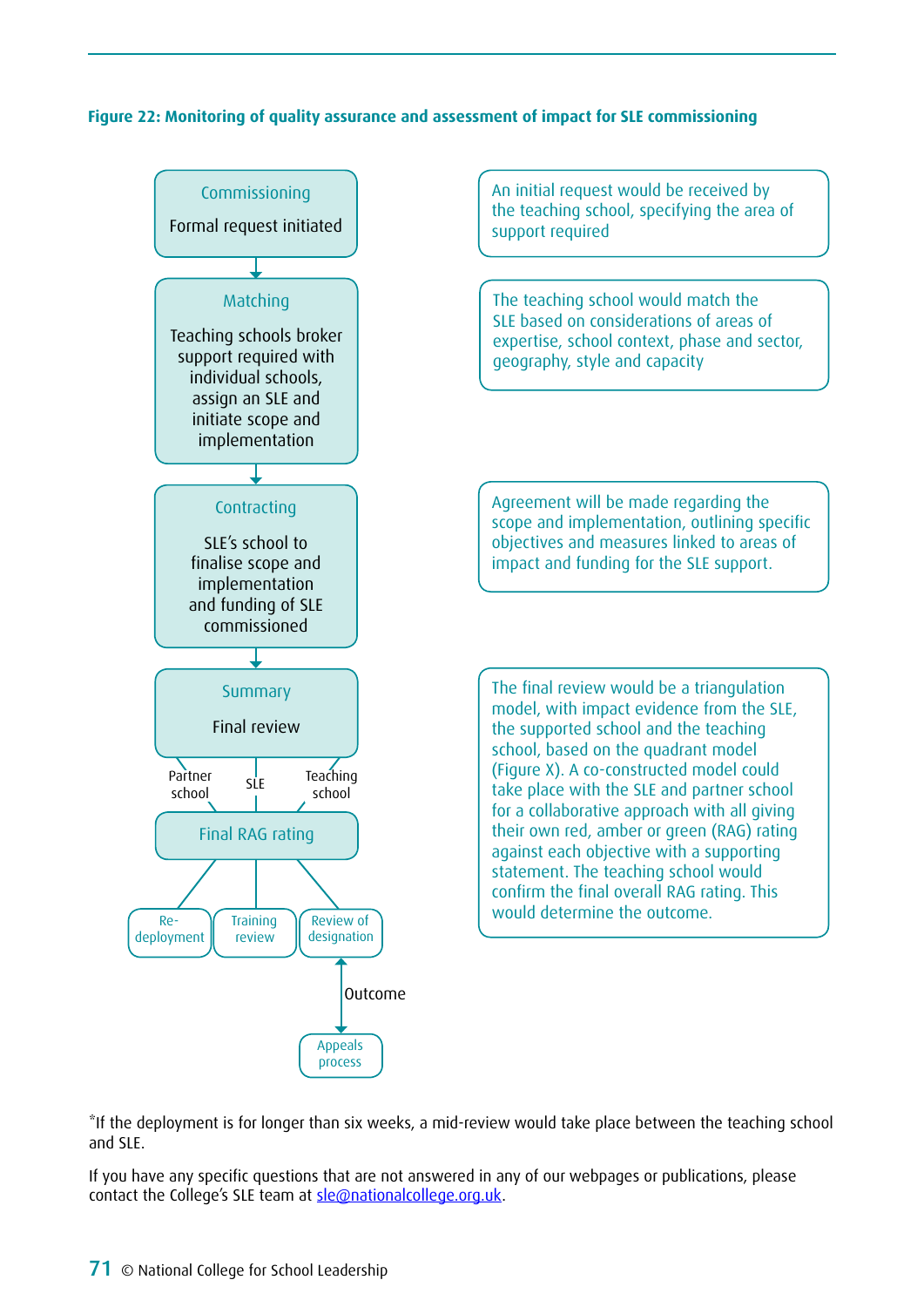# Building capacity

The vision for teaching schools is that by 2014 we will have established a network of around 500 outstanding teaching school alliances that will have driven significant improvement in the quality of professional practice, improving the attainment of every child. The focus will be on growing teaching schools to ensure that all schools are easily able to access one. Geographical spread is an important but by no means the only factor. The first teaching schools have a key role to play in helping more schools to become teaching schools by supporting them in the areas of the eligibility criteria they do not currently meet.

## Application

The Building Capacity programme is jointly funded by the National College and TDA to help schools to apply through peer-to-peer support from teaching schools or through direct funding in the region of £5,000 to £30,000 per school.

Due to the timescales for cohort 2 applications which open 23 September 2011, the focus will be on supporting schools that hope to apply for cohort 3 (September 2012) and cohort 4 (September 2012).

An online application form will been launched where schools can register their interest in support in:

- creation of strategic partnerships
- $-$  ITT
- $-$  CPD
- school-to-school support
- talent management and succession planning
- meeting Ofsted criteria
- formal governance and management capacity of an alliance

Applicants are asked to rate themselves on whether they feel they meet the criteria, are close but could strengthen certain areas or whether they need support to develop certain areas to be ready for teaching school status. There are no strict eligibility criteria for application but priority will be given to applicants from geographically under-represented areas and who are fairly close to the criteria. If schools need much more development to reach the criteria, we will broker a link with an existing teaching school alliance or with a stronger candidate to potentially become a strategic partner over time.

It is anticipated that rather than having application rounds, schools will be able to submit application sat any point and the applications will be reviewed at key points through the year. It is assumed that this work will continue into 2012/13.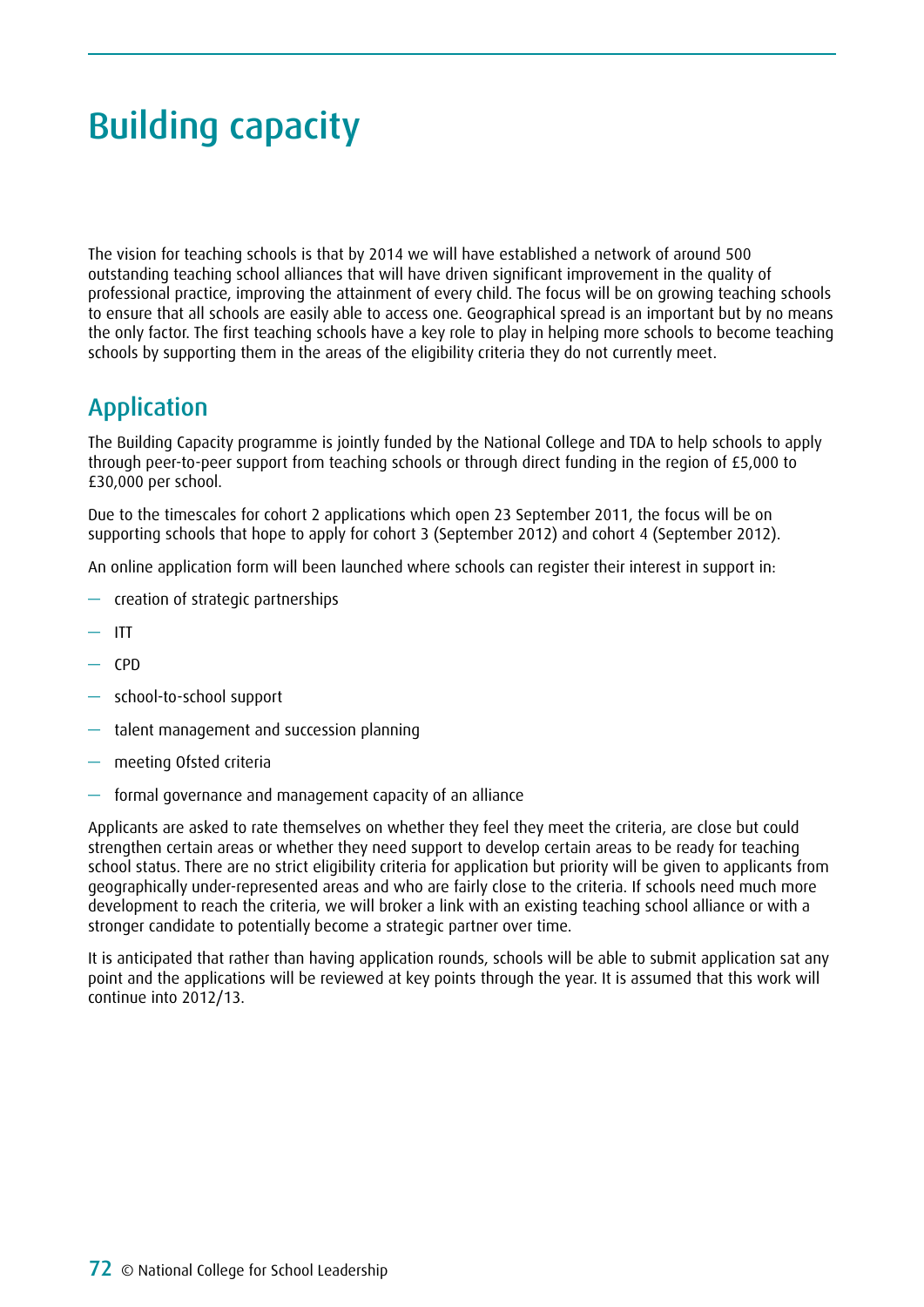### Process

Once the applications have been sifted by the National College and TDA, College associates and TDA regional leads will work with the applicant schools to benchmark their current fit to the criteria and check the requested support.

In some cases, the support will simply be funding for the school to build staff capacity in the development areas. In others, teaching schools will provide support. The College associate will:

- contact the College and TDA to start funding arrangements with the school (eg to provide funding to run outstanding teacher programmes or improving teaching programmes)
- if required, broker a discussion with a teaching school that may help deliver peer-to-peer support

We expect that, in addition to the funding to the supported school, funding in the region of between £3,000 and £5,000 will be allocated to the teaching school to help fund that support.

The College associate would revisit the school within the timeframe that the school expects to formally apply to benchmark the school is the criteria. Part of the College associate's role will be to discuss with potential teaching schools when they may decide to apply or re-apply for designation. This will ultimately be a decision for the school and its strategic partners to make in the context of its evaluation of how it meets the eligibility criteria, but we would expect that any school receiving funds through the Building Capacity programme should be making an application within one year.

## Role of the teaching school

The role of the teaching school in helping to increase the overall number of teaching schools is to:

- $-$  encourage schools within your alliance or your local area who may be considering applying for teaching school status to look into the Building Capacity programme
- Work with College associates to develop peer-to-peer support programmes based on applicant's needs
- following the College associate's brokering, build a relationship with Building Capacity schools, which may include bringing them into your alliance
- agree an approach and targets for peer-to-peer relationships, being clear about what is expected from each party and setting an agreed review date
- potentially provide feedback to the College associate on outcomes

## Further information

For further information, please contact [teachingschools@nationalcollege.org.uk](mailto:teachingschools@nationalcollege.org.uk).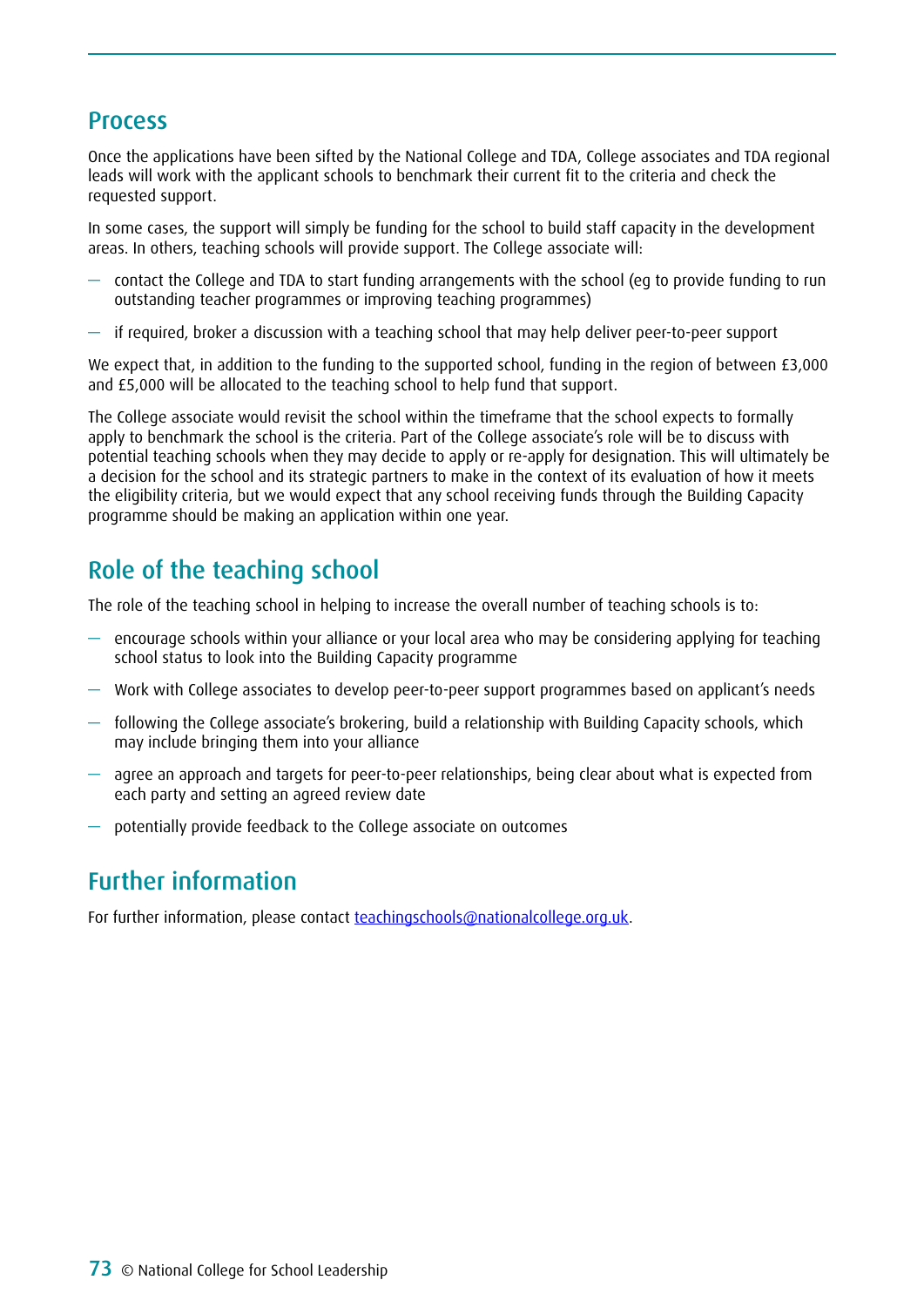# Teaching schools logo guidelines

#### Working in partnership

## **National Teaching School** Logo guidelines

The National College works in partnership with a variety of organisations and agencies towards its goal of supporting and developing current and future leaders in schools, academies and early years settings. We are delighted to be working with you as a designated National Teaching School. To recognise this we have created a special version of the National College logo for you to use.

The National Teaching School logo has been designed for you to use on your own materials. These guidelines set out some basics dos and don'ts for using the logo in the right way.

- always use the master artwork provided when reproducing the logo
- never distort or change the logo in any way
- always observe the minimum size and exclusion zone rules (the space that you need to leave around the logo)
- always ensure that the logo sits on a background that allows good contrast and legibility
- only use this logo if you have been given permission by the National College to do so

Always leave some space around the logo to ensure that it is clearly visible on all materials – we call this the **exclusion zone**. The measure of the exclusion zone is twice the height of the letter 'N' in the National College mark; this is measured from the edge of the logo as indicated by the lines.

To ensure that the logo is legible as well as visible, always follow the **minimum size** rule – the logo should be no less than 23mm in width or 195 pixels if used online.

Alternative logos are available on request. If you require single, two colour or a white out version of the logo please email marketing@nationalcollege.org.uk.



Exclusion zone



Minimum size



195px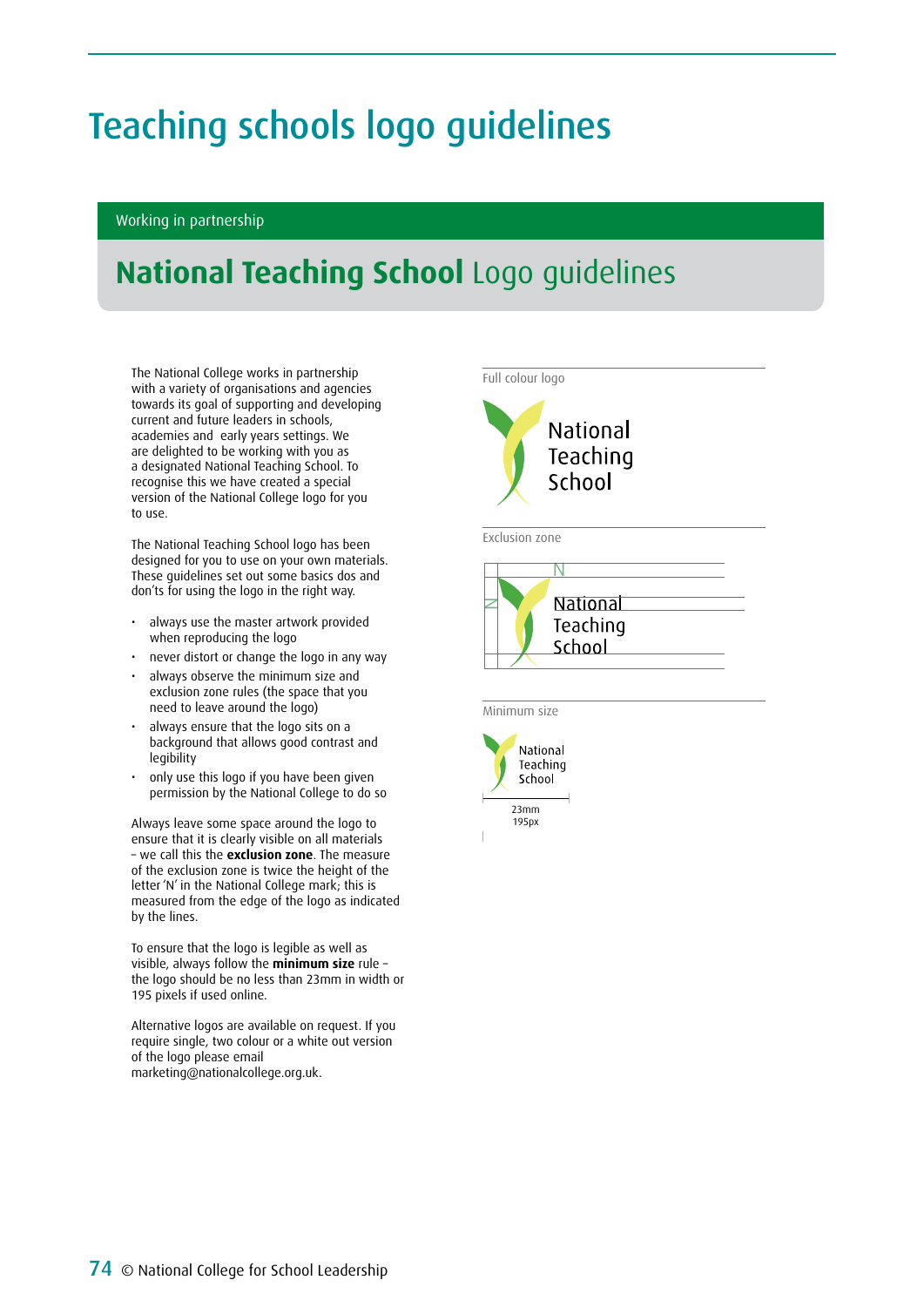# References

Department for Education, 2010, School Workforce Census Bulletins [online]. Available at www.education. gov.uk/schools/adminandfinance/schooladmin/ims/datacollections/swf/news/a0068169/bulletins-for-theschool-workforce-census-2010-annual-collection [accessed 9 Sep 2011]

Department for Education, 2011, Training our next generation of outstanding teachers: an improvement strategy for discussion, London, Department for Education. Available at www.education.gov.uk/schools/ careers/traininganddevelopment/a0078019/training-outstanding-teachers [accessed 9 Sep 2011]

Hargreaves, D, 2011, Leading a self improving school system, Nottingham, National College for School Leadership. Available at http://www.nationalcollege.org.uk/docinfo?id=154604&filename=leading-a-selfimproving-school-system.pdf [accessed 10 Sep 2011]

HM Government, 2010, The importance of teaching, CM 7980, London, The Stationery Office

Matthews, P, Higham, R, Stoll, L, Brennan, J & Riley, K, 2011, Prepared to lead: how schools, federations and chains grow education leaders, Nottingham, National College for School Leadership. Available at www. nationalcollege.org.uk/docinfo?id=153521&filename=prepared-to-lead-how-schools-grow-education-leaders. pdf [accessed 12 Sep 2011]